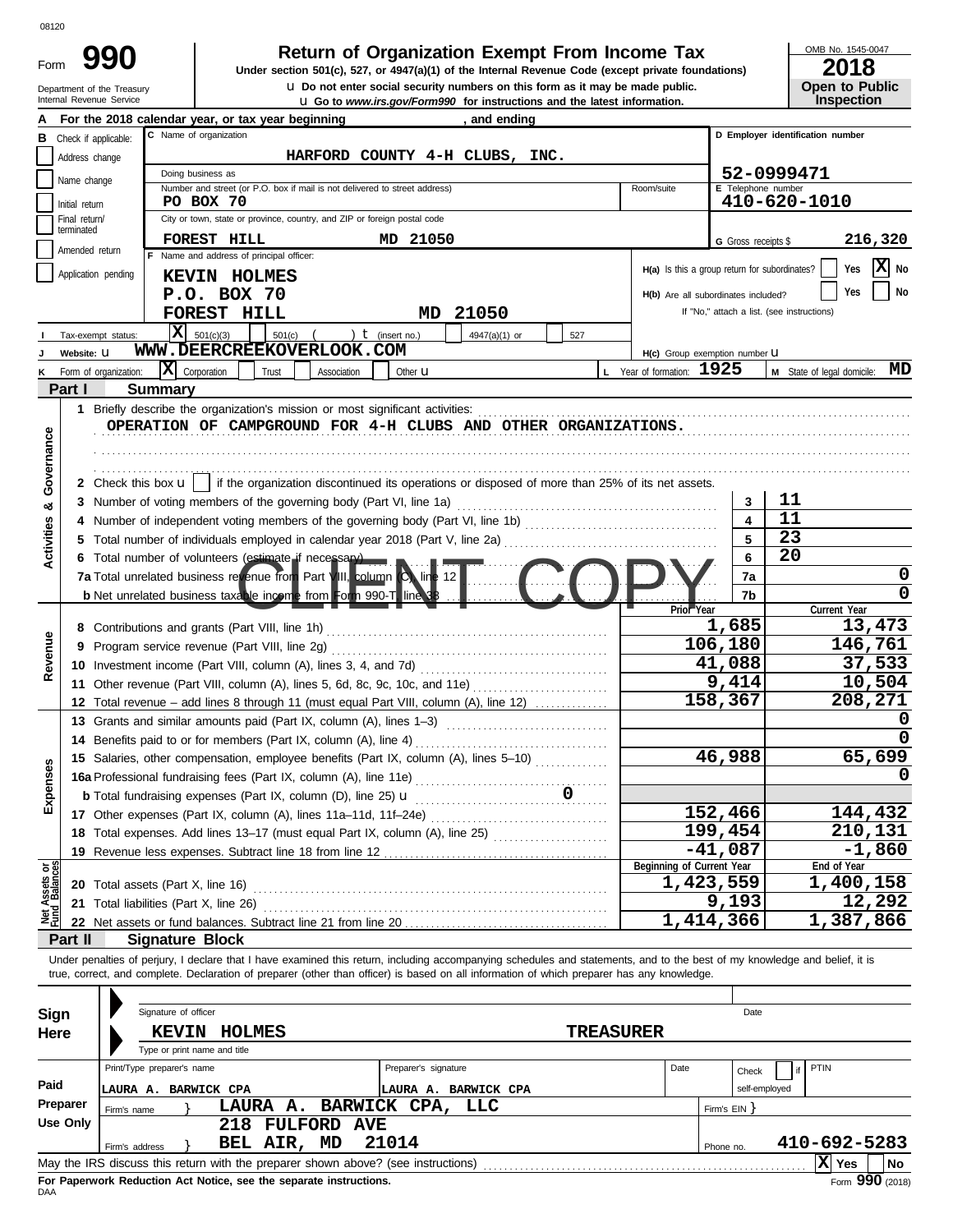|                           |                                                      | Form 990 (2018) HARFORD COUNTY 4-H CLUBS, INC.                                                                                 | 52-0999471                          | Page 2                |
|---------------------------|------------------------------------------------------|--------------------------------------------------------------------------------------------------------------------------------|-------------------------------------|-----------------------|
| Part III                  |                                                      | <b>Statement of Program Service Accomplishments</b>                                                                            |                                     |                       |
|                           |                                                      |                                                                                                                                |                                     |                       |
| 1                         | Briefly describe the organization's mission:         |                                                                                                                                |                                     |                       |
|                           |                                                      | OPERATION OF CAMPGROUND FOR 4-H CLUBS AND OTHER ORGANIZATIONS.                                                                 |                                     |                       |
|                           |                                                      |                                                                                                                                |                                     |                       |
|                           |                                                      |                                                                                                                                |                                     |                       |
|                           |                                                      |                                                                                                                                |                                     |                       |
| $\mathbf{2}$              |                                                      | Did the organization undertake any significant program services during the year which were not listed on the                   |                                     |                       |
| prior Form 990 or 990-EZ? |                                                      |                                                                                                                                |                                     | Yes $ \mathbf{X} $ No |
|                           | If "Yes," describe these new services on Schedule O. |                                                                                                                                |                                     |                       |
| 3                         |                                                      | Did the organization cease conducting, or make significant changes in how it conducts, any program                             |                                     |                       |
| services?                 |                                                      |                                                                                                                                |                                     | Yes $ \mathbf{X} $ No |
|                           | If "Yes," describe these changes on Schedule O.      |                                                                                                                                |                                     |                       |
| 4                         |                                                      | Describe the organization's program service accomplishments for each of its three largest program services, as measured by     |                                     |                       |
|                           |                                                      | expenses. Section 501(c)(3) and 501(c)(4) organizations are required to report the amount of grants and allocations to others, |                                     |                       |
|                           |                                                      | the total expenses, and revenue, if any, for each program service reported.                                                    |                                     |                       |
|                           |                                                      |                                                                                                                                |                                     |                       |
| 4a (Code:                 | ) (Expenses \$                                       | $185,834$ including grants of \$                                                                                               | ) (Revenue \$                       | 208,271               |
|                           |                                                      | OPERATION OF CAMPGROUND FOR 4-H CLUBS AND OTHER ORGANIZATIONS.                                                                 |                                     |                       |
|                           |                                                      |                                                                                                                                |                                     |                       |
|                           |                                                      |                                                                                                                                |                                     |                       |
|                           |                                                      |                                                                                                                                |                                     |                       |
|                           |                                                      |                                                                                                                                |                                     |                       |
|                           |                                                      |                                                                                                                                |                                     |                       |
|                           |                                                      |                                                                                                                                |                                     |                       |
|                           |                                                      |                                                                                                                                |                                     |                       |
|                           |                                                      |                                                                                                                                |                                     | $\sqrt{\frac{1}{2}}$  |
|                           |                                                      | $\begin{pmatrix} 1 & 1 \\ 1 & 1 \end{pmatrix}$                                                                                 |                                     |                       |
|                           |                                                      |                                                                                                                                |                                     |                       |
|                           |                                                      |                                                                                                                                |                                     |                       |
|                           |                                                      |                                                                                                                                |                                     |                       |
| N/A                       |                                                      |                                                                                                                                |                                     |                       |
|                           |                                                      |                                                                                                                                |                                     |                       |
|                           |                                                      |                                                                                                                                |                                     |                       |
|                           |                                                      |                                                                                                                                |                                     |                       |
|                           |                                                      |                                                                                                                                |                                     |                       |
|                           |                                                      |                                                                                                                                |                                     |                       |
|                           |                                                      |                                                                                                                                |                                     |                       |
|                           |                                                      |                                                                                                                                |                                     |                       |
|                           |                                                      |                                                                                                                                |                                     |                       |
|                           |                                                      |                                                                                                                                |                                     |                       |
|                           |                                                      |                                                                                                                                |                                     |                       |
|                           |                                                      |                                                                                                                                |                                     |                       |
| 4c (Code:                 | ) (Expenses \$                                       |                                                                                                                                | including grants of \$ (Revenue \$) |                       |
| N/A                       |                                                      |                                                                                                                                |                                     |                       |
|                           |                                                      |                                                                                                                                |                                     |                       |
|                           |                                                      |                                                                                                                                |                                     |                       |
|                           |                                                      |                                                                                                                                |                                     |                       |
|                           |                                                      |                                                                                                                                |                                     |                       |
|                           |                                                      |                                                                                                                                |                                     |                       |
|                           |                                                      |                                                                                                                                |                                     |                       |
|                           |                                                      |                                                                                                                                |                                     |                       |
|                           |                                                      |                                                                                                                                |                                     |                       |
|                           |                                                      |                                                                                                                                |                                     |                       |
|                           |                                                      |                                                                                                                                |                                     |                       |
|                           |                                                      |                                                                                                                                |                                     |                       |
|                           |                                                      |                                                                                                                                |                                     |                       |
|                           | 4d Other program services (Describe in Schedule O.)  |                                                                                                                                |                                     |                       |
| (Expenses \$              |                                                      | including grants of \$                                                                                                         | ) (Revenue \$                       |                       |
|                           | 4e Total program service expenses u                  | 185,834                                                                                                                        |                                     |                       |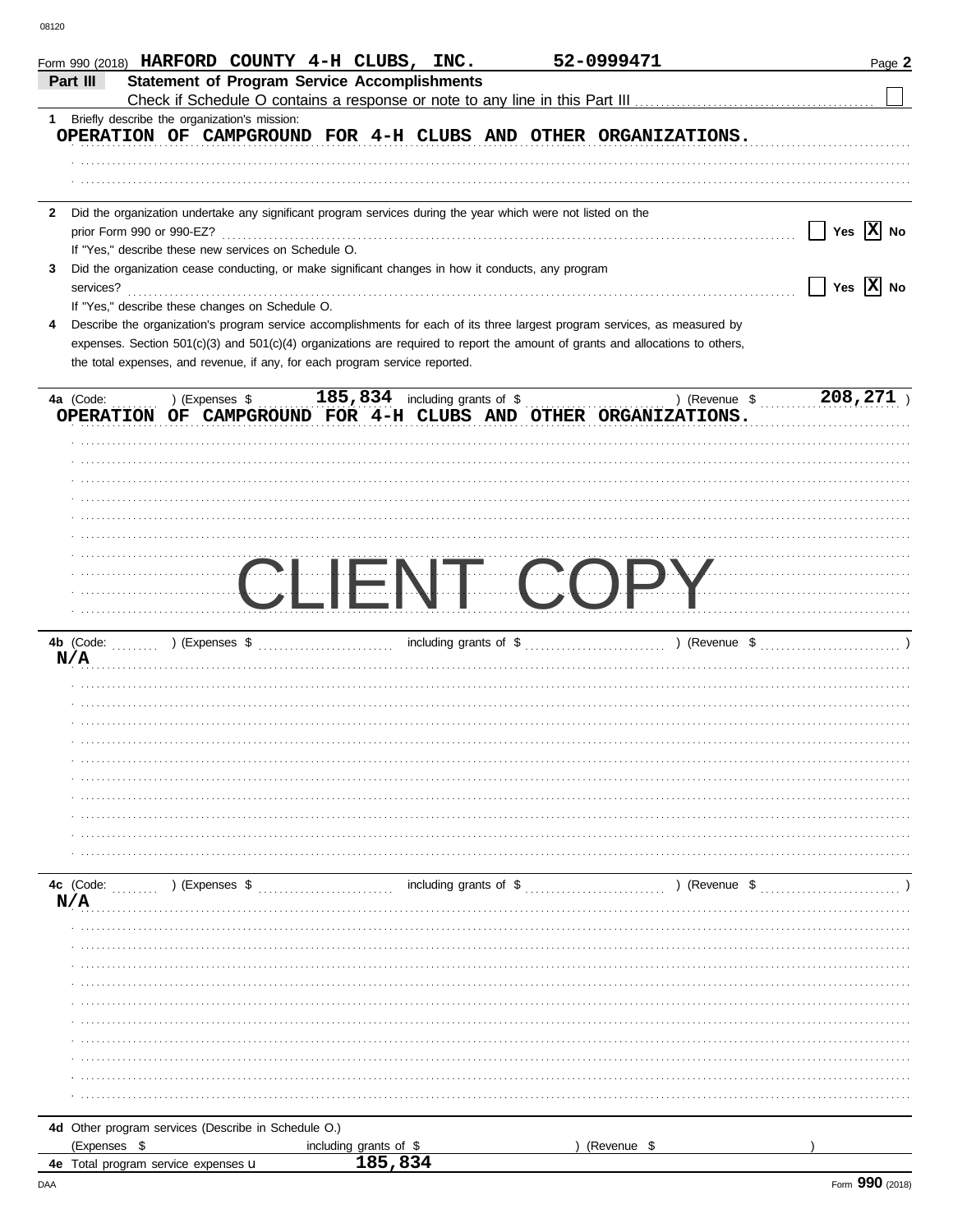| Form 990 (2018) | <b>HARFORD</b>                         | <b>COUNTY</b> | 4-H CLUBS, | <b>INC.</b> | 52-0999471 |                | Page |
|-----------------|----------------------------------------|---------------|------------|-------------|------------|----------------|------|
| Part IV         | <b>Checklist of Required Schedules</b> |               |            |             |            |                |      |
|                 |                                        |               |            |             |            | $V_{\rm{max}}$ |      |

|     |                                                                                                                         |                | <b>Yes</b> | No          |
|-----|-------------------------------------------------------------------------------------------------------------------------|----------------|------------|-------------|
|     | Is the organization described in section $501(c)(3)$ or $4947(a)(1)$ (other than a private foundation)? If "Yes,"       |                |            |             |
|     | complete Schedule A                                                                                                     | 1              | х          |             |
| 2   |                                                                                                                         | $\mathbf{2}$   |            | $\mathbf x$ |
| 3   | Did the organization engage in direct or indirect political campaign activities on behalf of or in opposition to        |                |            |             |
|     | candidates for public office? If "Yes," complete Schedule C, Part I                                                     | 3              |            | x           |
| 4   | Section 501(c)(3) organizations. Did the organization engage in lobbying activities, or have a section 501(h)           |                |            |             |
|     |                                                                                                                         | 4              |            | x           |
| 5   | Is the organization a section $501(c)(4)$ , $501(c)(5)$ , or $501(c)(6)$ organization that receives membership dues,    |                |            |             |
|     | assessments, or similar amounts as defined in Revenue Procedure 98-19? If "Yes," complete Schedule C, Part III          | 5              |            | x           |
| 6   | Did the organization maintain any donor advised funds or any similar funds or accounts for which donors                 |                |            |             |
|     | have the right to provide advice on the distribution or investment of amounts in such funds or accounts? If             |                |            |             |
|     | "Yes," complete Schedule D, Part I                                                                                      | 6              |            | X           |
| 7   | Did the organization receive or hold a conservation easement, including easements to preserve open space,               |                |            |             |
|     |                                                                                                                         | $\overline{7}$ | х          |             |
| 8   | Did the organization maintain collections of works of art, historical treasures, or other similar assets? If "Yes,"     |                |            |             |
|     | complete Schedule D, Part III                                                                                           | 8              |            | X           |
| 9   | Did the organization report an amount in Part X, line 21, for escrow or custodial account liability, serve as a         |                |            |             |
|     | custodian for amounts not listed in Part X; or provide credit counseling, debt management, credit repair, or            |                |            |             |
|     | debt negotiation services? If "Yes," complete Schedule D, Part IV                                                       | 9              |            | X           |
| 10  | Did the organization, directly or through a related organization, hold assets in temporarily restricted                 |                |            |             |
|     | endowments, permanent endowments, or quasi-endowments? If "Yes," complete Schedule D, Part V                            | 10             |            | X           |
| 11  | If the organization's answer to any of the following questions is "Yes," then complete Schedule D, Parts VI,            |                |            |             |
|     | VII, VIII, IX, or X as applicable.                                                                                      |                |            |             |
| a   | Did the organization report an amount for land, buildings, and equipment in Part X, line 10? If "Yes,"                  |                |            |             |
|     | complete Schedule D, Part VI. <b>1999. In the U.S. Part VI. A. Part II. Rev. 1999.</b>                                  | 11a            | x          |             |
| b   | Did the organization report an amount for investments—other securities in Part X, line 12 that is 5% or more            |                |            | X           |
|     | of its total assets reported in Part in e 162 If "Yes," complete Schedule D, Part VII                                   | 11b            |            |             |
| c   | Did the organization report an amount for investments—program related in Part X, line 13 that is 5% or more             | 11c            |            | X           |
| d   | Did the organization report an amount for other assets in Part X, line 15 that is 5% or more of its total assets        |                |            |             |
|     | reported in Part X, line 16? If "Yes," complete Schedule D, Part IX                                                     | 11d            | X          |             |
|     |                                                                                                                         | 11e            | X          |             |
| f   | Did the organization's separate or consolidated financial statements for the tax year include a footnote that addresses |                |            |             |
|     | the organization's liability for uncertain tax positions under FIN 48 (ASC 740)? If "Yes," complete Schedule D, Part X  | 11f            |            | X           |
| 12a | Did the organization obtain separate, independent audited financial statements for the tax year? If "Yes," complete     |                |            |             |
|     |                                                                                                                         | 12a            |            | x           |
| b   | Was the organization included in consolidated, independent audited financial statements for the tax year? If            |                |            |             |
|     |                                                                                                                         | 12b            |            | X           |
| 13  |                                                                                                                         | 13             |            | х           |
| 14a |                                                                                                                         | 14a            |            | x           |
| b   | Did the organization have aggregate revenues or expenses of more than \$10,000 from grantmaking,                        |                |            |             |
|     | fundraising, business, investment, and program service activities outside the United States, or aggregate               |                |            |             |
|     | foreign investments valued at \$100,000 or more? If "Yes," complete Schedule F, Parts I and IV [[[[[[[[[[[[[[[          | 14b            |            | x           |
| 15  | Did the organization report on Part IX, column (A), line 3, more than \$5,000 of grants or other assistance to or       |                |            |             |
|     | for any foreign organization? If "Yes," complete Schedule F, Parts II and IV                                            | 15             |            | x           |
| 16  | Did the organization report on Part IX, column (A), line 3, more than \$5,000 of aggregate grants or other              |                |            |             |
|     |                                                                                                                         | 16             |            | x           |
| 17  | Did the organization report a total of more than \$15,000 of expenses for professional fundraising services on          |                |            |             |
|     |                                                                                                                         | 17             |            | x           |
| 18  | Did the organization report more than \$15,000 total of fundraising event gross income and contributions on             |                |            |             |
|     |                                                                                                                         | 18             | X          |             |
| 19  | Did the organization report more than \$15,000 of gross income from gaming activities on Part VIII, line 9a?            |                |            |             |
|     |                                                                                                                         | 19             |            | x           |
| 20a |                                                                                                                         | <b>20a</b>     |            | x           |
| b   |                                                                                                                         | 20b            |            |             |
| 21  | Did the organization report more than \$5,000 of grants or other assistance to any domestic organization or             |                |            |             |
|     |                                                                                                                         | 21             |            | x           |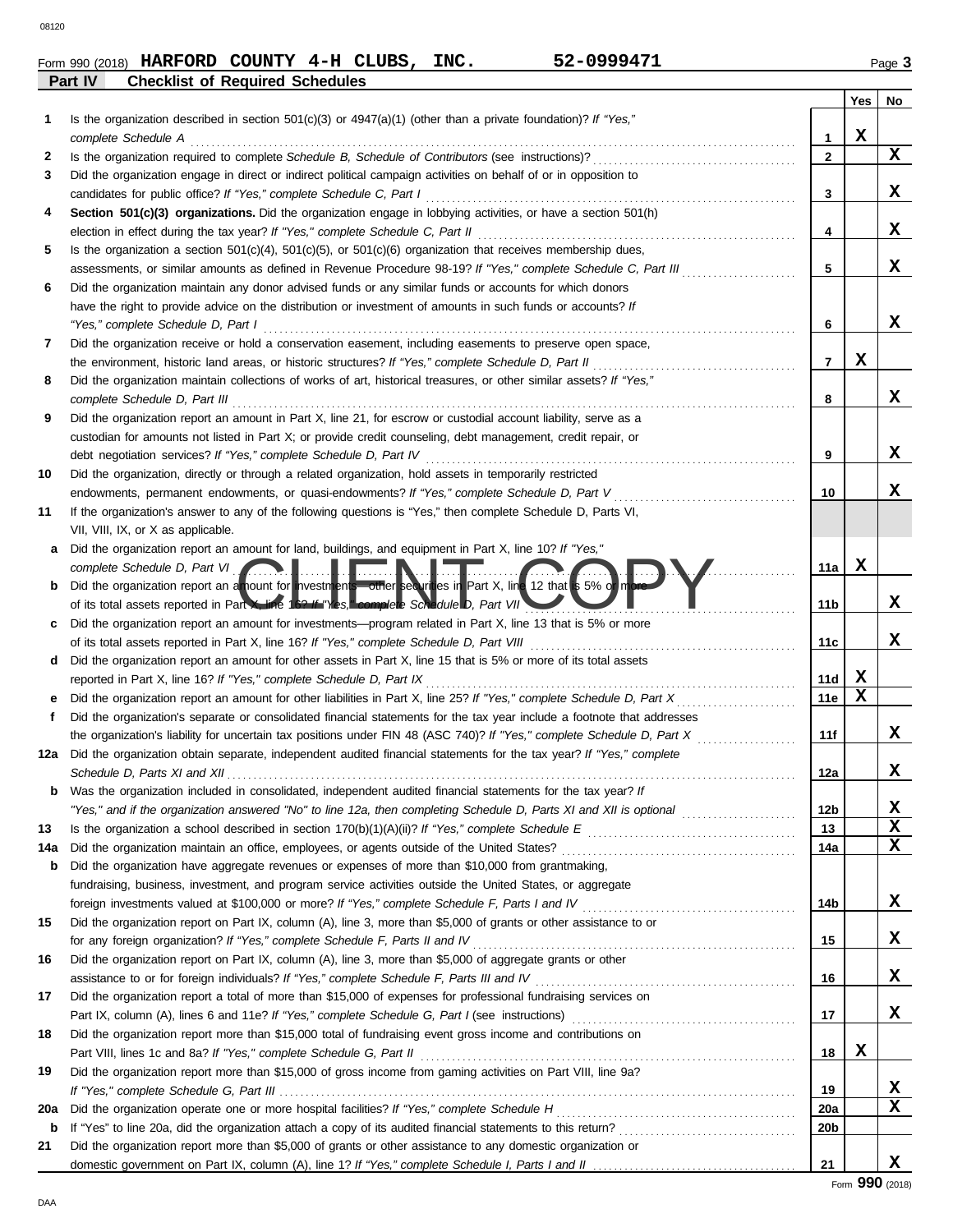|                | Form 990 (2018) HARFORD COUNTY 4-H CLUBS,          |  | INC. | 52-0999471 | Page 4 |
|----------------|----------------------------------------------------|--|------|------------|--------|
| <b>Part IV</b> | <b>Checklist of Required Schedules (continued)</b> |  |      |            |        |

**Checklist of Required Schedules** (continued)

|     |                                                                                                                                                                                  |                               |                 | Yes | No          |
|-----|----------------------------------------------------------------------------------------------------------------------------------------------------------------------------------|-------------------------------|-----------------|-----|-------------|
| 22  | Did the organization report more than \$5,000 of grants or other assistance to or for domestic individuals on                                                                    |                               |                 |     |             |
|     | Part IX, column (A), line 2? If "Yes," complete Schedule I, Parts I and III                                                                                                      |                               | 22              |     | X           |
| 23  | Did the organization answer "Yes" to Part VII, Section A, line 3, 4, or 5 about compensation of the                                                                              |                               |                 |     |             |
|     | organization's current and former officers, directors, trustees, key employees, and highest compensated                                                                          |                               |                 |     |             |
|     | employees? If "Yes," complete Schedule J                                                                                                                                         |                               | 23              |     | X           |
| 24a | Did the organization have a tax-exempt bond issue with an outstanding principal amount of more than                                                                              |                               |                 |     |             |
|     | \$100,000 as of the last day of the year, that was issued after December 31, 2002? If "Yes," answer lines 24b                                                                    |                               |                 |     | x           |
|     | through 24d and complete Schedule K. If "No," go to line 25a                                                                                                                     |                               | 24a<br>24b      |     |             |
| b   | Did the organization maintain an escrow account other than a refunding escrow at any time during the year                                                                        |                               |                 |     |             |
| с   | to defease any tax-exempt bonds?                                                                                                                                                 |                               | 24c             |     |             |
| d   | Did the organization act as an "on behalf of" issuer for bonds outstanding at any time during the year?                                                                          |                               | 24d             |     |             |
| 25a | Section 501(c)(3), 501(c)(4), and 501(c)(29) organizations. Did the organization engage in an excess benefit                                                                     |                               |                 |     |             |
|     | transaction with a disqualified person during the year? If "Yes," complete Schedule L, Part I                                                                                    |                               | 25a             |     | X           |
| b   | Is the organization aware that it engaged in an excess benefit transaction with a disqualified person in a prior                                                                 |                               |                 |     |             |
|     | year, and that the transaction has not been reported on any of the organization's prior Forms 990 or 990-EZ?                                                                     |                               |                 |     |             |
|     | If "Yes," complete Schedule L, Part I                                                                                                                                            |                               | 25 <sub>b</sub> |     | X           |
| 26  | Did the organization report any amount on Part X, line 5, 6, or 22 for receivables from or payables to any                                                                       |                               |                 |     |             |
|     | current or former officers, directors, trustees, key employees, highest compensated employees, or                                                                                |                               |                 |     |             |
|     | disqualified persons? If "Yes," complete Schedule L, Part II                                                                                                                     |                               | 26              |     | X           |
| 27  | Did the organization provide a grant or other assistance to an officer, director, trustee, key employee,                                                                         |                               |                 |     |             |
|     | substantial contributor or employee thereof, a grant selection committee member, or to a 35% controlled                                                                          |                               |                 |     |             |
|     | entity or family member of any of these persons? If "Yes," complete Schedule L, Part III                                                                                         |                               | 27              |     | x           |
| 28  | Was the organization a party to a business transaction with one of the following parties (see Schedule L.                                                                        |                               |                 |     |             |
|     | Part IV instructions for applicable filing thresholds, conditions, and exceptions):                                                                                              |                               |                 |     |             |
| а   | A current or former officer, director, trustee, or key employee? $h \vee e$ s," complete Schedule L, Part IV                                                                     |                               | 28a             |     | X           |
| b   | A family member of a current or former officer, director, trustee, or key employee? If Yes, com                                                                                  |                               |                 |     |             |
|     | Schedule L, Part IV                                                                                                                                                              |                               | 28b             |     | X           |
| c   | An entity of which a current or former officer, director, trustee, or key employee (or a family member thereof)                                                                  |                               |                 |     |             |
|     | was an officer, director, trustee, or direct or indirect owner? If "Yes," complete Schedule L, Part IV                                                                           |                               | 28c             |     | X           |
| 29  |                                                                                                                                                                                  |                               | 29              |     | $\mathbf x$ |
| 30  | Did the organization receive contributions of art, historical treasures, or other similar assets, or qualified                                                                   |                               |                 |     |             |
|     | conservation contributions? If "Yes," complete Schedule M                                                                                                                        |                               | 30              |     | X           |
| 31  | Did the organization liquidate, terminate, or dissolve and cease operations? If "Yes," complete Schedule N, Part I                                                               |                               | 31              |     | $\mathbf x$ |
| 32  | Did the organization sell, exchange, dispose of, or transfer more than 25% of its net assets? If "Yes,"                                                                          |                               |                 |     |             |
|     | complete Schedule N, Part II                                                                                                                                                     |                               | 32              |     | x           |
| 33  | Did the organization own 100% of an entity disregarded as separate from the organization under Regulations                                                                       |                               |                 |     |             |
|     |                                                                                                                                                                                  |                               | 33              |     | X           |
| 34  | Was the organization related to any tax-exempt or taxable entity? If "Yes," complete Schedule R, Part II, III,                                                                   |                               |                 |     |             |
|     | or IV, and Part V, line 1                                                                                                                                                        |                               | 34              |     | х           |
| 35a |                                                                                                                                                                                  |                               | 35a             |     | $\mathbf x$ |
| b   | If "Yes" to line 35a, did the organization receive any payment from or engage in any transaction with a                                                                          |                               |                 |     |             |
|     |                                                                                                                                                                                  |                               | 35 <sub>b</sub> |     |             |
| 36  | Section 501(c)(3) organizations. Did the organization make any transfers to an exempt non-charitable                                                                             |                               |                 |     |             |
|     |                                                                                                                                                                                  |                               | 36              |     | x           |
| 37  | Did the organization conduct more than 5% of its activities through an entity that is not a related organization                                                                 |                               | 37              |     | x           |
|     |                                                                                                                                                                                  |                               |                 |     |             |
| 38  | Did the organization complete Schedule O and provide explanations in Schedule O for Part VI, lines 11b and<br>19? Note. All Form 990 filers are required to complete Schedule O. |                               | 38              | X   |             |
|     | Statements Regarding Other IRS Filings and Tax Compliance<br>Part V                                                                                                              |                               |                 |     |             |
|     |                                                                                                                                                                                  |                               |                 |     |             |
|     |                                                                                                                                                                                  |                               |                 | Yes | No          |
| 1а  | Enter the number reported in Box 3 of Form 1096. Enter -0- if not applicable                                                                                                     | 0<br>1a                       |                 |     |             |
| b   | Enter the number of Forms W-2G included in line 1a. Enter -0- if not applicable                                                                                                  | $\mathbf 0$<br>1 <sub>b</sub> |                 |     |             |
| c   | Did the organization comply with backup withholding rules for reportable payments to vendors and                                                                                 |                               |                 |     |             |
|     |                                                                                                                                                                                  |                               | 1c              |     | X           |
|     |                                                                                                                                                                                  |                               |                 |     |             |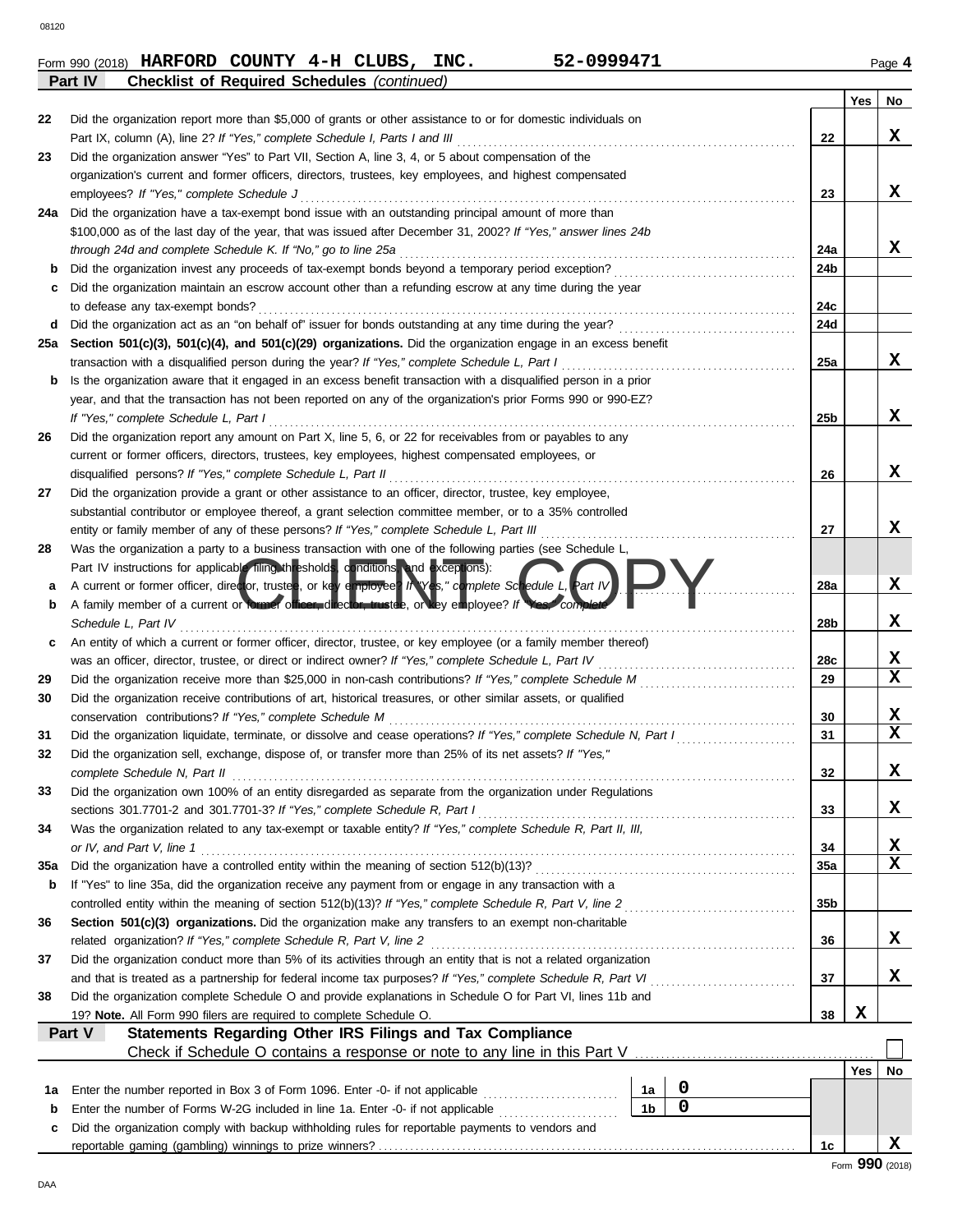|        | Form 990 (2018) HARFORD COUNTY 4-H CLUBS,                             |  | INC. | 52-0999471 |  |     | Page 5 |
|--------|-----------------------------------------------------------------------|--|------|------------|--|-----|--------|
| Part V | Statements Regarding Other IRS Filings and Tax Compliance (continued) |  |      |            |  |     |        |
|        |                                                                       |  |      |            |  | Yes | No     |
|        |                                                                       |  |      |            |  |     |        |

| 2a  | Enter the number of employees reported on Form W-3, Transmittal of Wage and Tax                                                    |                 |    |                |   |   |  |  |  |
|-----|------------------------------------------------------------------------------------------------------------------------------------|-----------------|----|----------------|---|---|--|--|--|
|     | Statements, filed for the calendar year ending with or within the year covered by this return                                      | 2a              | 23 |                |   |   |  |  |  |
| b   | If at least one is reported on line 2a, did the organization file all required federal employment tax returns?                     |                 |    | 2 <sub>b</sub> | х |   |  |  |  |
|     | Note. If the sum of lines 1a and 2a is greater than 250, you may be required to e-file (see instructions)                          |                 |    |                |   |   |  |  |  |
| За  | Did the organization have unrelated business gross income of \$1,000 or more during the year?                                      |                 |    | За             |   | x |  |  |  |
| b   |                                                                                                                                    |                 |    | 3 <sub>b</sub> |   |   |  |  |  |
| 4a  | At any time during the calendar year, did the organization have an interest in, or a signature or other authority over,            |                 |    |                |   |   |  |  |  |
|     | a financial account in a foreign country (such as a bank account, securities account, or other financial account)?                 |                 |    | 4a             |   | x |  |  |  |
| b   | If "Yes," enter the name of the foreign country: <b>u</b>                                                                          |                 |    |                |   |   |  |  |  |
|     | See instructions for filing requirements for FinCEN Form 114, Report of Foreign Bank and Financial Accounts (FBAR).                |                 |    |                |   |   |  |  |  |
| 5а  | Was the organization a party to a prohibited tax shelter transaction at any time during the tax year?                              |                 |    | 5a             |   | X |  |  |  |
| b   |                                                                                                                                    |                 |    |                |   |   |  |  |  |
| c   | If "Yes" to line 5a or 5b, did the organization file Form 8886-T?                                                                  |                 |    | 5c             |   |   |  |  |  |
| 6а  | Does the organization have annual gross receipts that are normally greater than \$100,000, and did the                             |                 |    |                |   |   |  |  |  |
|     | organization solicit any contributions that were not tax deductible as charitable contributions?                                   |                 |    | 6a             |   | x |  |  |  |
| b   | If "Yes," did the organization include with every solicitation an express statement that such contributions or                     |                 |    |                |   |   |  |  |  |
|     | gifts were not tax deductible?                                                                                                     |                 |    | 6b             |   |   |  |  |  |
| 7   | Organizations that may receive deductible contributions under section 170(c).                                                      |                 |    |                |   |   |  |  |  |
| а   | Did the organization receive a payment in excess of \$75 made partly as a contribution and partly for goods                        |                 |    |                |   |   |  |  |  |
|     | and services provided to the payor?                                                                                                |                 |    | 7a             |   |   |  |  |  |
| b   |                                                                                                                                    |                 |    | 7b             |   |   |  |  |  |
| c   | Did the organization sell, exchange, or otherwise dispose of tangible personal property for which it was                           |                 |    |                |   |   |  |  |  |
|     |                                                                                                                                    |                 |    | 7c             |   |   |  |  |  |
| d   | If "Yes," indicate the number of Forms 8282 filed during the year                                                                  | 7d              |    |                |   |   |  |  |  |
| е   | Did the organization receive any funds, directly or incirectly, to pay premiums on a porsonal benefit ontract?                     |                 |    | 7e             |   |   |  |  |  |
| f   | Did the organization, during the year, pay premiums, directly or indirectly, on a personal benefit contract?                       |                 |    | 7f             |   |   |  |  |  |
| g   | If the organization received a contribution of qualified intellectual property, did the organization file Form 8899 as required?   |                 |    | 7g             |   |   |  |  |  |
| h   | If the organization received a contribution of cars, boats, airplanes, or other vehicles, did the organization file a Form 1098-C? |                 |    | 7h             |   |   |  |  |  |
| 8   | Sponsoring organizations maintaining donor advised funds. Did a donor advised fund maintained by the                               |                 |    |                |   |   |  |  |  |
|     | sponsoring organization have excess business holdings at any time during the year?                                                 |                 |    | 8              |   |   |  |  |  |
| 9   | Sponsoring organizations maintaining donor advised funds.                                                                          |                 |    |                |   |   |  |  |  |
| а   | Did the sponsoring organization make any taxable distributions under section 4966?                                                 |                 |    | 9a             |   |   |  |  |  |
| b   |                                                                                                                                    |                 |    | 9b             |   |   |  |  |  |
| 10  | Section 501(c)(7) organizations. Enter:                                                                                            |                 |    |                |   |   |  |  |  |
| а   |                                                                                                                                    | 10a             |    |                |   |   |  |  |  |
| b   | Gross receipts, included on Form 990, Part VIII, line 12, for public use of club facilities                                        | 10 <sub>b</sub> |    |                |   |   |  |  |  |
| 11  | Section 501(c)(12) organizations. Enter:                                                                                           |                 |    |                |   |   |  |  |  |
| а   | Gross income from members or shareholders                                                                                          | │ 11a           |    |                |   |   |  |  |  |
| b   | Gross income from other sources (Do not net amounts due or paid to other sources                                                   |                 |    |                |   |   |  |  |  |
|     | against amounts due or received from them.)                                                                                        | 11 <sub>b</sub> |    |                |   |   |  |  |  |
| 12a | Section 4947(a)(1) non-exempt charitable trusts. Is the organization filing Form 990 in lieu of Form 1041?                         |                 |    | 12a            |   |   |  |  |  |
| b   | If "Yes," enter the amount of tax-exempt interest received or accrued during the year                                              | 12b             |    |                |   |   |  |  |  |
| 13  | Section 501(c)(29) qualified nonprofit health insurance issuers.                                                                   |                 |    |                |   |   |  |  |  |
| a   | Is the organization licensed to issue qualified health plans in more than one state?                                               |                 |    | 13a            |   |   |  |  |  |
|     | Note. See the instructions for additional information the organization must report on Schedule O.                                  |                 |    |                |   |   |  |  |  |
| b   | Enter the amount of reserves the organization is required to maintain by the states in which                                       |                 |    |                |   |   |  |  |  |
|     |                                                                                                                                    | 13b             |    |                |   |   |  |  |  |
| c   | Enter the amount of reserves on hand                                                                                               | 13c             |    |                |   |   |  |  |  |
| 14a | Did the organization receive any payments for indoor tanning services during the tax year?                                         |                 |    | 14a            |   | x |  |  |  |
| b   | If "Yes," has it filed a Form 720 to report these payments? If "No," provide an explanation in Schedule O                          |                 |    | 14b            |   |   |  |  |  |
| 15  | Is the organization subject to the section 4960 tax on payment(s) of more than \$1,000,000 in remuneration or                      |                 |    |                |   |   |  |  |  |
|     | excess parachute payment(s) during the year?                                                                                       |                 |    | 15             |   | x |  |  |  |
|     | If "Yes," see instructions and file Form 4720, Schedule N.                                                                         |                 |    |                |   |   |  |  |  |
| 16  | Is the organization an educational institution subject to the section 4968 excise tax on net investment income?                    |                 |    | 16             |   | x |  |  |  |
|     | If "Yes," complete Form 4720, Schedule O.                                                                                          |                 |    |                |   |   |  |  |  |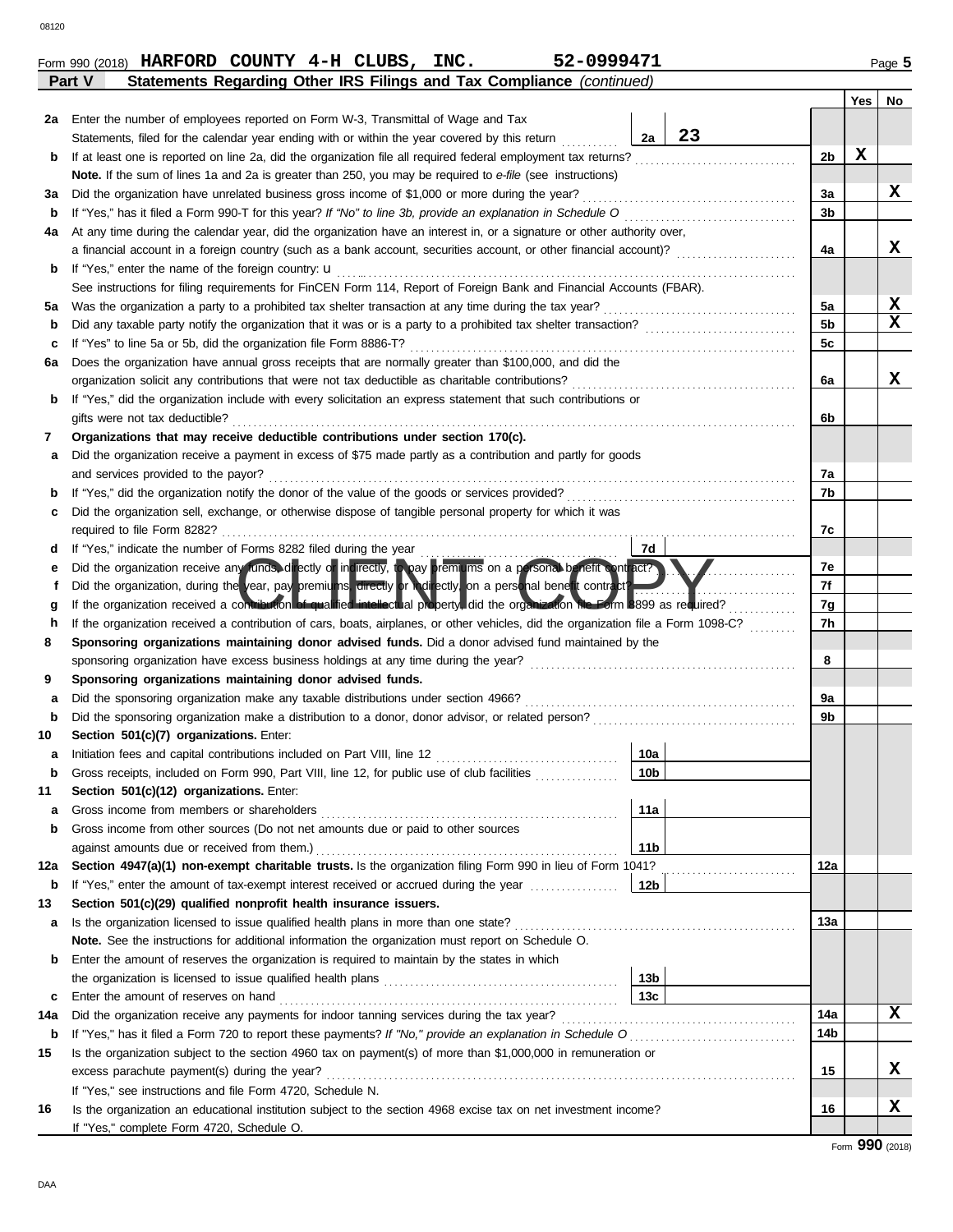|        | Check if Schedule O contains a response or note to any line in this Part VI                                                                                                                          |    |    |                 |             | $\overline{\mathbf{x}}$ |
|--------|------------------------------------------------------------------------------------------------------------------------------------------------------------------------------------------------------|----|----|-----------------|-------------|-------------------------|
|        | Section A. Governing Body and Management                                                                                                                                                             |    |    |                 |             |                         |
|        |                                                                                                                                                                                                      |    |    |                 | Yes         | No                      |
| 1a     | Enter the number of voting members of the governing body at the end of the tax year                                                                                                                  | 1a | 11 |                 |             |                         |
|        | If there are material differences in voting rights among members of the governing body, or                                                                                                           |    |    |                 |             |                         |
|        | if the governing body delegated broad authority to an executive committee or similar                                                                                                                 |    |    |                 |             |                         |
|        | committee, explain in Schedule O.                                                                                                                                                                    |    |    |                 |             |                         |
| b      | Enter the number of voting members included in line 1a, above, who are independent                                                                                                                   | 1b | 11 |                 |             |                         |
| 2      | Did any officer, director, trustee, or key employee have a family relationship or a business relationship with                                                                                       |    |    |                 |             |                         |
|        | any other officer, director, trustee, or key employee?                                                                                                                                               |    |    | 2               |             | x                       |
| 3      | Did the organization delegate control over management duties customarily performed by or under the direct                                                                                            |    |    |                 |             |                         |
|        | supervision of officers, directors, or trustees, or key employees to a management company or other person?                                                                                           |    |    | 3               | х           |                         |
| 4      |                                                                                                                                                                                                      |    |    | 4               |             | x                       |
| 5      |                                                                                                                                                                                                      |    |    | 5               |             | X                       |
| 6      | Did the organization have members or stockholders?                                                                                                                                                   |    |    | 6               |             | x                       |
| 7a     | Did the organization have members, stockholders, or other persons who had the power to elect or appoint                                                                                              |    |    |                 |             | x                       |
|        | one or more members of the governing body?                                                                                                                                                           |    |    | 7a              |             |                         |
| b      | Are any governance decisions of the organization reserved to (or subject to approval by) members,                                                                                                    |    |    | 7b              |             | x                       |
|        | stockholders, or persons other than the governing body?                                                                                                                                              |    |    |                 |             |                         |
| 8<br>а | Did the organization contemporaneously document the meetings held or written actions undertaken during the year by the following:<br>The governing body?                                             |    |    | 8a              | X           |                         |
| b      | Each committee with authority to act on behalf of the governing body?                                                                                                                                |    |    | 8b              | $\mathbf x$ |                         |
| 9      | Is there any officer, director, trustee, or key employee listed in Part VII, Section A, who cannot be reached at                                                                                     |    |    |                 |             |                         |
|        |                                                                                                                                                                                                      |    |    | 9               |             | x                       |
|        | Section B. Policies (This Section B requests information about policies not required by the Internal Revenue Code.)                                                                                  |    |    |                 |             |                         |
|        |                                                                                                                                                                                                      |    |    |                 | Yes         | No                      |
| 10a    | Did the organization have local chapters, <b>branches</b> , or affiliates?                                                                                                                           |    |    | 10a             |             | x                       |
| b      | If "Yes," did the organization have written policies and procedures governing the activities of such chapters,                                                                                       |    |    |                 |             |                         |
|        |                                                                                                                                                                                                      |    |    | 10b             |             |                         |
| 11a    | Has the organization provided a complete copy of this Form 990 to all members of its governing body before filing the form?                                                                          |    |    | 11a             |             | x                       |
| b      | Describe in Schedule O the process, if any, used by the organization to review this Form 990.                                                                                                        |    |    |                 |             |                         |
| 12a    | Did the organization have a written conflict of interest policy? If "No," go to line 13                                                                                                              |    |    | 12a             | X           |                         |
| b      | Were officers, directors, or trustees, and key employees required to disclose annually interests that could give rise to conflicts?                                                                  |    |    | 12 <sub>b</sub> | X           |                         |
| c      | Did the organization regularly and consistently monitor and enforce compliance with the policy? If "Yes,"                                                                                            |    |    |                 |             |                         |
|        | describe in Schedule O how this was done                                                                                                                                                             |    |    | 12c             | х           |                         |
| 13     | Did the organization have a written whistleblower policy?                                                                                                                                            |    |    | 13              |             | x                       |
| 14     |                                                                                                                                                                                                      |    |    | 14              |             | X                       |
| 15     | Did the process for determining compensation of the following persons include a review and approval by                                                                                               |    |    |                 |             |                         |
|        | independent persons, comparability data, and contemporaneous substantiation of the deliberation and decision?                                                                                        |    |    |                 |             |                         |
| а      | The organization's CEO, Executive Director, or top management official                                                                                                                               |    |    | 15a             |             | X                       |
| b      | Other officers or key employees of the organization                                                                                                                                                  |    |    | 15 <sub>b</sub> |             | x                       |
|        | If "Yes" to line 15a or 15b, describe the process in Schedule O (see instructions).                                                                                                                  |    |    |                 |             |                         |
| 16a    | Did the organization invest in, contribute assets to, or participate in a joint venture or similar arrangement                                                                                       |    |    |                 |             |                         |
|        | with a taxable entity during the year?                                                                                                                                                               |    |    | 16a             |             | x                       |
| b      | If "Yes," did the organization follow a written policy or procedure requiring the organization to evaluate its                                                                                       |    |    |                 |             |                         |
|        | participation in joint venture arrangements under applicable federal tax law, and take steps to safeguard the                                                                                        |    |    |                 |             |                         |
|        |                                                                                                                                                                                                      |    |    | 16b             |             |                         |
|        | <b>Section C. Disclosure</b>                                                                                                                                                                         |    |    |                 |             |                         |
| 17     | List the states with which a copy of this Form 990 is required to be filed $\mathbf u$<br><b>NONE</b>                                                                                                |    |    |                 |             |                         |
| 18     | Section 6104 requires an organization to make its Forms 1023 (1024 or 1024-A if applicable), 990, and 990-T (Section 501(c)                                                                          |    |    |                 |             |                         |
|        | (3) sonly) available for public inspection. Indicate how you made these available. Check all that apply.<br>$ \mathbf{X} $ Upon request                                                              |    |    |                 |             |                         |
|        | Another's website<br>Other (explain in Schedule O)<br>Own website                                                                                                                                    |    |    |                 |             |                         |
| 19     | Describe in Schedule O whether (and if so, how) the organization made its governing documents, conflict of interest policy, and<br>financial statements available to the public during the tax year. |    |    |                 |             |                         |
| 20     | State the name, address, and telephone number of the person who possesses the organization's books and records u                                                                                     |    |    |                 |             |                         |
|        | P.O. BOX 70<br><b>KEVIN HOLMES</b>                                                                                                                                                                   |    |    |                 |             |                         |
|        | 21050<br>MD<br><b>FOREST HILL</b>                                                                                                                                                                    |    |    | 410-620-1010    |             |                         |
| DAA    |                                                                                                                                                                                                      |    |    |                 |             | Form 990 (2018)         |
|        |                                                                                                                                                                                                      |    |    |                 |             |                         |

**Form 990 (2018) HARFORD COUNTY 4-H CLUBS, INC.** 52-0999471 Page 6

*response to line 8a, 8b, or 10b below, describe the circumstances, processes, or changes in Schedule O. See instructions.*

| Form 990 (2018) HARFORD COUNTY 4-H CLUBS, INC. |  |  |                                                                                                                           |  |
|------------------------------------------------|--|--|---------------------------------------------------------------------------------------------------------------------------|--|
|                                                |  |  | <b>Part VI</b> Governance, Management, and Disclosure For each "Yes" response to lines 2 through 7b below, and for a "No" |  |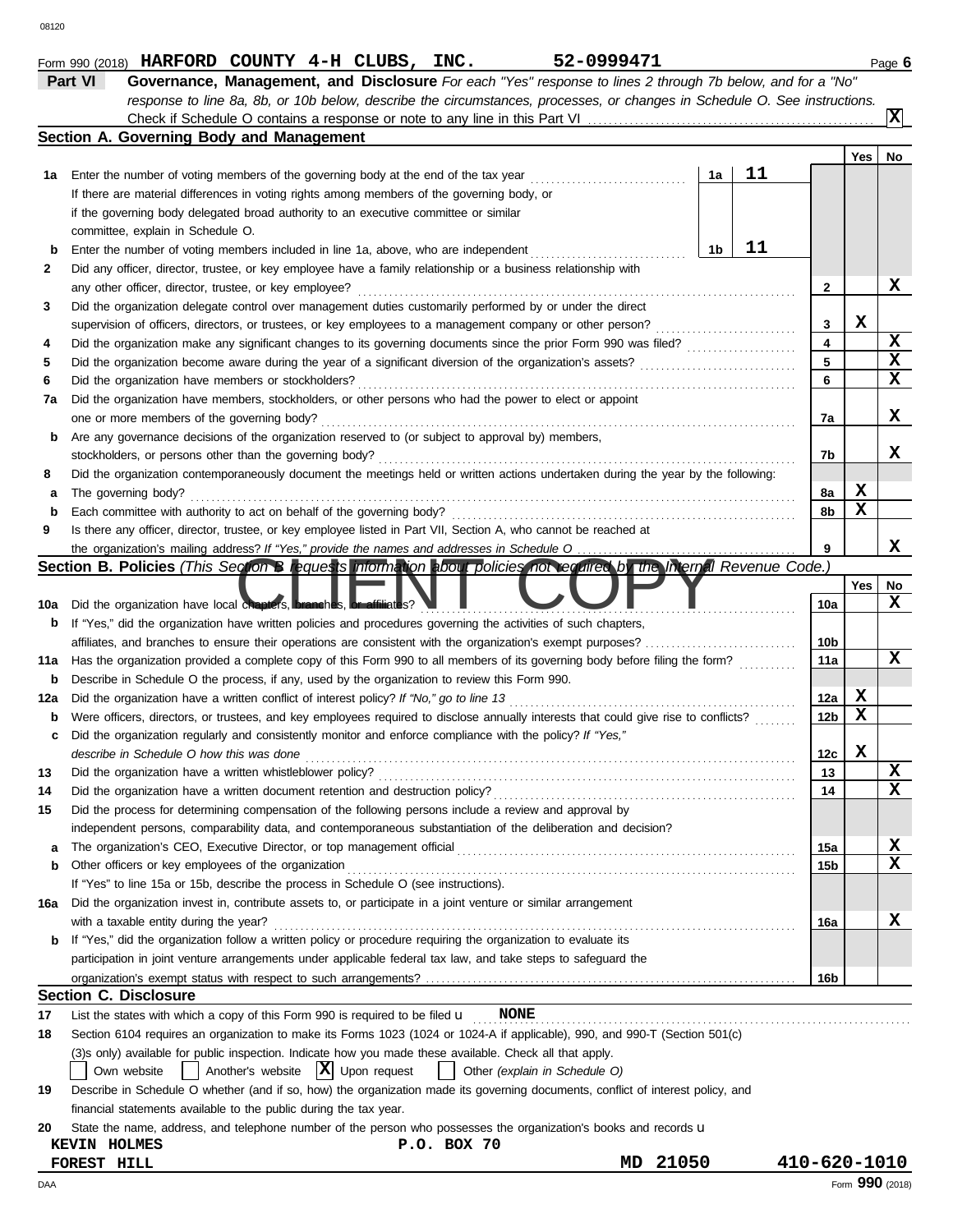| Form 990 (2018) HARFORD COUNTY $4-H$ CLUBS, INC.                             |  |  | 52-0999471 |                                                                                                           | Page $\overline{a}$ |
|------------------------------------------------------------------------------|--|--|------------|-----------------------------------------------------------------------------------------------------------|---------------------|
|                                                                              |  |  |            | Part VII Compensation of Officers, Directors, Trustees, Key Employees, Highest Compensated Employees, and |                     |
| Independent Contractors                                                      |  |  |            |                                                                                                           |                     |
| Check if Schedule O contains a response or note to any line in this Part VII |  |  |            |                                                                                                           |                     |

## **Section A. Officers, Directors, Trustees, Key Employees, and Highest Compensated Employees**

**1a** Complete this table for all persons required to be listed. Report compensation for the calendar year ending with or within the organization's tax year.

■ List all of the organization's **current** officers, directors, trustees (whether individuals or organizations), regardless of amount of compensation. Enter -0- in columns (D), (E), and (F) if no compensation was paid.

● List all of the organization's **current** key employees, if any. See instructions for definition of "key employee."

who received reportable compensation (Box 5 of Form W-2 and/or Box 7 of Form 1099-MISC) of more than \$100,000 from the organization and any related organizations. ■ List the organization's five **current** highest compensated employees (other than an officer, director, trustee, or key employee)<br> **•** Pregiund reportable compensation (Box 5 of Ferm W 2 and/or Box 7 of Ferm 1000 MISC) o

■ List all of the organization's **former** officers, key employees, and highest compensated employees who received more than<br> **•** 00.000 of reportable compensation from the examization and any related examizations \$100,000 of reportable compensation from the organization and any related organizations.

■ List all of the organization's **former directors or trustees** that received, in the capacity as a former director or trustee of the practization more than \$10,000 of reportable compensation from the organization and any organization, more than \$10,000 of reportable compensation from the organization and any related organizations. List persons in the following order: individual trustees or directors; institutional trustees; officers; key employees; highest compensated employees; and former such persons.

Check this box if neither the organization nor any related organization compensated any current officer, director, or trustee. **X**

| (A)                             | (B)                           |                             |               | (C)         |          |                                 |        | (D)                        | (E)                              | (F)                          |
|---------------------------------|-------------------------------|-----------------------------|---------------|-------------|----------|---------------------------------|--------|----------------------------|----------------------------------|------------------------------|
| Name and Title                  | Average<br>hours per          |                             |               | Position    |          | (do not check more than one     |        | Reportable<br>compensation | Reportable<br>compensation from  | Estimated<br>amount of       |
|                                 | week                          |                             |               |             |          | box, unless person is both an   |        | from                       | related                          | other                        |
|                                 | (list any<br>hours for        |                             |               |             |          | officer and a director/trustee) |        | the<br>organization        | organizations<br>(W-2/1099-MISC) | compensation<br>from the     |
|                                 | related                       | Individual 1<br>or director | Institutional | Officer     | Ķey      |                                 | Former | (W-2/1099-MISC)            |                                  | organization                 |
|                                 | organizations<br>below dotted |                             |               |             |          |                                 |        |                            |                                  | and related<br>organizations |
|                                 | line)                         | trustee                     |               |             | employee |                                 |        |                            |                                  |                              |
|                                 |                               |                             | trustee       |             |          | Highest compensated<br>employee |        |                            |                                  |                              |
|                                 |                               |                             |               |             |          |                                 |        |                            |                                  |                              |
| (1) MARY HILYARD                |                               |                             |               |             |          |                                 |        |                            |                                  |                              |
|                                 | DO<br>فظ                      |                             |               |             |          |                                 |        |                            |                                  |                              |
| <b>PRESIDENT</b>                |                               | ĸ                           |               | х           |          |                                 |        |                            | 0                                | 0                            |
| (2) MATTHEW BAUER               |                               |                             |               |             |          |                                 |        |                            |                                  |                              |
|                                 | 5.00<br>0.00                  | X                           |               | $\mathbf x$ |          |                                 |        | 0                          | 0                                | 0                            |
| <b>VICE PRESIDENT</b>           |                               |                             |               |             |          |                                 |        |                            |                                  |                              |
| (3) KEVIN HOLMES                |                               |                             |               |             |          |                                 |        |                            |                                  |                              |
|                                 | 5.00                          |                             |               |             |          |                                 |        |                            |                                  |                              |
| <b>TREASURER</b>                | 0.00                          | $\mathbf x$                 |               | $\mathbf x$ |          |                                 |        | 0                          | 0                                | 0                            |
| (4) DOLORES MCCANN              |                               |                             |               |             |          |                                 |        |                            |                                  |                              |
|                                 | 5.00                          |                             |               |             |          |                                 |        |                            |                                  |                              |
| <b>SECRETARY</b>                | 0.00                          | $\mathbf x$                 |               | $\mathbf x$ |          |                                 |        | 0                          | 0                                | 0                            |
| (5) DARLEEN N. BINNS            |                               |                             |               |             |          |                                 |        |                            |                                  |                              |
|                                 | 5.00                          |                             |               |             |          |                                 |        |                            |                                  |                              |
| BOARD MEMBER                    | 0.00                          | X                           |               |             |          |                                 |        | 0                          | 0                                | 0                            |
| (6) ANGELIQUE<br><b>LIVEZEY</b> |                               |                             |               |             |          |                                 |        |                            |                                  |                              |
|                                 | 5.00                          |                             |               |             |          |                                 |        |                            |                                  |                              |
| BOARD MEMBER                    | 0.00                          | $\mathbf x$                 |               |             |          |                                 |        | 0                          | 0                                | 0                            |
| (7) JENNIFER<br><b>GREENE</b>   |                               |                             |               |             |          |                                 |        |                            |                                  |                              |
|                                 | 5.00                          |                             |               |             |          |                                 |        |                            |                                  |                              |
| BOARD MEMBER                    | 0.00                          | $\mathbf x$                 |               |             |          |                                 |        | 0                          | 0                                | 0                            |
| (8) CYNTHIA WARNER              |                               |                             |               |             |          |                                 |        |                            |                                  |                              |
|                                 | 5.00                          |                             |               |             |          |                                 |        |                            |                                  |                              |
| BOARD MEMBER                    | 0.00                          | $\mathbf x$                 |               |             |          |                                 |        | 0                          | 0                                | 0                            |
| (9) MARK ZIMMERMAN              |                               |                             |               |             |          |                                 |        |                            |                                  |                              |
|                                 | 5.00                          |                             |               |             |          |                                 |        |                            |                                  |                              |
| <b>BOARD MEMBER</b>             | 0.00                          | X                           |               |             |          |                                 |        | 0                          | 0                                | 0                            |
| (10) NICKKI HOLMES              |                               |                             |               |             |          |                                 |        |                            |                                  |                              |
|                                 | 5.00                          |                             |               |             |          |                                 |        |                            |                                  |                              |
| <b>BOARD MEMBER</b>             | 0.00                          | X                           |               |             |          |                                 |        | 0                          | 0                                | 0                            |
| (11) MARTHA KASTNER             |                               |                             |               |             |          |                                 |        |                            |                                  |                              |
|                                 | 5.00                          |                             |               |             |          |                                 |        |                            |                                  |                              |
| <b>BOARD MEMBER</b>             | 0.00                          | $\mathbf x$                 |               |             |          |                                 |        | 0                          | 0                                | 0                            |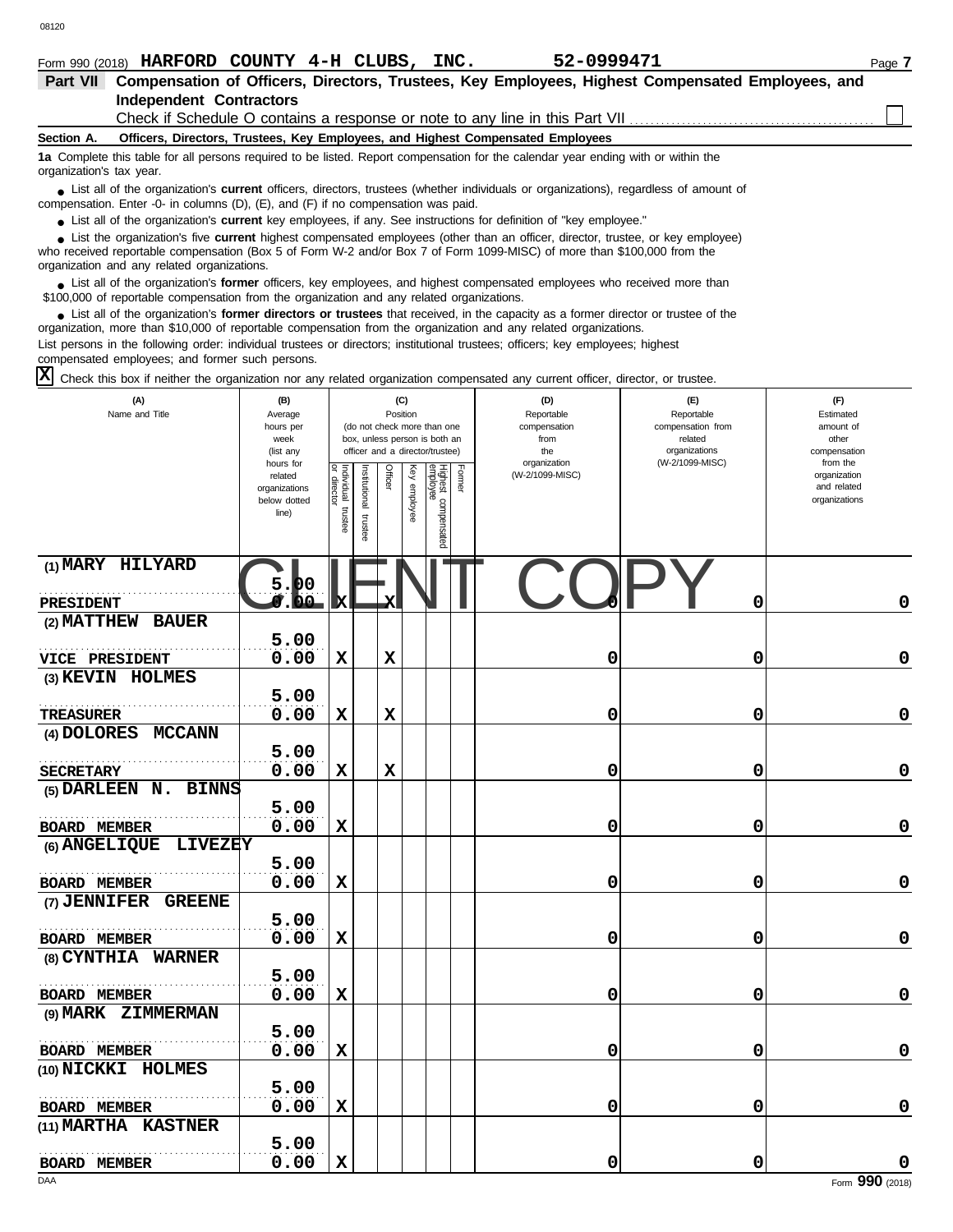|              | Form 990 (2018) HARFORD COUNTY 4-H CLUBS, INC.<br>Part VII                                                                                                                                                                                                                                                                                    |                                                                |                         |                         |          |              |                                                                                                 |                       | 52-0999471<br>Section A. Officers, Directors, Trustees, Key Employees, and Highest Compensated Employees (continued) |                                                                    |                                                          |                     | Page 8 |
|--------------|-----------------------------------------------------------------------------------------------------------------------------------------------------------------------------------------------------------------------------------------------------------------------------------------------------------------------------------------------|----------------------------------------------------------------|-------------------------|-------------------------|----------|--------------|-------------------------------------------------------------------------------------------------|-----------------------|----------------------------------------------------------------------------------------------------------------------|--------------------------------------------------------------------|----------------------------------------------------------|---------------------|--------|
|              | (A)<br>Name and title                                                                                                                                                                                                                                                                                                                         | (B)<br>Average<br>hours per<br>week<br>(list any               |                         |                         | Position | (C)          | (do not check more than one<br>box, unless person is both an<br>officer and a director/trustee) |                       | (D)<br>Reportable<br>compensation<br>from<br>the                                                                     | (E)<br>Reportable<br>compensation from<br>related<br>organizations | (F)<br>Estimated<br>amount of<br>other<br>compensation   |                     |        |
|              |                                                                                                                                                                                                                                                                                                                                               | hours for<br>related<br>organizations<br>below dotted<br>line) | Individual 1<br>trustee | nstitutional<br>trustee | Officer  | Key employee | Highest compensated<br>employee                                                                 | Former                | organization<br>(W-2/1099-MISC)                                                                                      | (W-2/1099-MISC)                                                    | from the<br>organization<br>and related<br>organizations |                     |        |
|              |                                                                                                                                                                                                                                                                                                                                               |                                                                |                         |                         |          |              |                                                                                                 |                       |                                                                                                                      |                                                                    |                                                          |                     |        |
|              |                                                                                                                                                                                                                                                                                                                                               |                                                                |                         |                         |          |              |                                                                                                 |                       |                                                                                                                      |                                                                    |                                                          |                     |        |
|              |                                                                                                                                                                                                                                                                                                                                               |                                                                |                         |                         |          |              |                                                                                                 |                       |                                                                                                                      |                                                                    |                                                          |                     |        |
|              |                                                                                                                                                                                                                                                                                                                                               |                                                                |                         |                         |          |              |                                                                                                 |                       |                                                                                                                      |                                                                    |                                                          |                     |        |
|              |                                                                                                                                                                                                                                                                                                                                               |                                                                |                         |                         |          |              |                                                                                                 |                       |                                                                                                                      |                                                                    |                                                          |                     |        |
|              |                                                                                                                                                                                                                                                                                                                                               |                                                                |                         |                         |          |              |                                                                                                 |                       |                                                                                                                      |                                                                    |                                                          |                     |        |
|              |                                                                                                                                                                                                                                                                                                                                               |                                                                |                         |                         |          |              |                                                                                                 |                       |                                                                                                                      |                                                                    |                                                          |                     |        |
|              |                                                                                                                                                                                                                                                                                                                                               |                                                                |                         |                         |          |              |                                                                                                 |                       |                                                                                                                      |                                                                    |                                                          |                     |        |
| c<br>d       | Total from continuation sheets to Part VII, Section A                                                                                                                                                                                                                                                                                         |                                                                |                         |                         |          |              |                                                                                                 | u<br>u<br>$\mathbf u$ |                                                                                                                      |                                                                    |                                                          |                     |        |
| $\mathbf{2}$ | Total number of individuals (including but not limited to those listed above) who received more than \$100,000 of<br>reportable compensation from the organization u                                                                                                                                                                          |                                                                |                         | 0                       |          |              |                                                                                                 |                       |                                                                                                                      |                                                                    |                                                          |                     |        |
| 3            | Did the organization list any former officer, director, or trustee, key employee, or highest compensated                                                                                                                                                                                                                                      |                                                                |                         |                         |          |              |                                                                                                 |                       |                                                                                                                      |                                                                    |                                                          | Yes                 | No     |
| 4            | employee on line 1a? If "Yes," complete Schedule J for such individual material content content to the set of the schedule J for such individual material content of the set of the set of the set of the set of the set of th<br>For any individual listed on line 1a, is the sum of reportable compensation and other compensation from the |                                                                |                         |                         |          |              |                                                                                                 |                       |                                                                                                                      |                                                                    | 3                                                        |                     | X      |
|              | organization and related organizations greater than \$150,000? If "Yes," complete Schedule J for such                                                                                                                                                                                                                                         |                                                                |                         |                         |          |              |                                                                                                 |                       |                                                                                                                      |                                                                    | 4                                                        |                     | x      |
| 5            | Did any person listed on line 1a receive or accrue compensation from any unrelated organization or individual                                                                                                                                                                                                                                 |                                                                |                         |                         |          |              |                                                                                                 |                       |                                                                                                                      |                                                                    | 5                                                        |                     | x      |
| 1            | Section B. Independent Contractors<br>Complete this table for your five highest compensated independent contractors that received more than \$100,000 of                                                                                                                                                                                      |                                                                |                         |                         |          |              |                                                                                                 |                       |                                                                                                                      |                                                                    |                                                          |                     |        |
|              | compensation from the organization. Report compensation for the calendar year ending with or within the organization's tax year.                                                                                                                                                                                                              | (A)<br>Name and business address                               |                         |                         |          |              |                                                                                                 |                       |                                                                                                                      | (B)<br>Description of services                                     |                                                          | (C)<br>Compensation |        |
|              |                                                                                                                                                                                                                                                                                                                                               |                                                                |                         |                         |          |              |                                                                                                 |                       |                                                                                                                      |                                                                    |                                                          |                     |        |
|              |                                                                                                                                                                                                                                                                                                                                               |                                                                |                         |                         |          |              |                                                                                                 |                       |                                                                                                                      |                                                                    |                                                          |                     |        |
|              |                                                                                                                                                                                                                                                                                                                                               |                                                                |                         |                         |          |              |                                                                                                 |                       |                                                                                                                      |                                                                    |                                                          |                     |        |
|              |                                                                                                                                                                                                                                                                                                                                               |                                                                |                         |                         |          |              |                                                                                                 |                       |                                                                                                                      |                                                                    |                                                          |                     |        |
| 2            | Total number of independent contractors (including but not limited to those listed above) who<br>received more than \$100,000 of compensation from the organization u                                                                                                                                                                         |                                                                |                         |                         |          |              |                                                                                                 |                       |                                                                                                                      | 0                                                                  |                                                          |                     |        |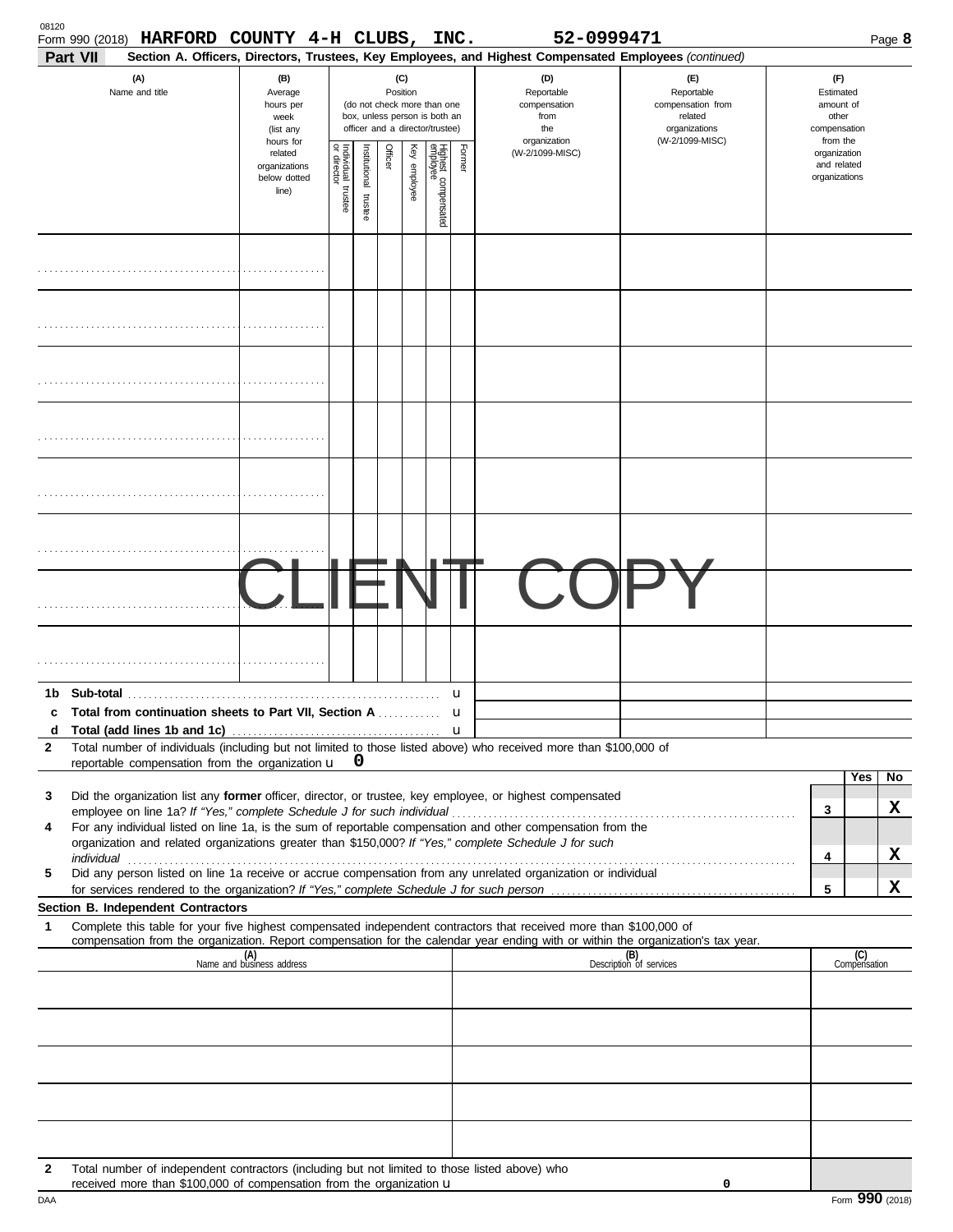|                                                           | Part VIII<br><b>Statement of Revenue</b> |                                                                                     |               |                               |                       |                              |  |  |  |  |  |
|-----------------------------------------------------------|------------------------------------------|-------------------------------------------------------------------------------------|---------------|-------------------------------|-----------------------|------------------------------|--|--|--|--|--|
|                                                           |                                          |                                                                                     | (A)           |                               | (C)                   | (D)                          |  |  |  |  |  |
|                                                           |                                          |                                                                                     | Total revenue | $(B)$<br>Related or<br>exempt | Unrelated<br>business | Revenue<br>excluded from tax |  |  |  |  |  |
|                                                           |                                          |                                                                                     |               | function<br>revenue           | revenue               | under sections<br>512-514    |  |  |  |  |  |
|                                                           |                                          | 1a Federated campaigns<br>1a                                                        |               |                               |                       |                              |  |  |  |  |  |
|                                                           |                                          | 1b<br><b>b</b> Membership dues                                                      |               |                               |                       |                              |  |  |  |  |  |
|                                                           |                                          | 1 <sub>c</sub><br>c Fundraising events                                              |               |                               |                       |                              |  |  |  |  |  |
|                                                           |                                          | 1 <sub>d</sub><br>d Related organizations                                           |               |                               |                       |                              |  |  |  |  |  |
|                                                           |                                          | 1e<br><b>e</b> Government grants (contributions)                                    |               |                               |                       |                              |  |  |  |  |  |
|                                                           |                                          | f All other contributions, gifts, grants,                                           |               |                               |                       |                              |  |  |  |  |  |
|                                                           |                                          | and similar amounts not included above<br>13,473<br>1f                              |               |                               |                       |                              |  |  |  |  |  |
| Contributions, Gifts, Grants<br>and Other Similar Amounts |                                          | g Noncash contributions included in lines 1a-1f:                                    |               |                               |                       |                              |  |  |  |  |  |
|                                                           |                                          | $\mathbf u$                                                                         | 13,473        |                               |                       |                              |  |  |  |  |  |
| Service Revenue                                           |                                          | <b>Busn. Code</b>                                                                   |               |                               |                       |                              |  |  |  |  |  |
|                                                           | 2a                                       | CAMPGROUND RENTALS<br>.                                                             | 146,761       | 146,761                       |                       |                              |  |  |  |  |  |
|                                                           | b                                        |                                                                                     |               |                               |                       |                              |  |  |  |  |  |
|                                                           | с                                        |                                                                                     |               |                               |                       |                              |  |  |  |  |  |
|                                                           | d                                        |                                                                                     |               |                               |                       |                              |  |  |  |  |  |
| Program                                                   |                                          | f All other program service revenue                                                 |               |                               |                       |                              |  |  |  |  |  |
|                                                           | a                                        | $\mathbf{u}$                                                                        | 146,761       |                               |                       |                              |  |  |  |  |  |
|                                                           | 3                                        | Investment income (including dividends, interest,                                   |               |                               |                       |                              |  |  |  |  |  |
|                                                           |                                          | u                                                                                   | 37,533        | 37,533                        |                       |                              |  |  |  |  |  |
|                                                           | 4                                        | Income from investment of tax-exempt bond proceeds <b>u</b>                         |               |                               |                       |                              |  |  |  |  |  |
|                                                           | 5                                        | Royalties<br>u                                                                      |               |                               |                       |                              |  |  |  |  |  |
|                                                           |                                          | $(i)$ Re<br>rsonal                                                                  |               |                               |                       |                              |  |  |  |  |  |
|                                                           | 6a                                       | Gross rents                                                                         |               |                               |                       |                              |  |  |  |  |  |
|                                                           |                                          | Less: rental exps.                                                                  |               |                               |                       |                              |  |  |  |  |  |
|                                                           | С                                        | Rental inc. or (loss)                                                               |               |                               |                       |                              |  |  |  |  |  |
|                                                           | d<br>7a                                  | Net rental income or (loss)<br>u<br>Gross amount from                               |               |                               |                       |                              |  |  |  |  |  |
|                                                           |                                          | (i) Securities<br>(ii) Other<br>sales of assets                                     |               |                               |                       |                              |  |  |  |  |  |
|                                                           |                                          | other than inventory<br>Less: cost or other                                         |               |                               |                       |                              |  |  |  |  |  |
|                                                           |                                          | basis & sales exps.                                                                 |               |                               |                       |                              |  |  |  |  |  |
|                                                           |                                          | Gain or (loss)                                                                      |               |                               |                       |                              |  |  |  |  |  |
|                                                           |                                          | u                                                                                   |               |                               |                       |                              |  |  |  |  |  |
|                                                           |                                          | 8a Gross income from fundraising events                                             |               |                               |                       |                              |  |  |  |  |  |
|                                                           |                                          | (not including $\$\dots$                                                            |               |                               |                       |                              |  |  |  |  |  |
|                                                           |                                          | of contributions reported on line 1c).                                              |               |                               |                       |                              |  |  |  |  |  |
| Other Revenue                                             |                                          | 18,553<br>See Part IV, line 18 $\ldots$ a                                           |               |                               |                       |                              |  |  |  |  |  |
|                                                           |                                          | 8,049<br>b<br><b>b</b> Less: direct expenses                                        |               |                               |                       |                              |  |  |  |  |  |
|                                                           |                                          | c Net income or (loss) from fundraising events  u                                   | 10,504        |                               |                       |                              |  |  |  |  |  |
|                                                           |                                          | 9a Gross income from gaming activities.                                             |               |                               |                       |                              |  |  |  |  |  |
|                                                           |                                          | See Part IV, line 19 $\ldots$ a                                                     |               |                               |                       |                              |  |  |  |  |  |
|                                                           |                                          | b<br><b>b</b> Less: direct expenses                                                 |               |                               |                       |                              |  |  |  |  |  |
|                                                           |                                          | 10a Gross sales of inventory, less                                                  |               |                               |                       |                              |  |  |  |  |  |
|                                                           |                                          | returns and allowances  a                                                           |               |                               |                       |                              |  |  |  |  |  |
|                                                           |                                          | b<br><b>b</b> Less: cost of goods sold                                              |               |                               |                       |                              |  |  |  |  |  |
|                                                           |                                          | <b>c</b> Net income or (loss) from sales of inventory<br>u                          |               |                               |                       |                              |  |  |  |  |  |
|                                                           |                                          | <b>Busn. Code</b><br>Miscellaneous Revenue                                          |               |                               |                       |                              |  |  |  |  |  |
|                                                           | 11a                                      |                                                                                     |               |                               |                       |                              |  |  |  |  |  |
|                                                           | b                                        |                                                                                     |               |                               |                       |                              |  |  |  |  |  |
|                                                           | с                                        |                                                                                     |               |                               |                       |                              |  |  |  |  |  |
|                                                           |                                          | <b>d</b> All other revenue $\ldots, \ldots, \ldots, \ldots, \ldots, \ldots, \ldots$ |               |                               |                       |                              |  |  |  |  |  |
|                                                           | е                                        | u                                                                                   |               |                               |                       |                              |  |  |  |  |  |
|                                                           | 12                                       | Total revenue. See instructions.<br>$\mathbf{u}$                                    | 208, 271      | 184,294                       | 0                     | 0                            |  |  |  |  |  |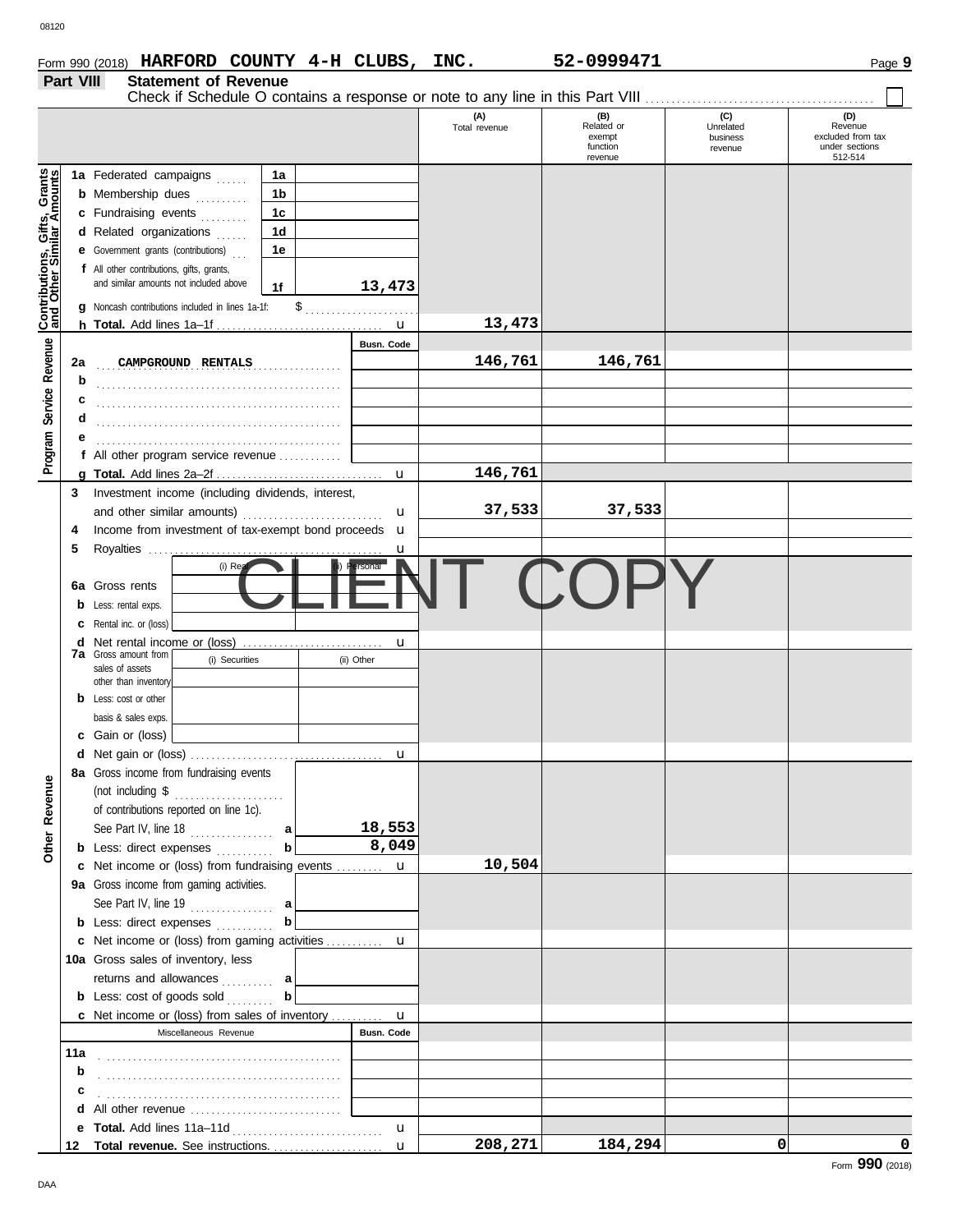## **Part IX Statement of Functional Expenses Form 990 (2018) HARFORD COUNTY 4-H CLUBS, INC.** 52-0999471 Page 10

|    | Check if Schedule O contains a response or note to any line in this Part IX                                                                                                                                                                                                                                                                                                                                                                         |                       |                        |                       |                    |
|----|-----------------------------------------------------------------------------------------------------------------------------------------------------------------------------------------------------------------------------------------------------------------------------------------------------------------------------------------------------------------------------------------------------------------------------------------------------|-----------------------|------------------------|-----------------------|--------------------|
|    | Do not include amounts reported on lines 6b,<br>7b, 8b, 9b, and 10b of Part VIII.                                                                                                                                                                                                                                                                                                                                                                   | (A)<br>Total expenses | (B)<br>Program service | (C)<br>Management and | (D)<br>Fundraising |
| 1  | Grants and other assistance to domestic organizations                                                                                                                                                                                                                                                                                                                                                                                               |                       | expenses               | general expenses      | expenses           |
|    |                                                                                                                                                                                                                                                                                                                                                                                                                                                     |                       |                        |                       |                    |
|    | and domestic governments. See Part IV, line 21                                                                                                                                                                                                                                                                                                                                                                                                      |                       |                        |                       |                    |
| 2  | Grants and other assistance to domestic                                                                                                                                                                                                                                                                                                                                                                                                             |                       |                        |                       |                    |
|    | individuals. See Part IV, line 22                                                                                                                                                                                                                                                                                                                                                                                                                   |                       |                        |                       |                    |
| 3  | Grants and other assistance to foreign                                                                                                                                                                                                                                                                                                                                                                                                              |                       |                        |                       |                    |
|    | organizations, foreign governments, and foreign                                                                                                                                                                                                                                                                                                                                                                                                     |                       |                        |                       |                    |
|    | individuals. See Part IV, lines 15 and 16                                                                                                                                                                                                                                                                                                                                                                                                           |                       |                        |                       |                    |
| 4  | Benefits paid to or for members                                                                                                                                                                                                                                                                                                                                                                                                                     |                       |                        |                       |                    |
| 5  | Compensation of current officers, directors,                                                                                                                                                                                                                                                                                                                                                                                                        |                       |                        |                       |                    |
|    | trustees, and key employees                                                                                                                                                                                                                                                                                                                                                                                                                         |                       |                        |                       |                    |
| 6  | Compensation not included above, to disqualified                                                                                                                                                                                                                                                                                                                                                                                                    |                       |                        |                       |                    |
|    | persons (as defined under section 4958(f)(1)) and                                                                                                                                                                                                                                                                                                                                                                                                   |                       |                        |                       |                    |
|    | persons described in section 4958(c)(3)(B)                                                                                                                                                                                                                                                                                                                                                                                                          |                       |                        |                       |                    |
| 7  | Other salaries and wages<br>.                                                                                                                                                                                                                                                                                                                                                                                                                       | 58,995                | 58,995                 |                       |                    |
| 8  | Pension plan accruals and contributions (include                                                                                                                                                                                                                                                                                                                                                                                                    |                       |                        |                       |                    |
|    | section 401(k) and 403(b) employer contributions)                                                                                                                                                                                                                                                                                                                                                                                                   |                       |                        |                       |                    |
| 9  | Other employee benefits                                                                                                                                                                                                                                                                                                                                                                                                                             |                       |                        |                       |                    |
| 10 |                                                                                                                                                                                                                                                                                                                                                                                                                                                     | 6,704                 | 6,704                  |                       |                    |
| 11 | Fees for services (non-employees):                                                                                                                                                                                                                                                                                                                                                                                                                  |                       |                        |                       |                    |
| а  |                                                                                                                                                                                                                                                                                                                                                                                                                                                     |                       |                        |                       |                    |
| b  |                                                                                                                                                                                                                                                                                                                                                                                                                                                     |                       |                        |                       |                    |
|    |                                                                                                                                                                                                                                                                                                                                                                                                                                                     | 5,992                 |                        | 5,992                 |                    |
| d  | Lobbying                                                                                                                                                                                                                                                                                                                                                                                                                                            |                       |                        |                       |                    |
|    | Professional fundraising services. See Part IV, line 1.                                                                                                                                                                                                                                                                                                                                                                                             |                       |                        |                       |                    |
|    | Investment management fees                                                                                                                                                                                                                                                                                                                                                                                                                          | 2,323                 |                        | 2,323                 |                    |
| g  | Other. (If line 11g amount exceeds 10% of line 25, column                                                                                                                                                                                                                                                                                                                                                                                           |                       |                        |                       |                    |
|    | (A) amount, list line 11g expenses on Schedule O.)                                                                                                                                                                                                                                                                                                                                                                                                  |                       |                        |                       |                    |
| 12 | Advertising and promotion                                                                                                                                                                                                                                                                                                                                                                                                                           | 277                   | 277                    |                       |                    |
| 13 |                                                                                                                                                                                                                                                                                                                                                                                                                                                     | 1,545                 |                        | 1,545                 |                    |
| 14 |                                                                                                                                                                                                                                                                                                                                                                                                                                                     |                       |                        |                       |                    |
|    | Information technology                                                                                                                                                                                                                                                                                                                                                                                                                              |                       |                        |                       |                    |
| 15 |                                                                                                                                                                                                                                                                                                                                                                                                                                                     | 17,630                | 17,630                 |                       |                    |
| 16 |                                                                                                                                                                                                                                                                                                                                                                                                                                                     |                       |                        |                       |                    |
| 17 | $\begin{minipage}{0.5\textwidth} \centering \begin{tabular}{@{}c@{}} \textbf{True} & \textbf{True} \\ \textbf{True} & \textbf{True} \\ \textbf{True} & \textbf{True} \\ \end{tabular} \end{minipage}$                                                                                                                                                                                                                                               |                       |                        |                       |                    |
|    | Payments of travel or entertainment expenses                                                                                                                                                                                                                                                                                                                                                                                                        |                       |                        |                       |                    |
|    | for any federal, state, or local public officials                                                                                                                                                                                                                                                                                                                                                                                                   |                       |                        |                       |                    |
| 19 | Conferences, conventions, and meetings                                                                                                                                                                                                                                                                                                                                                                                                              |                       |                        |                       |                    |
| 20 | $Interest$                                                                                                                                                                                                                                                                                                                                                                                                                                          | 186                   |                        | 186                   |                    |
| 21 |                                                                                                                                                                                                                                                                                                                                                                                                                                                     |                       |                        |                       |                    |
| 22 | Depreciation, depletion, and amortization                                                                                                                                                                                                                                                                                                                                                                                                           | 42,092                | 42,092                 |                       |                    |
| 23 | $In \textbf{surance} \begin{tabular}{@{}l@{}} \hline \textbf{m} & \textbf{m} & \textbf{m} & \textbf{m} \\ \hline \textbf{m} & \textbf{m} & \textbf{m} & \textbf{m} \\ \hline \textbf{m} & \textbf{m} & \textbf{m} & \textbf{m} \\ \hline \textbf{m} & \textbf{m} & \textbf{m} & \textbf{m} \\ \hline \textbf{m} & \textbf{m} & \textbf{m} & \textbf{m} \\ \hline \textbf{m} & \textbf{m} & \textbf{m} & \textbf{m} \\ \hline \textbf{m} & \textbf{$ | 13,593                |                        | 13,593                |                    |
| 24 | Other expenses. Itemize expenses not covered                                                                                                                                                                                                                                                                                                                                                                                                        |                       |                        |                       |                    |
|    | above (List miscellaneous expenses in line 24e. If                                                                                                                                                                                                                                                                                                                                                                                                  |                       |                        |                       |                    |
|    | line 24e amount exceeds 10% of line 25, column                                                                                                                                                                                                                                                                                                                                                                                                      |                       |                        |                       |                    |
|    | (A) amount, list line 24e expenses on Schedule O.)                                                                                                                                                                                                                                                                                                                                                                                                  |                       |                        |                       |                    |
| a  | REPAIRS AND MAINTENANCE                                                                                                                                                                                                                                                                                                                                                                                                                             | 32,346                | 32,346                 |                       |                    |
| b  | GROCERIES FOR CAMP                                                                                                                                                                                                                                                                                                                                                                                                                                  | 16,989                | 16,989                 |                       |                    |
| с  | POOL EXPENSES                                                                                                                                                                                                                                                                                                                                                                                                                                       | 6,297                 | 6,297                  |                       |                    |
| d  | TRASH                                                                                                                                                                                                                                                                                                                                                                                                                                               | 4,504                 | 4,504                  |                       |                    |
| е  | All other expenses                                                                                                                                                                                                                                                                                                                                                                                                                                  | 658                   |                        | 658                   |                    |
| 25 | Total functional expenses. Add lines 1 through 24e                                                                                                                                                                                                                                                                                                                                                                                                  | 210,131               | 185,834                | 24,297                |                    |
| 26 | Joint costs. Complete this line only if the<br>organization reported in column (B) joint costs<br>from a combined educational campaign and<br>fundraising solicitation. Check here u<br>if<br>following SOP 98-2 (ASC 958-720)                                                                                                                                                                                                                      |                       |                        |                       |                    |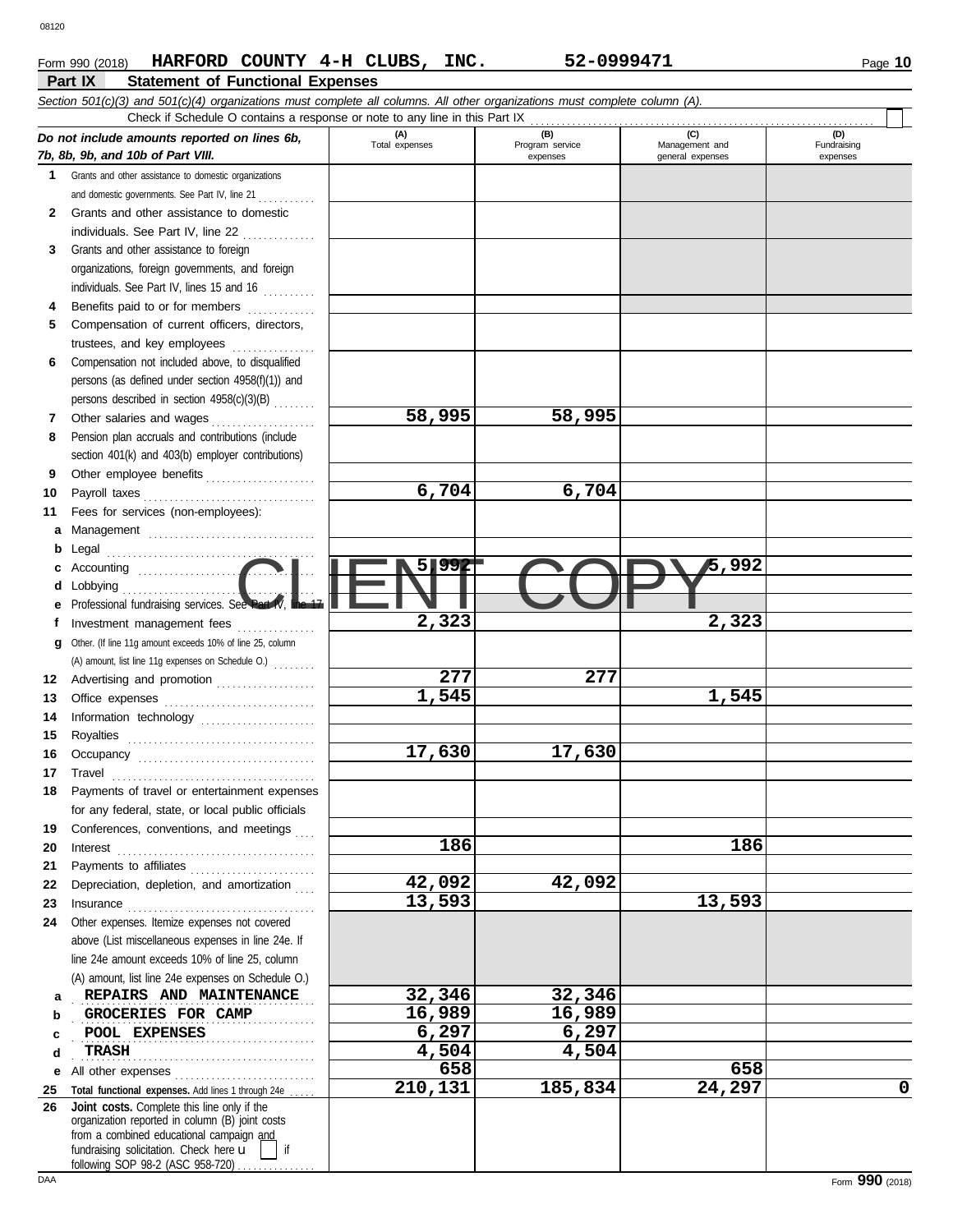## **Form 990 (2018) HARFORD COUNTY 4-H CLUBS, INC.** 52-0999471 Page 11 **Part X Balance Sheet**

 $\Box$ 

|                      |          |                                                                                                                                                            | (A)<br>Beginning of year |                         | (B)<br>End of year |
|----------------------|----------|------------------------------------------------------------------------------------------------------------------------------------------------------------|--------------------------|-------------------------|--------------------|
|                      | 1        |                                                                                                                                                            | 13,256                   | $\mathbf{1}$            | 9,716              |
|                      | 2        |                                                                                                                                                            | 20,484                   | $\overline{2}$          | 16,740             |
|                      | 3        |                                                                                                                                                            |                          | 3                       |                    |
|                      | 4        | Accounts receivable, net                                                                                                                                   | 720                      | $\overline{\mathbf{4}}$ |                    |
|                      | 5        | Loans and other receivables from current and former officers, directors,                                                                                   |                          |                         |                    |
|                      |          | trustees, key employees, and highest compensated employees.                                                                                                |                          |                         |                    |
|                      |          | Complete Part II of Schedule L                                                                                                                             |                          | 5                       |                    |
|                      | 6        | Loans and other receivables from other disqualified persons (as defined under section                                                                      |                          |                         |                    |
|                      |          | $4958(f)(1)$ ), persons described in section $4958(c)(3)(B)$ , and contributing employers and                                                              |                          |                         |                    |
|                      |          | sponsoring organizations of section 501(c)(9) voluntary employees' beneficiary                                                                             |                          |                         |                    |
|                      |          |                                                                                                                                                            |                          | 6                       |                    |
| Assets               | 7        |                                                                                                                                                            |                          | $\overline{7}$          |                    |
|                      | 8        | Inventories for sale or use                                                                                                                                |                          | 8                       |                    |
|                      | 9        | Prepaid expenses and deferred charges                                                                                                                      | 3,225                    | 9                       | 2,980              |
|                      |          | 10a Land, buildings, and equipment: cost or                                                                                                                |                          |                         |                    |
|                      |          | <u>1,551,825</u>                                                                                                                                           |                          |                         |                    |
|                      |          | 617, 136<br>10 <sub>b</sub><br><b>b</b> Less: accumulated depreciation                                                                                     | 953,368                  | 10 <sub>c</sub>         | 934,689            |
|                      | 11       | Investments-publicly traded securities                                                                                                                     | 196,808                  | 11                      | 180,680            |
|                      | 12       |                                                                                                                                                            |                          | 12                      |                    |
|                      | 13       |                                                                                                                                                            |                          | 13                      |                    |
|                      | 14       | Intangible assets                                                                                                                                          |                          | 14                      |                    |
|                      | 15       | Other assets. See Part IV, line 11                                                                                                                         | 235,698                  | 15                      | 255,353            |
|                      | 16       |                                                                                                                                                            | 1,423,559                | 16                      | 1,400,158          |
|                      | 17       | Accounts payable and accrued expenses                                                                                                                      |                          | 17                      | 769                |
|                      | 18       | Grants payable                                                                                                                                             |                          | 18                      |                    |
|                      | 19       | Deferred revenue                                                                                                                                           | 6,498                    | 19                      | 2,938              |
|                      | 20       | Tax-exempt bond liabilities                                                                                                                                |                          | 20                      |                    |
|                      | 21       | Escrow or custodial account liability. Complete Part IV of Schedule D                                                                                      |                          | 21                      |                    |
|                      | 22       | Loans and other payables to current and former officers, directors,                                                                                        |                          |                         |                    |
|                      |          | trustees, key employees, highest compensated employees, and                                                                                                |                          |                         |                    |
| Liabilities          |          | disqualified persons. Complete Part II of Schedule L                                                                                                       |                          | 22                      |                    |
|                      | 23       |                                                                                                                                                            |                          | 23                      | 7,421              |
|                      | 24<br>25 | Unsecured notes and loans payable to unrelated third parties                                                                                               |                          | 24                      |                    |
|                      |          | Other liabilities (including federal income tax, payables to related third<br>parties, and other liabilities not included on lines 17-24). Complete Part X |                          |                         |                    |
|                      |          | of Schedule D                                                                                                                                              | 2,695                    | 25                      | 1,164              |
|                      | 26       |                                                                                                                                                            | 9,193                    | 26                      | 12,292             |
|                      |          | 冈<br>Organizations that follow SFAS 117 (ASC 958), check here u<br>and                                                                                     |                          |                         |                    |
|                      |          | complete lines 27 through 29, and lines 33 and 34.                                                                                                         |                          |                         |                    |
|                      | 27       | Unrestricted net assets                                                                                                                                    | 1,414,366                | 27                      | 1,387,866          |
|                      | 28       | Temporarily restricted net assets                                                                                                                          |                          | 28                      |                    |
| <b>Fund Balances</b> | 29       | Permanently restricted net assets                                                                                                                          |                          | 29                      |                    |
|                      |          | Organizations that do not follow SFAS 117 (ASC 958), check here u<br>and                                                                                   |                          |                         |                    |
| $\overline{\sigma}$  |          | complete lines 30 through 34.                                                                                                                              |                          |                         |                    |
| <b>Net Assets</b>    | 30       | Capital stock or trust principal, or current funds                                                                                                         |                          | 30                      |                    |
|                      | 31       | Paid-in or capital surplus, or land, building, or equipment fund                                                                                           |                          | 31                      |                    |
|                      | 32       | Retained earnings, endowment, accumulated income, or other funds                                                                                           |                          | 32                      |                    |
|                      | 33       | Total net assets or fund balances                                                                                                                          | $\overline{1,414,366}$   | 33                      | 1,387,866          |
|                      | 34       |                                                                                                                                                            | 1,423,559                | 34                      | 1,400,158          |

Form **990** (2018)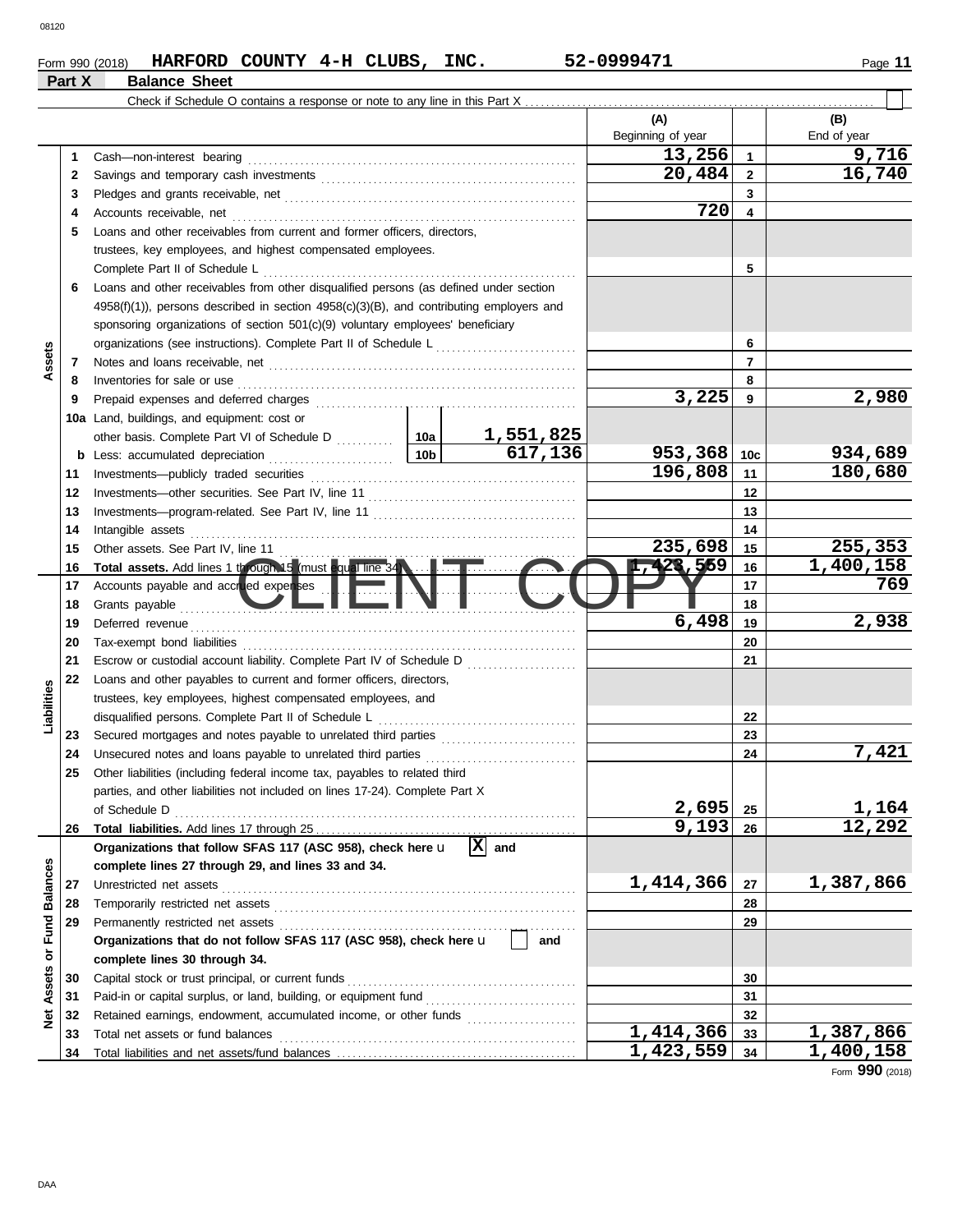|    | 52-0999471<br>Form 990 (2018) HARFORD COUNTY $4-H$ CLUBS, INC.                                                                                                                                                                       |                |                |                      | Page 12        |
|----|--------------------------------------------------------------------------------------------------------------------------------------------------------------------------------------------------------------------------------------|----------------|----------------|----------------------|----------------|
|    | <b>Reconciliation of Net Assets</b><br>Part XI                                                                                                                                                                                       |                |                |                      |                |
|    |                                                                                                                                                                                                                                      |                |                |                      | $ \mathbf{x} $ |
| 1. |                                                                                                                                                                                                                                      |                |                | $\overline{208,271}$ |                |
| 2  |                                                                                                                                                                                                                                      | $\overline{2}$ |                | 210,131              |                |
| 3  | Revenue less expenses. Subtract line 2 from line 1                                                                                                                                                                                   | $\overline{3}$ |                | $-1,860$             |                |
| 4  |                                                                                                                                                                                                                                      | $\mathbf{A}$   | 1,414,366      |                      |                |
| 5  |                                                                                                                                                                                                                                      | 5              |                | $-24,640$            |                |
| 6  | Donated services and use of facilities <b>constants and interview of the service of the services</b> and use of facilities                                                                                                           | 6              |                |                      |                |
| 7  | Investment expenses <b>contract and the contract of the contract of the contract of the contract of the contract of the contract of the contract of the contract of the contract of the contract of the contract of the contract</b> | $\overline{7}$ |                |                      |                |
| 8  |                                                                                                                                                                                                                                      | 8              |                |                      |                |
| 9  |                                                                                                                                                                                                                                      | 9              |                |                      |                |
| 10 | Net assets or fund balances at end of year. Combine lines 3 through 9 (must equal Part X, line                                                                                                                                       |                |                |                      |                |
|    |                                                                                                                                                                                                                                      | 10             | 1,387,866      |                      |                |
|    | <b>Financial Statements and Reporting</b><br>Part XII                                                                                                                                                                                |                |                |                      |                |
|    |                                                                                                                                                                                                                                      |                |                |                      |                |
|    |                                                                                                                                                                                                                                      |                |                | <b>Yes</b>           | No             |
| 1. | X<br>Other<br>Accounting method used to prepare the Form 990:<br>Cash<br>Accrual                                                                                                                                                     |                |                |                      |                |
|    | If the organization changed its method of accounting from a prior year or checked "Other," explain in                                                                                                                                |                |                |                      |                |
|    | Schedule O.                                                                                                                                                                                                                          |                |                |                      |                |
|    | 2a Were the organization's financial statements compiled or reviewed by an independent accountant?                                                                                                                                   |                | 2a             | X                    |                |
|    | If "Yes," check a box below to indicate whether the financial statements for the year were compiled or                                                                                                                               |                |                |                      |                |
|    | reviewed on a separate basis, consolidated basis, or both:                                                                                                                                                                           |                |                |                      |                |
|    | X <br>Separate basis<br>Consolidated basis<br>Both consolidated and separate basis<br>$\perp$                                                                                                                                        |                |                |                      |                |
|    | Were the organization's financial statements audited by an independent accountant?                                                                                                                                                   |                | 2b             |                      | x              |
|    | If "Yes," check a box below to indicate whether the financial statements for the year were audited on a                                                                                                                              |                |                |                      |                |
|    | separate basis, consolidated basis, or both:                                                                                                                                                                                         |                |                |                      |                |
|    | Consolidated basis <b>The Both consolidated</b> and separate basis<br>Separate basis                                                                                                                                                 |                |                |                      |                |
|    | c If "Yes" to line 2a or 2b, does the organization have a committed that assumes responsibility for oversigh                                                                                                                         |                |                |                      |                |
|    | of the audit, review, or compilation of its <b>financial statements</b> and selection of an independent accountant?                                                                                                                  |                | 2c             |                      |                |
|    | If the organization changed either its oversight process or selection process during the tax year, explain in                                                                                                                        |                |                |                      |                |
|    | Schedule O.                                                                                                                                                                                                                          |                |                |                      |                |
|    | 3a As a result of a federal award, was the organization required to undergo an audit or audits as set forth in                                                                                                                       |                |                |                      |                |
|    | the Single Audit Act and OMB Circular A-133?                                                                                                                                                                                         |                | За             |                      | x              |
|    | <b>b</b> If "Yes," did the organization undergo the required audit or audits? If the organization did not undergo the                                                                                                                |                |                |                      |                |
|    | required audit or audits, explain why in Schedule O and describe any steps taken to undergo such audits.                                                                                                                             |                | 3 <sub>b</sub> |                      |                |

Form **990** (2018)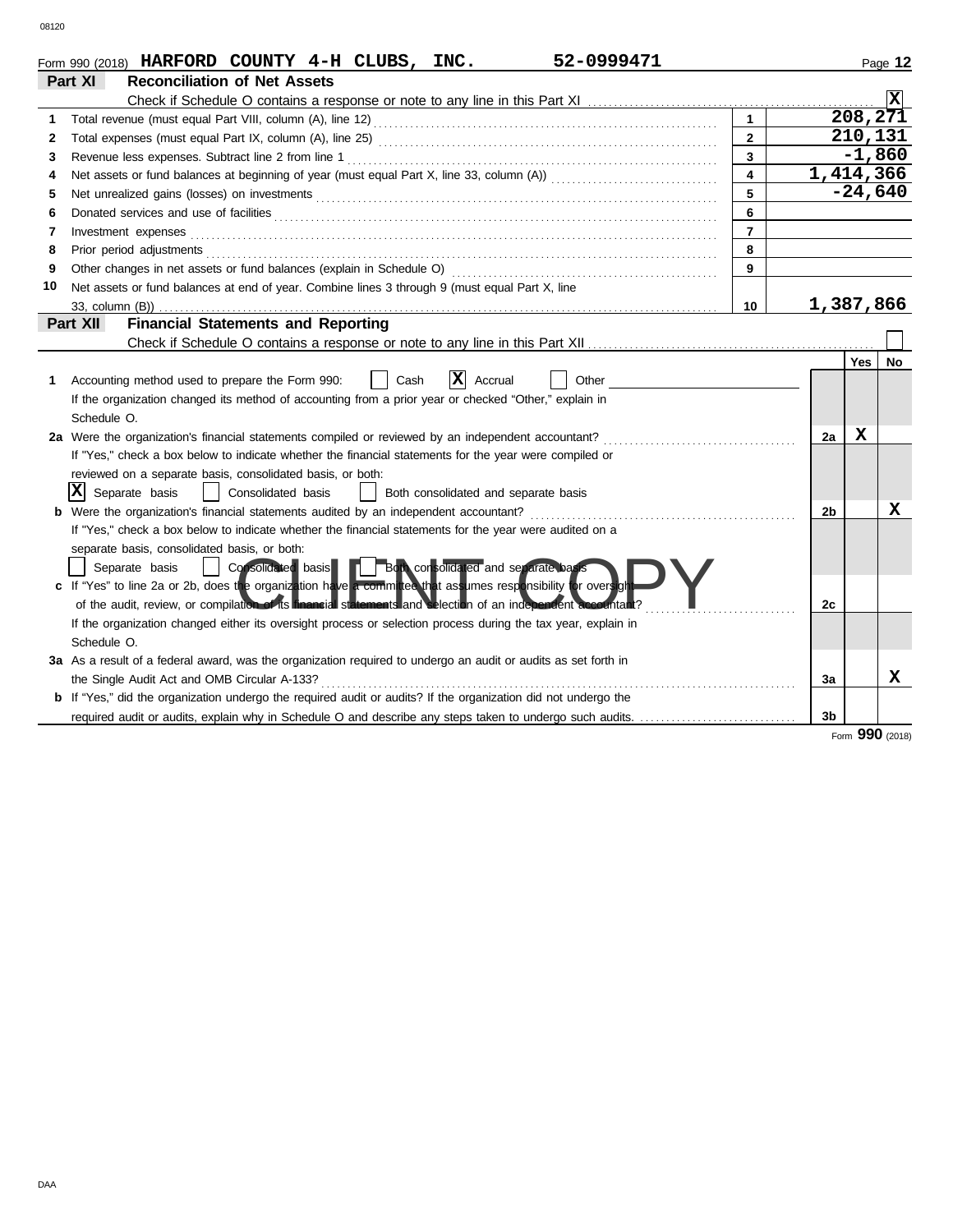|        |            | <b>SCHEDULE A</b>                     |                                                            | <b>Public Charity Status and Public Support</b>                                                                                                                                                                                                                |     |                                                      |                                        | OMB No. 1545-0047                    |
|--------|------------|---------------------------------------|------------------------------------------------------------|----------------------------------------------------------------------------------------------------------------------------------------------------------------------------------------------------------------------------------------------------------------|-----|------------------------------------------------------|----------------------------------------|--------------------------------------|
|        |            | (Form 990 or 990-EZ)                  |                                                            | Complete if the organization is a section 501(c)(3) organization or a section $4947(a)(1)$ nonexempt charitable trust.                                                                                                                                         |     |                                                      |                                        | 2018                                 |
|        |            | Department of the Treasury            |                                                            | Lu Attach to Form 990 or Form 990-EZ.                                                                                                                                                                                                                          |     |                                                      |                                        | Open to Public                       |
|        |            | Internal Revenue Service              |                                                            | <b>u</b> Go to <i>www.irs.gov/Form990</i> for instructions and the latest information.                                                                                                                                                                         |     |                                                      |                                        | <b>Inspection</b>                    |
|        |            | Name of the organization              |                                                            |                                                                                                                                                                                                                                                                |     |                                                      |                                        | Employer identification number       |
|        |            |                                       |                                                            | HARFORD COUNTY 4-H CLUBS, INC.                                                                                                                                                                                                                                 |     |                                                      | 52-0999471                             |                                      |
|        | Part I     |                                       |                                                            | Reason for Public Charity Status (All organizations must complete this part.) See instructions.                                                                                                                                                                |     |                                                      |                                        |                                      |
|        |            |                                       |                                                            | The organization is not a private foundation because it is: (For lines 1 through 12, check only one box.)                                                                                                                                                      |     |                                                      |                                        |                                      |
| 1      |            |                                       |                                                            | A church, convention of churches, or association of churches described in section 170(b)(1)(A)(i).                                                                                                                                                             |     |                                                      |                                        |                                      |
| 2<br>3 |            |                                       |                                                            | A school described in <b>section 170(b)(1)(A)(ii).</b> (Attach Schedule E (Form 990 or 990-EZ).)<br>A hospital or a cooperative hospital service organization described in section 170(b)(1)(A)(iii).                                                          |     |                                                      |                                        |                                      |
| 4      |            |                                       |                                                            | A medical research organization operated in conjunction with a hospital described in section 170(b)(1)(A)(iii). Enter the hospital's name,                                                                                                                     |     |                                                      |                                        |                                      |
|        |            | city, and state:                      |                                                            |                                                                                                                                                                                                                                                                |     |                                                      |                                        |                                      |
| 5      |            |                                       |                                                            | An organization operated for the benefit of a college or university owned or operated by a governmental unit described in                                                                                                                                      |     |                                                      |                                        |                                      |
|        |            |                                       | section 170(b)(1)(A)(iv). (Complete Part II.)              |                                                                                                                                                                                                                                                                |     |                                                      |                                        |                                      |
| 6      |            |                                       |                                                            | A federal, state, or local government or governmental unit described in section 170(b)(1)(A)(v).                                                                                                                                                               |     |                                                      |                                        |                                      |
| 7      |            |                                       | described in section 170(b)(1)(A)(vi). (Complete Part II.) | An organization that normally receives a substantial part of its support from a governmental unit or from the general public                                                                                                                                   |     |                                                      |                                        |                                      |
| 8      |            |                                       |                                                            | A community trust described in section 170(b)(1)(A)(vi). (Complete Part II.)                                                                                                                                                                                   |     |                                                      |                                        |                                      |
| 9      |            |                                       |                                                            | An agricultural research organization described in section 170(b)(1)(A)(ix) operated in conjunction with a land-grant college                                                                                                                                  |     |                                                      |                                        |                                      |
|        |            | university:                           |                                                            | or university or a non-land-grant college of agriculture (see instructions). Enter the name, city, and state of the college or                                                                                                                                 |     |                                                      |                                        |                                      |
| 10     | $ {\bf x}$ |                                       |                                                            | An organization that normally receives: (1) more than 33 1/3% of its support from contributions, membership fees, and gross                                                                                                                                    |     |                                                      |                                        |                                      |
|        |            |                                       |                                                            | receipts from activities related to its exempt functions—subject to certain exceptions, and (2) no more than 33 1/3% of its                                                                                                                                    |     |                                                      |                                        |                                      |
|        |            |                                       |                                                            | support from gross investment income and unrelated business taxable income (less section 511 tax) from businesses<br>acquired by the organization after June 30, 1975. See section 509(a)(2). (Complete Part III.)                                             |     |                                                      |                                        |                                      |
| 11     |            |                                       |                                                            | An organization organized and operated exclusively to test for public safety. See section 509(a)(4).                                                                                                                                                           |     |                                                      |                                        |                                      |
| 12     |            |                                       |                                                            | An organization organized and operated exclusively for the benefit of to perform the functions of, or to carry out the purposes                                                                                                                                |     |                                                      |                                        |                                      |
|        |            |                                       |                                                            | of one or more publicly supported organizations described in section 509(a)(1) or section 509(a)(2). Sec section 509(a)(3).                                                                                                                                    |     |                                                      |                                        |                                      |
|        | a          |                                       |                                                            | Check the box in lines 12a through 12d that describes the type of supporting organization and complete lines 12e, 12f, and 12g.<br>Type I. A supporting organization operated, supervised, or controlled by its supported organization(s), typically by giving |     |                                                      |                                        |                                      |
|        |            |                                       |                                                            | the supported organization(s) the power to regularly appoint or elect a majority of the directors or trustees of the<br>supporting organization. You must complete Part IV, Sections A and B.                                                                  |     |                                                      |                                        |                                      |
|        | b          |                                       |                                                            | Type II. A supporting organization supervised or controlled in connection with its supported organization(s), by having                                                                                                                                        |     |                                                      |                                        |                                      |
|        |            |                                       |                                                            | control or management of the supporting organization vested in the same persons that control or manage the supported                                                                                                                                           |     |                                                      |                                        |                                      |
|        |            |                                       |                                                            | organization(s). You must complete Part IV, Sections A and C.                                                                                                                                                                                                  |     |                                                      |                                        |                                      |
|        | c          |                                       |                                                            | Type III functionally integrated. A supporting organization operated in connection with, and functionally integrated with,<br>its supported organization(s) (see instructions). You must complete Part IV, Sections A, D, and E.                               |     |                                                      |                                        |                                      |
|        | d          |                                       |                                                            | Type III non-functionally integrated. A supporting organization operated in connection with its supported organization(s)                                                                                                                                      |     |                                                      |                                        |                                      |
|        |            |                                       |                                                            | that is not functionally integrated. The organization generally must satisfy a distribution requirement and an attentiveness                                                                                                                                   |     |                                                      |                                        |                                      |
|        | е          |                                       |                                                            | requirement (see instructions). You must complete Part IV, Sections A and D, and Part V.<br>Check this box if the organization received a written determination from the IRS that it is a Type I, Type II, Type III                                            |     |                                                      |                                        |                                      |
|        |            |                                       |                                                            | functionally integrated, or Type III non-functionally integrated supporting organization.                                                                                                                                                                      |     |                                                      |                                        |                                      |
|        | f          |                                       | Enter the number of supported organizations                |                                                                                                                                                                                                                                                                |     |                                                      |                                        |                                      |
|        | g          |                                       |                                                            | Provide the following information about the supported organization(s).                                                                                                                                                                                         |     |                                                      |                                        |                                      |
|        |            | (i) Name of supported<br>organization | (ii) EIN                                                   | (iii) Type of organization<br>(described on lines 1-10                                                                                                                                                                                                         |     | (iv) Is the organization<br>listed in your governing | (v) Amount of monetary<br>support (see | (vi) Amount of<br>other support (see |
|        |            |                                       |                                                            | above (see instructions))                                                                                                                                                                                                                                      |     | document?                                            | instructions)                          | instructions)                        |
|        |            |                                       |                                                            |                                                                                                                                                                                                                                                                | Yes | No                                                   |                                        |                                      |
| (A)    |            |                                       |                                                            |                                                                                                                                                                                                                                                                |     |                                                      |                                        |                                      |
| (B)    |            |                                       |                                                            |                                                                                                                                                                                                                                                                |     |                                                      |                                        |                                      |
|        |            |                                       |                                                            |                                                                                                                                                                                                                                                                |     |                                                      |                                        |                                      |
| (C)    |            |                                       |                                                            |                                                                                                                                                                                                                                                                |     |                                                      |                                        |                                      |
| (D)    |            |                                       |                                                            |                                                                                                                                                                                                                                                                |     |                                                      |                                        |                                      |
| (E)    |            |                                       |                                                            |                                                                                                                                                                                                                                                                |     |                                                      |                                        |                                      |
|        |            |                                       |                                                            |                                                                                                                                                                                                                                                                |     |                                                      |                                        |                                      |
| Total  |            |                                       |                                                            |                                                                                                                                                                                                                                                                |     |                                                      |                                        |                                      |

**For Paperwork Reduction Act Notice, see the Instructions for Form 990 or 990-EZ.**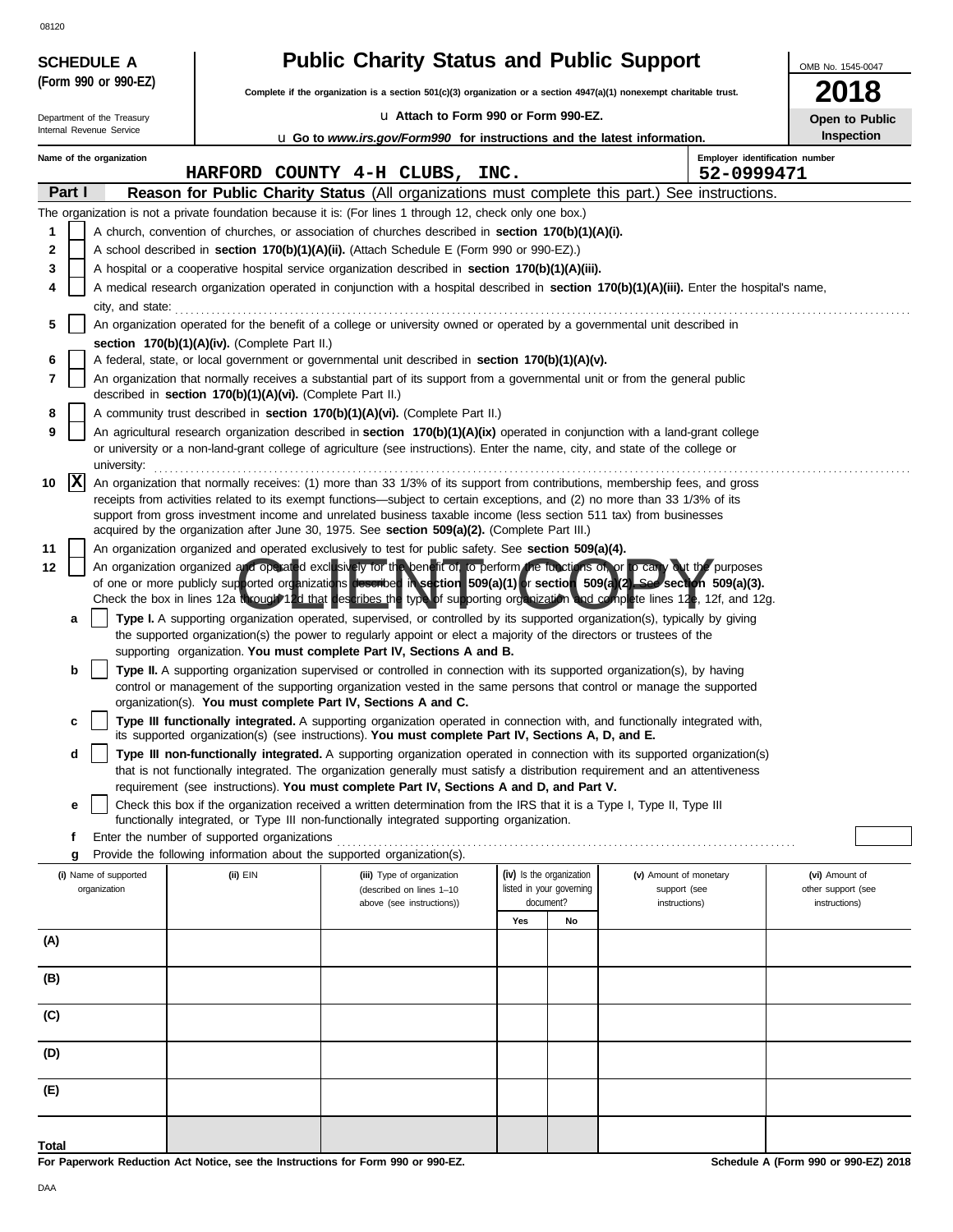|        | Schedule A (Form 990 or 990-EZ) 2018                                                                                                                                                                                          |          |          | HARFORD COUNTY 4-H CLUBS, INC. |            | 52-0999471 | Page 2    |
|--------|-------------------------------------------------------------------------------------------------------------------------------------------------------------------------------------------------------------------------------|----------|----------|--------------------------------|------------|------------|-----------|
|        | Support Schedule for Organizations Described in Sections 170(b)(1)(A)(iv) and 170(b)(1)(A)(vi)<br>Part II                                                                                                                     |          |          |                                |            |            |           |
|        | (Complete only if you checked the box on line 5, 7, or 8 of Part I or if the organization failed to qualify under                                                                                                             |          |          |                                |            |            |           |
|        | Part III. If the organization fails to qualify under the tests listed below, please complete Part III.)                                                                                                                       |          |          |                                |            |            |           |
|        | <b>Section A. Public Support</b>                                                                                                                                                                                              |          |          |                                |            |            |           |
|        | Calendar year (or fiscal year beginning in)<br>$\mathbf{u}$                                                                                                                                                                   | (a) 2014 | (b) 2015 | $(c)$ 2016                     | (d) $2017$ | (e) $2018$ | (f) Total |
| 1      | Gifts, grants, contributions, and<br>membership fees received. (Do not<br>include any "unusual grants.")                                                                                                                      |          |          |                                |            |            |           |
| 2      | Tax revenues levied for the<br>organization's benefit and either paid<br>to or expended on its behalf                                                                                                                         |          |          |                                |            |            |           |
| 3      | The value of services or facilities<br>furnished by a governmental unit to the<br>organization without charge                                                                                                                 |          |          |                                |            |            |           |
| 4      | Total. Add lines 1 through 3                                                                                                                                                                                                  |          |          |                                |            |            |           |
| 5      | The portion of total contributions by<br>each person (other than a<br>governmental unit or publicly<br>supported organization) included on<br>line 1 that exceeds 2% of the amount<br>shown on line 11, column (f)            |          |          |                                |            |            |           |
|        | Public support. Subtract line 5 from line 4.                                                                                                                                                                                  |          |          |                                |            |            |           |
|        | <b>Section B. Total Support</b>                                                                                                                                                                                               |          |          |                                |            |            |           |
|        | Calendar year (or fiscal year beginning in)<br>u                                                                                                                                                                              | (a) 2014 | (b) 2015 | $(c)$ 2016                     | (d) $2017$ | (e) $2018$ | (f) Total |
| 7      | Amounts from line 4                                                                                                                                                                                                           |          |          |                                |            |            |           |
| 8<br>9 | Gross income from interest, dividends,<br>payments received on securities loans,<br>rents, royalties, and income from<br>similar sources<br>Net income from unrelated business                                                |          |          |                                |            |            |           |
|        | activities, whether or not the business<br>is regularly carried on $\ldots$ , $\ldots$                                                                                                                                        |          |          |                                |            |            |           |
| 10     | Other income. Do not include gain or<br>loss from the sale of capital assets                                                                                                                                                  |          |          |                                |            |            |           |
| 11     | Total support. Add lines 7 through 10                                                                                                                                                                                         |          |          |                                |            |            |           |
| 12     | Gross receipts from related activities, etc. (see instructions)                                                                                                                                                               |          |          |                                |            | 12         |           |
| 13     | First five years. If the Form 990 is for the organization's first, second, third, fourth, or fifth tax year as a section $501(c)(3)$                                                                                          |          |          |                                |            |            |           |
|        |                                                                                                                                                                                                                               |          |          |                                |            |            |           |
|        | Section C. Computation of Public Support Percentage                                                                                                                                                                           |          |          |                                |            |            |           |
| 14     |                                                                                                                                                                                                                               |          |          |                                |            | 14         | %         |
| 15     |                                                                                                                                                                                                                               |          |          |                                |            | 15         | %         |
| 16a    | 33 1/3% support test-2018. If the organization did not check the box on line 13, and line 14 is 33 1/3% or more, check this                                                                                                   |          |          |                                |            |            |           |
|        | box and stop here. The organization qualifies as a publicly supported organization                                                                                                                                            |          |          |                                |            |            |           |
| b      | 33 1/3% support test-2017. If the organization did not check a box on line 13 or 16a, and line 15 is 33 1/3% or more, check<br>this box and <b>stop here.</b> The organization qualifies as a publicly supported organization |          |          |                                |            |            |           |
|        | 17a 10%-facts-and-circumstances test-2018. If the organization did not check a box on line 13, 16a, or 16b, and line 14 is                                                                                                    |          |          |                                |            |            |           |
|        | 10% or more, and if the organization meets the "facts-and-circumstances" test, check this box and stop here. Explain in                                                                                                       |          |          |                                |            |            |           |
|        | Part VI how the organization meets the "facts-and-circumstances" test. The organization qualifies as a publicly supported                                                                                                     |          |          |                                |            |            |           |
|        | organization                                                                                                                                                                                                                  |          |          |                                |            |            |           |
| b      | 10%-facts-and-circumstances test-2017. If the organization did not check a box on line 13, 16a, 16b, or 17a, and line                                                                                                         |          |          |                                |            |            |           |
|        | 15 is 10% or more, and if the organization meets the "facts-and-circumstances" test, check this box and stop here.                                                                                                            |          |          |                                |            |            |           |
|        | Explain in Part VI how the organization meets the "facts-and-circumstances" test. The organization qualifies as a publicly                                                                                                    |          |          |                                |            |            |           |
| 18     | supported organization<br>Private foundation. If the organization did not check a box on line 13, 16a, 16b, 17a, or 17b, check this box and see                                                                               |          |          |                                |            |            |           |
|        | instructions                                                                                                                                                                                                                  |          |          |                                |            |            |           |

**Schedule A (Form 990 or 990-EZ) 2018**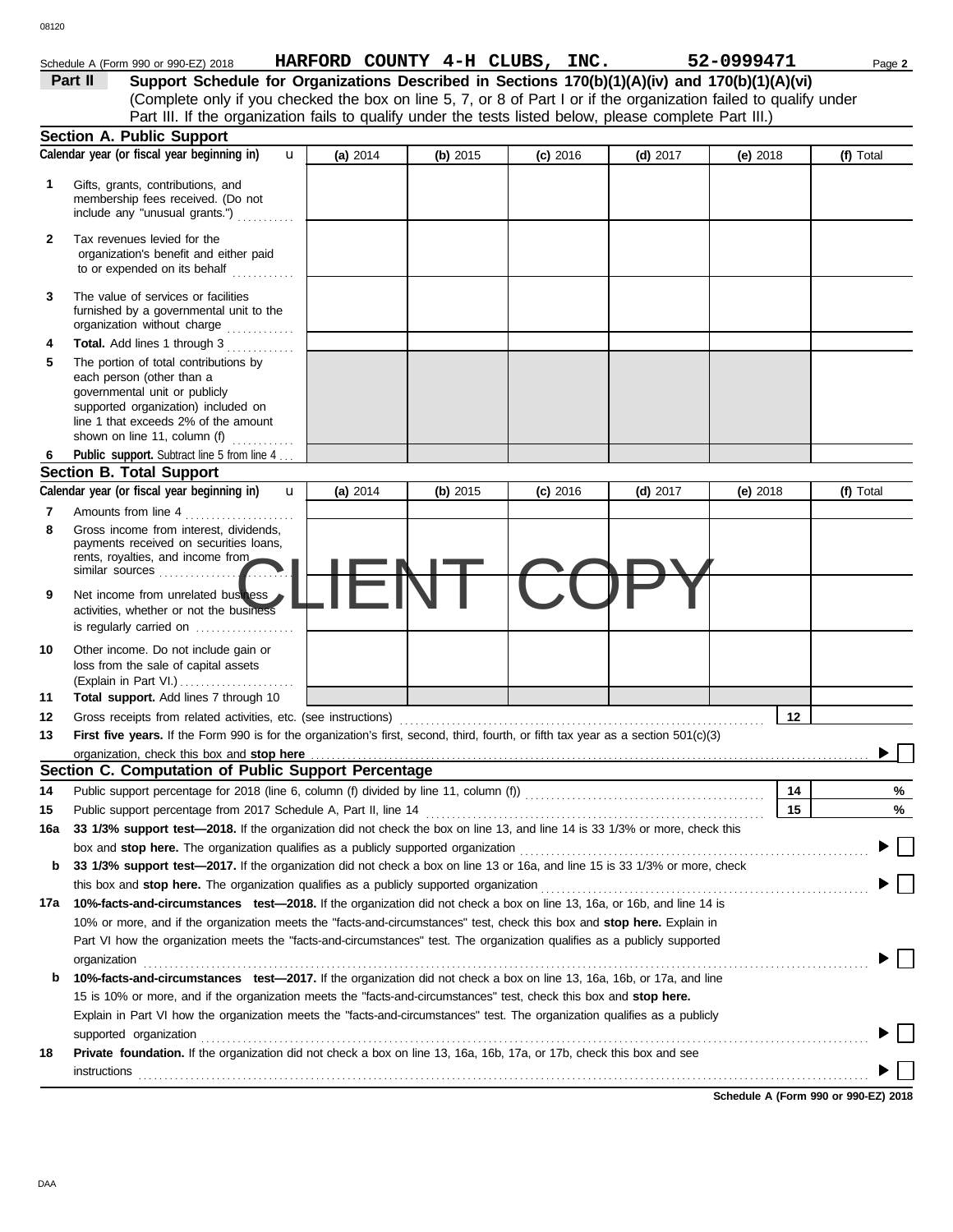# Schedule A (Form 990 or 990-EZ) 2018 Page **3 HARFORD COUNTY 4-H CLUBS, INC. 52-0999471**

**Part III Support Schedule for Organizations Described in Section 509(a)(2)** (Complete only if you checked the box on line 10 of Part I or if the organization failed to qualify under Part II. If the organization fails to qualify under the tests listed below, please complete Part II.)

|              | <b>Section A. Public Support</b>                                                                                                                                                  |          |          |                           |            |            |                                    |
|--------------|-----------------------------------------------------------------------------------------------------------------------------------------------------------------------------------|----------|----------|---------------------------|------------|------------|------------------------------------|
|              | Calendar year (or fiscal year beginning in)<br>u                                                                                                                                  | (a) 2014 | (b) 2015 | $(c)$ 2016                | $(d)$ 2017 | $(e)$ 2018 | (f) Total                          |
| $\mathbf{1}$ | Gifts, grants, contributions, and membership<br>fees received. (Do not include any "unusual grants.")                                                                             | 1,261    | 4,522    | 14,435                    | 1,685      | 13,473     | 35,376                             |
| $\mathbf{2}$ | Gross receipts from admissions, merchandise<br>sold or services performed, or facilities<br>furnished in any activity that is related to the<br>organization's tax-exempt purpose | 197,518  | 188,253  | 170,105                   | 155,888    | 202,847    | 914,611                            |
| 3            | Gross receipts from activities that are not an<br>unrelated trade or business under section 513                                                                                   |          |          |                           |            |            |                                    |
| 4            | Tax revenues levied for the<br>organization's benefit and either paid                                                                                                             |          |          |                           |            |            |                                    |
| 5            | The value of services or facilities<br>furnished by a governmental unit to the<br>organization without charge                                                                     |          |          |                           |            |            |                                    |
| 6            | Total. Add lines 1 through 5                                                                                                                                                      | 198,779  | 192,775  | 184,540                   | 157,573    | 216,320    | 949,987                            |
|              | 7a Amounts included on lines 1, 2, and 3<br>received from disqualified persons                                                                                                    |          |          |                           |            |            |                                    |
| b            | Amounts included on lines 2 and 3<br>received from other than disqualified<br>persons that exceed the greater of \$5,000<br>or 1% of the amount on line 13 for the year $\ldots$  |          |          |                           |            |            |                                    |
| c            | Add lines 7a and 7b<br>.                                                                                                                                                          |          |          |                           |            |            |                                    |
| 8            | Public support. (Subtract line 7c from                                                                                                                                            |          |          |                           |            |            |                                    |
|              | line $6.$ )                                                                                                                                                                       |          |          |                           |            |            | 949,987                            |
|              | <b>Section B. Total Support</b>                                                                                                                                                   |          |          |                           |            |            |                                    |
|              | Calendar year (or fiscal year beginning in)                                                                                                                                       | la)      | (b) 2015 | $\left($ e $\right)$ 2016 | (d) 2017   | (e) 2018   | (f) Total                          |
| 9            | Amounts from line 6<br><u> 1986 - Johann Barnett, markat er skrivet er s</u>                                                                                                      | 198,779  | 192,775  | 184,540                   | 157,573    | 216,320    | 949,987                            |
| 10a          | Gross income from interest, dividends,<br>payments received on securities loans, rents,<br>royalties, and income from similar sources                                             | 33,150   | 34,262   | 32,356                    | 32,300     |            | 132,068                            |
| b            | Unrelated business taxable income (less<br>section 511 taxes) from businesses<br>acquired after June 30, 1975                                                                     |          |          |                           |            |            |                                    |
| c            | Add lines 10a and 10b                                                                                                                                                             | 33,150   | 34,262   | 32,356                    | 32,300     |            | 132,068                            |
| 11           | Net income from unrelated business<br>activities not included in line 10b, whether<br>or not the business is regularly carried on                                                 |          |          |                           |            |            |                                    |
| $12 \,$      | Other income. Do not include gain or<br>loss from the sale of capital assets<br>(Explain in Part VI.)                                                                             |          |          |                           |            |            |                                    |
| 13           | Total support. (Add lines 9, 10c, 11,                                                                                                                                             |          |          |                           |            |            |                                    |
|              | and $12$ .)                                                                                                                                                                       | 231,929  | 227,037  | 216,896                   | 189,873    | 216,320    | 1,082,055                          |
| 14           | First five years. If the Form 990 is for the organization's first, second, third, fourth, or fifth tax year as a section 501(c)(3)                                                |          |          |                           |            |            |                                    |
|              | organization, check this box and stop here                                                                                                                                        |          |          |                           |            |            |                                    |
|              | Section C. Computation of Public Support Percentage                                                                                                                               |          |          |                           |            |            |                                    |
| 15           |                                                                                                                                                                                   |          |          |                           |            | 15         | 87.79 %                            |
| 16           |                                                                                                                                                                                   |          |          |                           |            | 16         | 86.30%                             |
|              | Section D. Computation of Investment Income Percentage                                                                                                                            |          |          |                           |            |            |                                    |
| 17           |                                                                                                                                                                                   |          |          |                           |            | 17         | 12%                                |
| 18           | Investment income percentage from 2017 Schedule A, Part III, line 17                                                                                                              |          |          |                           |            | 18         | 13%                                |
| 19a          | 33 1/3% support tests-2018. If the organization did not check the box on line 14, and line 15 is more than 33 1/3%, and line                                                      |          |          |                           |            |            | $\blacktriangleright$ $\mathbb{X}$ |
|              | 33 1/3% support tests-2017. If the organization did not check a box on line 14 or line 19a, and line 16 is more than 33 1/3%, and                                                 |          |          |                           |            |            |                                    |
| b            |                                                                                                                                                                                   |          |          |                           |            |            |                                    |
| 20           |                                                                                                                                                                                   |          |          |                           |            |            |                                    |
|              |                                                                                                                                                                                   |          |          |                           |            |            |                                    |

08120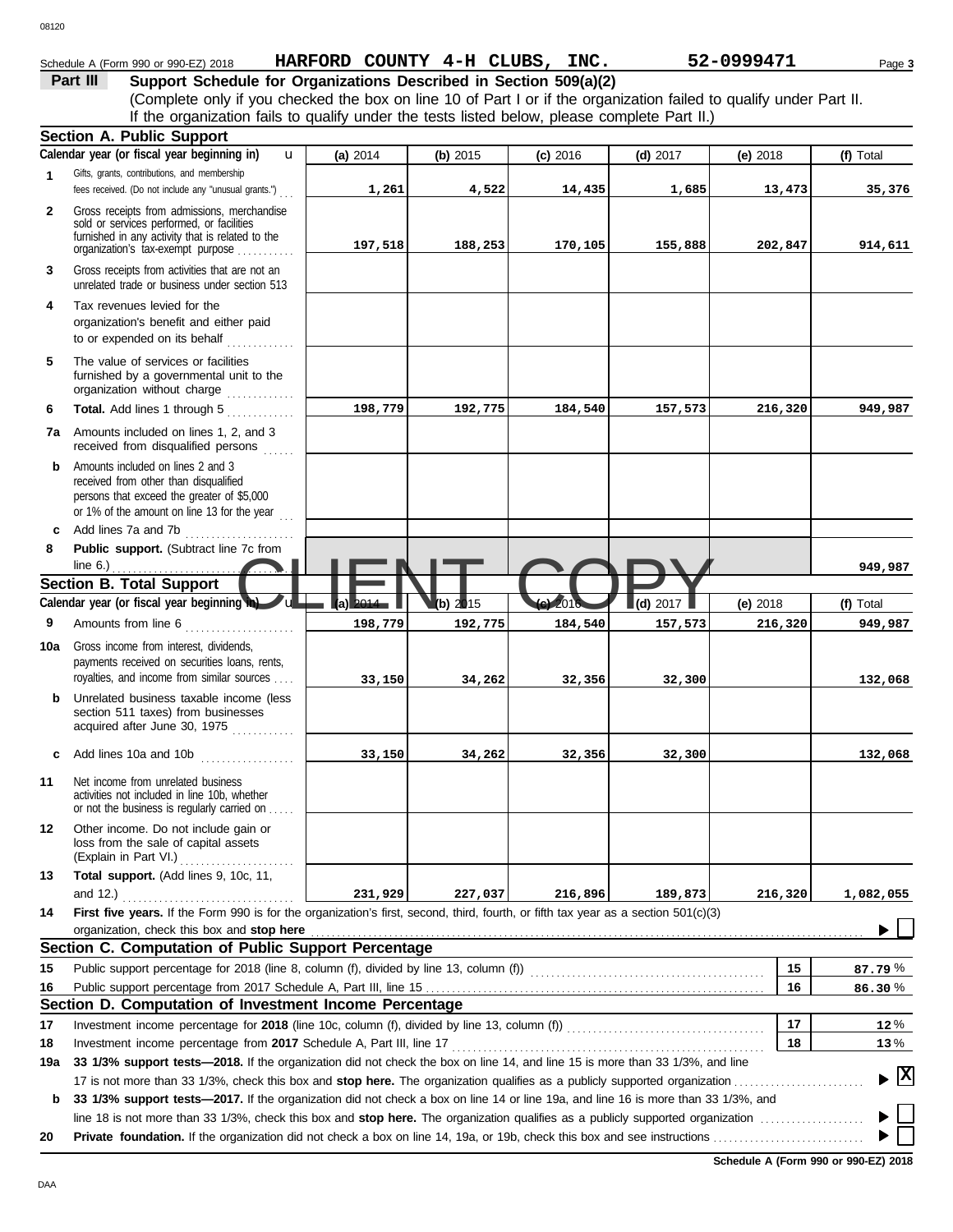|              | HARFORD COUNTY 4-H CLUBS, INC.<br>Schedule A (Form 990 or 990-EZ) 2018                                              | 52-0999471      | Page 4 |
|--------------|---------------------------------------------------------------------------------------------------------------------|-----------------|--------|
|              | Part IV<br><b>Supporting Organizations</b>                                                                          |                 |        |
|              | (Complete only if you checked a box in line 12 on Part I. If you checked 12a of Part I, complete Sections A         |                 |        |
|              | and B. If you checked 12b of Part I, complete Sections A and C. If you checked 12c of Part I, complete              |                 |        |
|              | Sections A, D, and E. If you checked 12d of Part I, complete Sections A and D, and complete Part V.)                |                 |        |
|              | Section A. All Supporting Organizations                                                                             |                 |        |
|              |                                                                                                                     | Yes             | No     |
| 1            | Are all of the organization's supported organizations listed by name in the organization's governing                |                 |        |
|              | documents? If "No," describe in Part VI how the supported organizations are designated. If designated by            |                 |        |
|              | class or purpose, describe the designation. If historic and continuing relationship, explain.                       | 1               |        |
| $\mathbf{2}$ | Did the organization have any supported organization that does not have an IRS determination of status              |                 |        |
|              | under section $509(a)(1)$ or (2)? If "Yes," explain in Part VI how the organization determined that the supported   |                 |        |
|              |                                                                                                                     | $\mathbf{2}$    |        |
|              | organization was described in section 509(a)(1) or (2).                                                             |                 |        |
| За           | Did the organization have a supported organization described in section 501(c)(4), (5), or (6)? If "Yes," answer    |                 |        |
|              | $(b)$ and $(c)$ below.                                                                                              | 3a              |        |
| b            | Did the organization confirm that each supported organization qualified under section 501(c)(4), (5), or (6) and    |                 |        |
|              | satisfied the public support tests under section $509(a)(2)?$ If "Yes," describe in Part VI when and how the        |                 |        |
|              | organization made the determination.                                                                                | 3b              |        |
| c            | Did the organization ensure that all support to such organizations was used exclusively for section $170(c)(2)(B)$  |                 |        |
|              | purposes? If "Yes," explain in Part VI what controls the organization put in place to ensure such use.              | 3c              |        |
| 4a           | Was any supported organization not organized in the United States ("foreign supported organization")? If            |                 |        |
|              | "Yes," and if you checked 12a or 12b in Part I, answer (b) and (c) below.                                           | 4a              |        |
| b            | Did the organization have ultimate control and discretion in deciding whether to make grants to the foreign         |                 |        |
|              | supported organization? If "Yes," describe in Part VI how the organization had such control and discretion          |                 |        |
|              | despite being controlled or supervised by or in connection with its supported organizations.                        | 4b              |        |
| c            | Did the organization support any foreign supported organization that does not have an IRS determination             |                 |        |
|              | under sections 501(c)(3) and 509(a)(1) or (2)? If "Yes," explain in Part VI what controls the organization used     |                 |        |
|              | to ensure that all support to the foreign supported prganization was used exclusively for section 1.0(c 2)(b)       |                 |        |
|              | purposes.                                                                                                           | 4c              |        |
| 5a           | Did the organization add, substitute, or remove any supported organizations during the tax year?                    |                 |        |
|              | answer (b) and (c) below (if applicable). Also, provide detail in Part VI, including (i) the names and EIN          |                 |        |
|              | numbers of the supported organizations added, substituted, or removed; (ii) the reasons for each such action;       |                 |        |
|              | (iii) the authority under the organization's organizing document authorizing such action; and (iv) how the action   |                 |        |
|              | was accomplished (such as by amendment to the organizing document).                                                 | 5a              |        |
| b            | Type I or Type II only. Was any added or substituted supported organization part of a class already                 |                 |        |
|              | designated in the organization's organizing document?                                                               | 5b              |        |
| c            | Substitutions only. Was the substitution the result of an event beyond the organization's control?                  | 5c              |        |
| 6            | Did the organization provide support (whether in the form of grants or the provision of services or facilities) to  |                 |        |
|              | anyone other than (i) its supported organizations, (ii) individuals that are part of the charitable class benefited |                 |        |
|              | by one or more of its supported organizations, or (iii) other supporting organizations that also support or         |                 |        |
|              | benefit one or more of the filing organization's supported organizations? If "Yes," provide detail in Part VI.      | 6               |        |
| 7            | Did the organization provide a grant, loan, compensation, or other similar payment to a substantial contributor     |                 |        |
|              | (as defined in section $4958(c)(3)(C)$ ), a family member of a substantial contributor, or a 35% controlled entity  |                 |        |
|              | with regard to a substantial contributor? If "Yes," complete Part I of Schedule L (Form 990 or 990-EZ).             | 7               |        |
| 8            | Did the organization make a loan to a disqualified person (as defined in section 4958) not described in line 7?     |                 |        |
|              | If "Yes," complete Part I of Schedule L (Form 990 or 990-EZ).                                                       | 8               |        |
| 9a           | Was the organization controlled directly or indirectly at any time during the tax year by one or more               |                 |        |
|              | disqualified persons as defined in section 4946 (other than foundation managers and organizations described         |                 |        |
|              | in section 509(a)(1) or (2))? If "Yes," provide detail in Part VI.                                                  | 9а              |        |
| b            | Did one or more disqualified persons (as defined in line 9a) hold a controlling interest in any entity in which     |                 |        |
|              | the supporting organization had an interest? If "Yes," provide detail in Part VI.                                   | 9b              |        |
|              | Did a disqualified person (as defined in line 9a) have an ownership interest in, or derive any personal benefit     |                 |        |
| c            |                                                                                                                     |                 |        |
|              | from, assets in which the supporting organization also had an interest? If "Yes," provide detail in Part VI.        | 9c              |        |
| 10a          | Was the organization subject to the excess business holdings rules of section 4943 because of section               |                 |        |
|              | 4943(f) (regarding certain Type II supporting organizations, and all Type III non-functionally integrated           |                 |        |
|              | supporting organizations)? If "Yes," answer 10b below.                                                              | 10a             |        |
| b            | Did the organization have any excess business holdings in the tax year? (Use Schedule C, Form 4720, to              |                 |        |
|              | determine whether the organization had excess business holdings.)                                                   | 10 <sub>b</sub> |        |

**Schedule A (Form 990 or 990-EZ) 2018**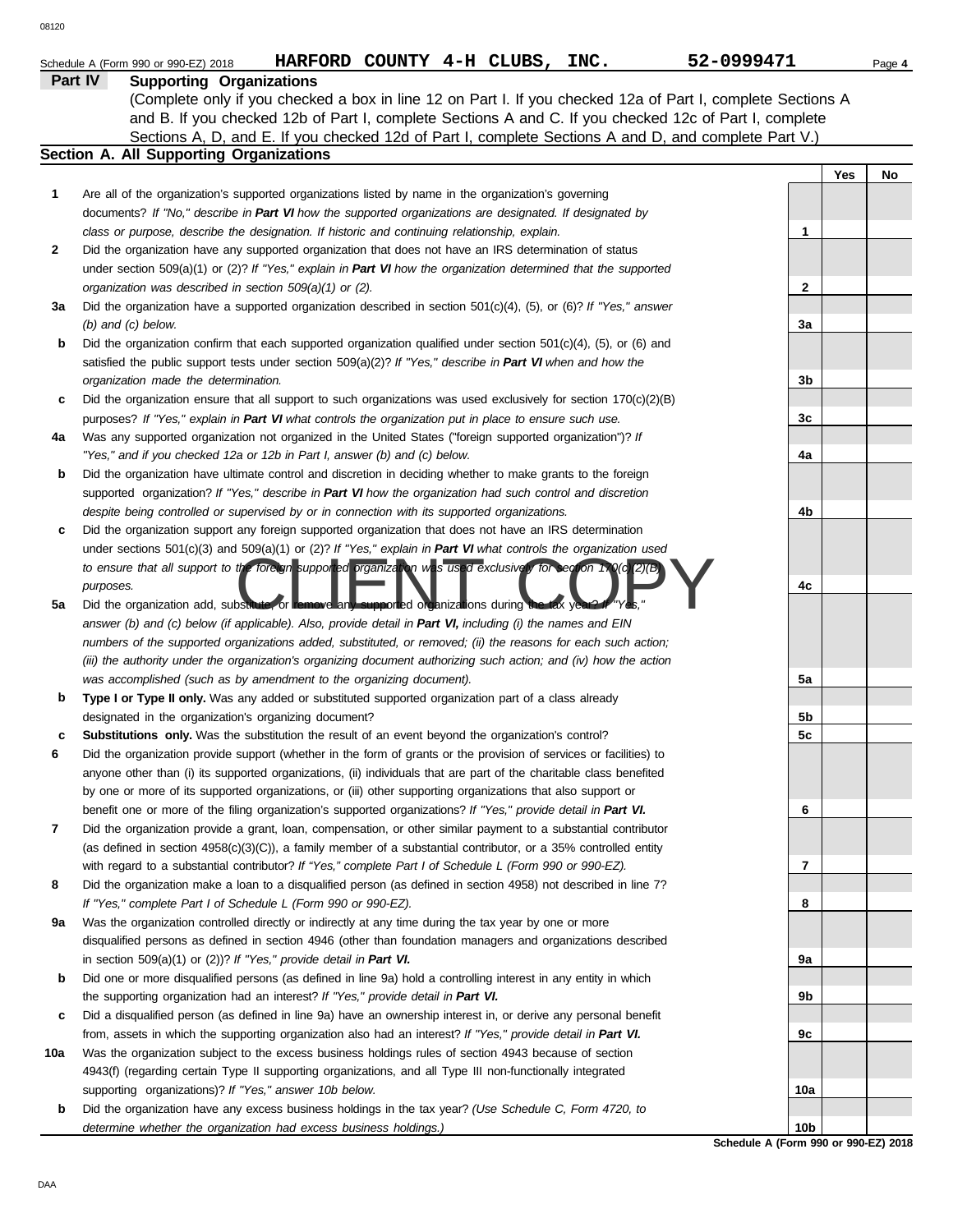| 08120        |                                                                                                                                                                                                                                    |                 |     |        |
|--------------|------------------------------------------------------------------------------------------------------------------------------------------------------------------------------------------------------------------------------------|-----------------|-----|--------|
|              | 52-0999471<br>HARFORD COUNTY 4-H CLUBS, INC.<br>Schedule A (Form 990 or 990-EZ) 2018<br>Part IV<br><b>Supporting Organizations (continued)</b>                                                                                     |                 |     | Page 5 |
|              |                                                                                                                                                                                                                                    |                 | Yes | No     |
| 11           | Has the organization accepted a gift or contribution from any of the following persons?                                                                                                                                            |                 |     |        |
| a            | A person who directly or indirectly controls, either alone or together with persons described in (b) and (c)                                                                                                                       |                 |     |        |
|              | below, the governing body of a supported organization?                                                                                                                                                                             | 11a             |     |        |
| b            | A family member of a person described in (a) above?                                                                                                                                                                                | 11 <sub>b</sub> |     |        |
|              | c A 35% controlled entity of a person described in (a) or (b) above? If "Yes" to a, b, or c, provide detail in Part VI.                                                                                                            | 11 <sub>c</sub> |     |        |
|              | <b>Section B. Type I Supporting Organizations</b>                                                                                                                                                                                  |                 |     |        |
|              |                                                                                                                                                                                                                                    |                 | Yes | No     |
| 1            | Did the directors, trustees, or membership of one or more supported organizations have the power to                                                                                                                                |                 |     |        |
|              | regularly appoint or elect at least a majority of the organization's directors or trustees at all times during the                                                                                                                 |                 |     |        |
|              | tax year? If "No," describe in Part VI how the supported organization(s) effectively operated, supervised, or                                                                                                                      |                 |     |        |
|              | controlled the organization's activities. If the organization had more than one supported organization,                                                                                                                            |                 |     |        |
|              | describe how the powers to appoint and/or remove directors or trustees were allocated among the supported                                                                                                                          |                 |     |        |
|              | organizations and what conditions or restrictions, if any, applied to such powers during the tax year.                                                                                                                             | 1               |     |        |
| $\mathbf{2}$ | Did the organization operate for the benefit of any supported organization other than the supported                                                                                                                                |                 |     |        |
|              | organization(s) that operated, supervised, or controlled the supporting organization? If "Yes," explain in Part                                                                                                                    |                 |     |        |
|              | VI how providing such benefit carried out the purposes of the supported organization(s) that operated,                                                                                                                             |                 |     |        |
|              | supervised, or controlled the supporting organization.                                                                                                                                                                             | $\mathbf{2}$    |     |        |
|              | Section C. Type II Supporting Organizations                                                                                                                                                                                        |                 |     |        |
|              |                                                                                                                                                                                                                                    |                 | Yes | No     |
| 1            | Were a majority of the organization's directors or trustees during the tax year also a majority of the directors                                                                                                                   |                 |     |        |
|              | or trustees of each of the organization's supported organization(s)? If "No," describe in Part VI how control                                                                                                                      |                 |     |        |
|              | or management of the supporting organization was vested in the same persons that controlled or managed                                                                                                                             |                 |     |        |
|              | the supported organization(s).                                                                                                                                                                                                     | 1               |     |        |
|              | Section D. All Type III Supporting Organizations                                                                                                                                                                                   |                 |     |        |
|              |                                                                                                                                                                                                                                    |                 | Yes | No     |
| 1            | Did the organization provide to each of its supported organizations, by the last day of the fifth month of<br>organization's tax year, (i) a whiten notice describing the type and amount of support provided during the prior tax |                 |     |        |
|              | year, (ii) a copy of the Form 990 that was most recently filed as of the date of notification, and (iii) copies of the                                                                                                             |                 |     |        |
|              | organization's governing documents in effect on the date of notification, to the extent not previously provided?                                                                                                                   | 1               |     |        |
| 2            | Were any of the organization's officers, directors, or trustees either (i) appointed or elected by the supported                                                                                                                   |                 |     |        |
|              | organization(s) or (ii) serving on the governing body of a supported organization? If "No," explain in Part VI how                                                                                                                 |                 |     |        |
|              | the organization maintained a close and continuous working relationship with the supported organization(s).                                                                                                                        | 2               |     |        |
| 3            | By reason of the relationship described in (2), did the organization's supported organizations have a                                                                                                                              |                 |     |        |
|              | significant voice in the organization's investment policies and in directing the use of the organization's                                                                                                                         |                 |     |        |
|              | income or assets at all times during the tax year? If "Yes," describe in Part VI the role the organization's                                                                                                                       |                 |     |        |
|              | supported organizations played in this regard.                                                                                                                                                                                     | 3               |     |        |
|              | Section E. Type III Functionally-Integrated Supporting Organizations                                                                                                                                                               |                 |     |        |
| 1            | Check the box next to the method that the organization used to satisfy the Integral Part Test during the year (see instructions).                                                                                                  |                 |     |        |
| a            | The organization satisfied the Activities Test. Complete line 2 below.                                                                                                                                                             |                 |     |        |
| b            | The organization is the parent of each of its supported organizations. Complete line 3 below.                                                                                                                                      |                 |     |        |
| c            | The organization supported a governmental entity. Describe in Part VI how you supported a government entity (see instructions).                                                                                                    |                 |     |        |
|              |                                                                                                                                                                                                                                    |                 |     |        |
| 2            | Activities Test. Answer (a) and (b) below.                                                                                                                                                                                         |                 | Yes | No     |
|              |                                                                                                                                                                                                                                    |                 |     |        |

- **a** Did substantially all of the organization's activities during the tax year directly further the exempt purposes of the supported organization(s) to which the organization was responsive? *If "Yes," then in Part VI identify those supported organizations and explain how these activities directly furthered their exempt purposes, how the organization was responsive to those supported organizations, and how the organization determined that these activities constituted substantially all of its activities.*
- **b** Did the activities described in (a) constitute activities that, but for the organization's involvement, one or more of the organization's supported organization(s) would have been engaged in? *If "Yes," explain in Part VI the reasons for the organization's position that its supported organization(s) would have engaged in these activities but for the organization's involvement.*
- **3** Parent of Supported Organizations. *Answer (a) and (b) below.*
- **a** Did the organization have the power to regularly appoint or elect a majority of the officers, directors, or trustees of each of the supported organizations? *Provide details in Part VI.*
- **b** Did the organization exercise a substantial degree of direction over the policies, programs, and activities of each of its supported organizations? *If "Yes," describe in Part VI the role played by the organization in this regard.*

**2a 2b 3a 3b**

DAA **Schedule A (Form 990 or 990-EZ) 2018**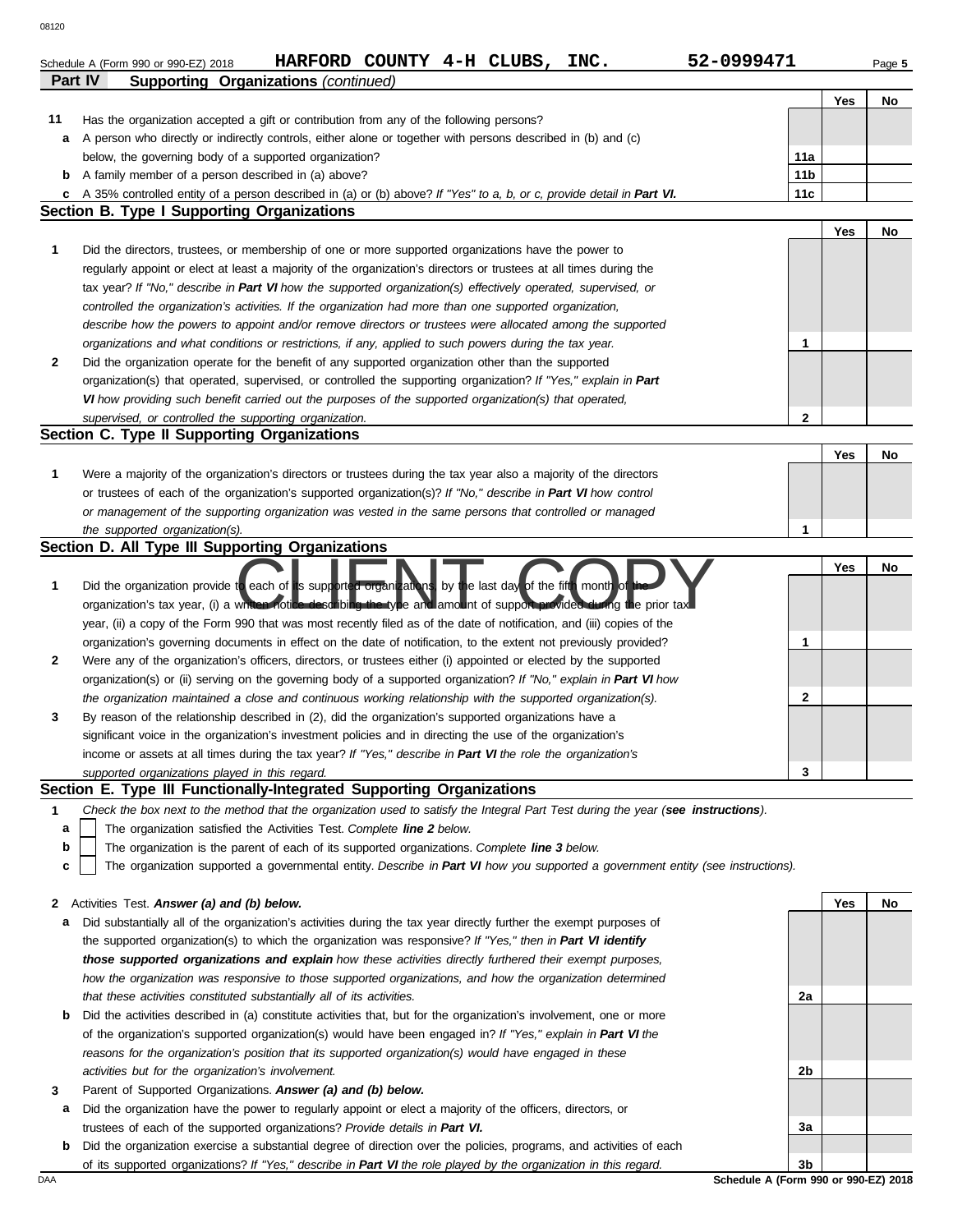|               | HARFORD COUNTY 4-H CLUBS,<br>Schedule A (Form 990 or 990-EZ) 2018                                                                | INC.                    | 52-0999471     | Page 6                         |
|---------------|----------------------------------------------------------------------------------------------------------------------------------|-------------------------|----------------|--------------------------------|
| <b>Part V</b> | Type III Non-Functionally Integrated 509(a)(3) Supporting Organizations                                                          |                         |                |                                |
| $\mathbf{1}$  | Check here if the organization satisfied the Integral Part Test as a qualifying trust on Nov. 20, 1970 (explain in Part VI). See |                         |                |                                |
|               | <b>instructions.</b> All other Type III non-functionally integrated supporting organizations must complete Sections A through E. |                         |                |                                |
|               | Section A - Adjusted Net Income                                                                                                  |                         | (A) Prior Year | (B) Current Year<br>(optional) |
| 1             | Net short-term capital gain                                                                                                      | $\mathbf 1$             |                |                                |
| 2             | Recoveries of prior-year distributions                                                                                           | $\mathbf 2$             |                |                                |
| 3             | Other gross income (see instructions)                                                                                            | 3                       |                |                                |
| 4             | Add lines 1 through 3.                                                                                                           | 4                       |                |                                |
| 5             | Depreciation and depletion                                                                                                       | 5                       |                |                                |
| 6             | Portion of operating expenses paid or incurred for production or                                                                 |                         |                |                                |
|               | collection of gross income or for management, conservation, or                                                                   |                         |                |                                |
|               | maintenance of property held for production of income (see instructions)                                                         | 6                       |                |                                |
| 7             | Other expenses (see instructions)                                                                                                | $\overline{\mathbf{r}}$ |                |                                |
| 8             | <b>Adjusted Net Income</b> (subtract lines 5, 6, and 7 from line 4)                                                              | 8                       |                |                                |
|               | <b>Section B - Minimum Asset Amount</b>                                                                                          |                         | (A) Prior Year | (B) Current Year<br>(optional) |
| 1.            | Aggregate fair market value of all non-exempt-use assets (see                                                                    |                         |                |                                |
|               | instructions for short tax year or assets held for part of year):                                                                |                         |                |                                |
|               | Average monthly value of securities<br>a                                                                                         | 1a                      |                |                                |
|               | b<br>Average monthly cash balances                                                                                               | 1b                      |                |                                |
|               | Fair market value of other non-exempt-use assets<br>C                                                                            | 1c                      |                |                                |
|               | <b>Total</b> (add lines 1a, 1b, and 1c)<br>d                                                                                     | 1d                      |                |                                |
|               | Discount claimed for blockage or other<br>e                                                                                      |                         |                |                                |
|               | factors (explain in detail in <b>Part VI</b> ):                                                                                  |                         |                |                                |
| $\mathbf{2}$  | Acquisition indebtedness applicable to non-exempt-use assets                                                                     | $\mathbf{2}$            |                |                                |
| 3             | Subtract line 2 from line 1d.                                                                                                    |                         |                |                                |
| 4             | t use. Enter 1-1/2% of line 3 (for greater amount,<br>Cash deemed held for exempt<br>see instructions).                          |                         |                |                                |
| 5             | Net value of non-exempt-use assets (subtract line 4 from line 3)                                                                 | 5                       |                |                                |
| 6             | Multiply line 5 by .035.                                                                                                         | 6                       |                |                                |
| 7             | Recoveries of prior-year distributions                                                                                           | $\overline{7}$          |                |                                |
| 8             | Minimum Asset Amount (add line 7 to line 6)                                                                                      | 8                       |                |                                |
|               | Section C - Distributable Amount                                                                                                 |                         |                | <b>Current Year</b>            |
| 1.            | Adjusted net income for prior year (from Section A, line 8, Column A)                                                            | 1                       |                |                                |
| $\mathbf{2}$  | Enter 85% of line 1.                                                                                                             | $\mathbf{2}$            |                |                                |
| 3             | Minimum asset amount for prior year (from Section B, line 8, Column A)                                                           | 3                       |                |                                |
| 4             | Enter greater of line 2 or line 3.                                                                                               | 4                       |                |                                |
| 5             | Income tax imposed in prior year                                                                                                 | 5                       |                |                                |
| 6             | <b>Distributable Amount.</b> Subtract line 5 from line 4, unless subject to                                                      |                         |                |                                |
|               | emergency temporary reduction (see instructions).                                                                                | 6                       |                |                                |
|               |                                                                                                                                  |                         |                |                                |

**7** | Check here if the current year is the organization's first as a non-functionally integrated Type III supporting organization (see instructions).

**Schedule A (Form 990 or 990-EZ) 2018**

DAA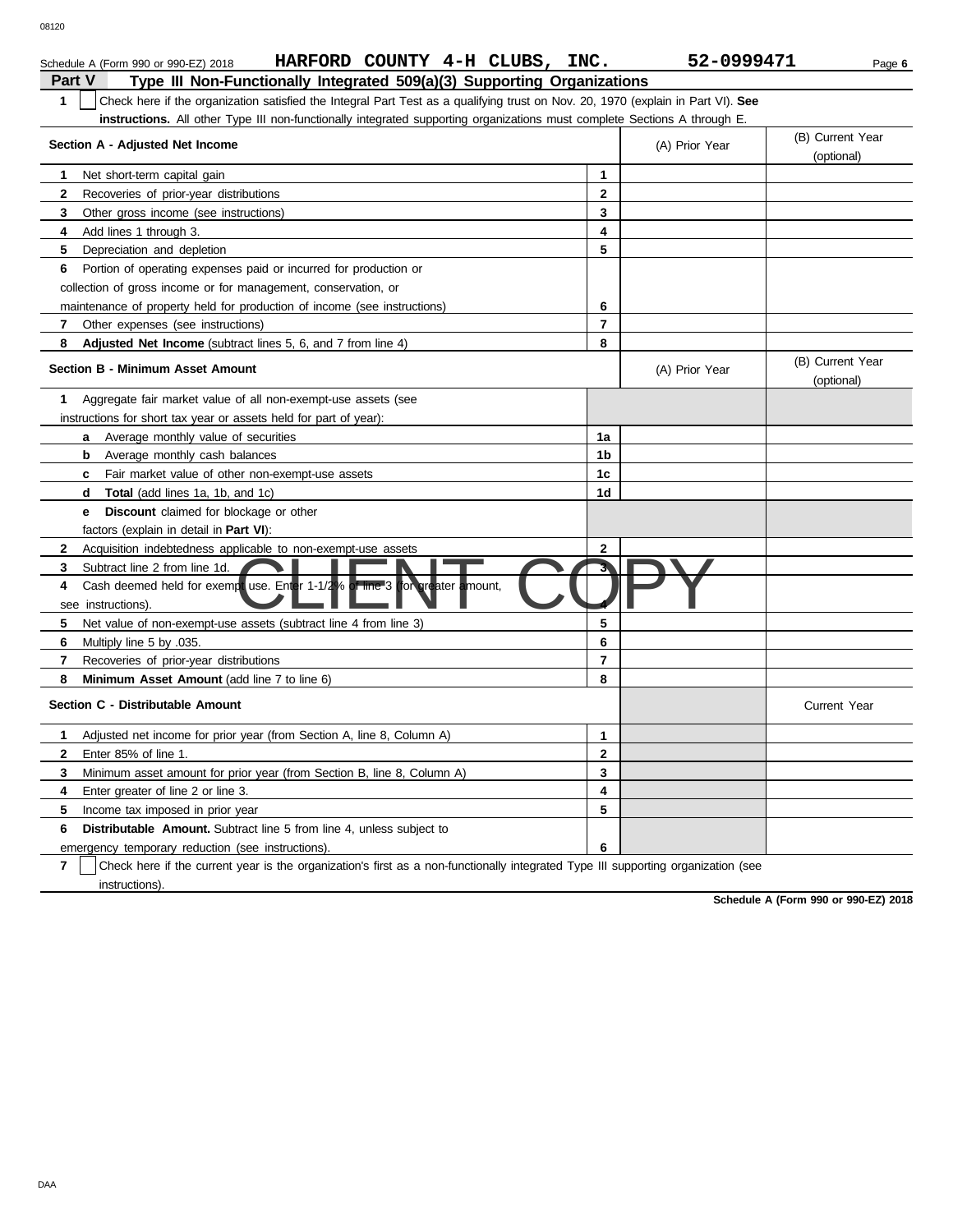Schedule A (Form 990 or 990-EZ) 2018 **HARFORD COUNTY 4-H CLUBS, INC.** 52-0999471 Page 7

| Part V       | Type III Non-Functionally Integrated 509(a)(3) Supporting Organizations (continued)                                         |                                    |                                               |                                                  |  |  |  |  |  |
|--------------|-----------------------------------------------------------------------------------------------------------------------------|------------------------------------|-----------------------------------------------|--------------------------------------------------|--|--|--|--|--|
|              | Section D - Distributions                                                                                                   |                                    |                                               | <b>Current Year</b>                              |  |  |  |  |  |
| 1            | Amounts paid to supported organizations to accomplish exempt purposes                                                       |                                    |                                               |                                                  |  |  |  |  |  |
| $\mathbf{2}$ | Amounts paid to perform activity that directly furthers exempt purposes of supported                                        |                                    |                                               |                                                  |  |  |  |  |  |
|              | organizations, in excess of income from activity                                                                            |                                    |                                               |                                                  |  |  |  |  |  |
| 3            | Administrative expenses paid to accomplish exempt purposes of supported organizations                                       |                                    |                                               |                                                  |  |  |  |  |  |
| 4            | Amounts paid to acquire exempt-use assets                                                                                   |                                    |                                               |                                                  |  |  |  |  |  |
| 5            | Qualified set-aside amounts (prior IRS approval required)                                                                   |                                    |                                               |                                                  |  |  |  |  |  |
| 6            | Other distributions (describe in Part VI). See instructions.                                                                |                                    |                                               |                                                  |  |  |  |  |  |
| 7            | <b>Total annual distributions.</b> Add lines 1 through 6.                                                                   |                                    |                                               |                                                  |  |  |  |  |  |
| 8            | Distributions to attentive supported organizations to which the organization is responsive                                  |                                    |                                               |                                                  |  |  |  |  |  |
|              | (provide details in <b>Part VI</b> ). See instructions.                                                                     |                                    |                                               |                                                  |  |  |  |  |  |
| 9            | Distributable amount for 2018 from Section C, line 6                                                                        |                                    |                                               |                                                  |  |  |  |  |  |
| 10           | Line 8 amount divided by line 9 amount                                                                                      |                                    |                                               |                                                  |  |  |  |  |  |
|              | <b>Section E - Distribution Allocations (see instructions)</b>                                                              | (i)<br><b>Excess Distributions</b> | (ii)<br><b>Underdistributions</b><br>Pre-2018 | (iii)<br><b>Distributable</b><br>Amount for 2018 |  |  |  |  |  |
| 1            | Distributable amount for 2018 from Section C, line 6                                                                        |                                    |                                               |                                                  |  |  |  |  |  |
| $\mathbf{2}$ | Underdistributions, if any, for years prior to 2018<br>(reasonable cause required-explain in Part VI). See<br>instructions. |                                    |                                               |                                                  |  |  |  |  |  |
| 3            | Excess distributions carryover, if any, to 2018                                                                             |                                    |                                               |                                                  |  |  |  |  |  |
|              | <b>a</b> From 2013                                                                                                          |                                    |                                               |                                                  |  |  |  |  |  |
|              | $b$ From 2014                                                                                                               |                                    |                                               |                                                  |  |  |  |  |  |
|              |                                                                                                                             |                                    |                                               |                                                  |  |  |  |  |  |
|              | $d$ From 2016<br>.                                                                                                          |                                    |                                               |                                                  |  |  |  |  |  |
|              | e From 2017<br>f Total of lines 3a through e                                                                                |                                    |                                               |                                                  |  |  |  |  |  |
|              | g Applied to underdistributions of prior years                                                                              |                                    |                                               |                                                  |  |  |  |  |  |
|              | h Applied to 2018 distributable amount                                                                                      |                                    |                                               |                                                  |  |  |  |  |  |
|              | Carryover from 2013 not applied (see instructions)                                                                          |                                    |                                               |                                                  |  |  |  |  |  |
|              | Remainder. Subtract lines 3g, 3h, and 3i from 3f.                                                                           |                                    |                                               |                                                  |  |  |  |  |  |
| 4            | Distributions for 2018 from                                                                                                 |                                    |                                               |                                                  |  |  |  |  |  |
|              | \$<br>Section D, line 7:                                                                                                    |                                    |                                               |                                                  |  |  |  |  |  |
|              | a Applied to underdistributions of prior years                                                                              |                                    |                                               |                                                  |  |  |  |  |  |
|              | <b>b</b> Applied to 2018 distributable amount                                                                               |                                    |                                               |                                                  |  |  |  |  |  |
|              | <b>c</b> Remainder. Subtract lines 4a and 4b from 4.                                                                        |                                    |                                               |                                                  |  |  |  |  |  |
| 5            | Remaining underdistributions for years prior to 2018, if                                                                    |                                    |                                               |                                                  |  |  |  |  |  |
|              | any. Subtract lines 3g and 4a from line 2. For result                                                                       |                                    |                                               |                                                  |  |  |  |  |  |
|              | greater than zero, explain in Part VI. See instructions.                                                                    |                                    |                                               |                                                  |  |  |  |  |  |
| 6            | Remaining underdistributions for 2018. Subtract lines 3h                                                                    |                                    |                                               |                                                  |  |  |  |  |  |
|              | and 4b from line 1. For result greater than zero, explain in                                                                |                                    |                                               |                                                  |  |  |  |  |  |
|              | Part VI. See instructions.                                                                                                  |                                    |                                               |                                                  |  |  |  |  |  |
| 7            | Excess distributions carryover to 2019. Add lines 3j<br>and 4c.                                                             |                                    |                                               |                                                  |  |  |  |  |  |
| 8            | Breakdown of line 7:                                                                                                        |                                    |                                               |                                                  |  |  |  |  |  |
|              | a Excess from 2014                                                                                                          |                                    |                                               |                                                  |  |  |  |  |  |
|              |                                                                                                                             |                                    |                                               |                                                  |  |  |  |  |  |
|              | c Excess from 2016                                                                                                          |                                    |                                               |                                                  |  |  |  |  |  |
|              |                                                                                                                             |                                    |                                               |                                                  |  |  |  |  |  |
|              | e Excess from 2018                                                                                                          |                                    |                                               |                                                  |  |  |  |  |  |
|              |                                                                                                                             |                                    |                                               |                                                  |  |  |  |  |  |

**Schedule A (Form 990 or 990-EZ) 2018**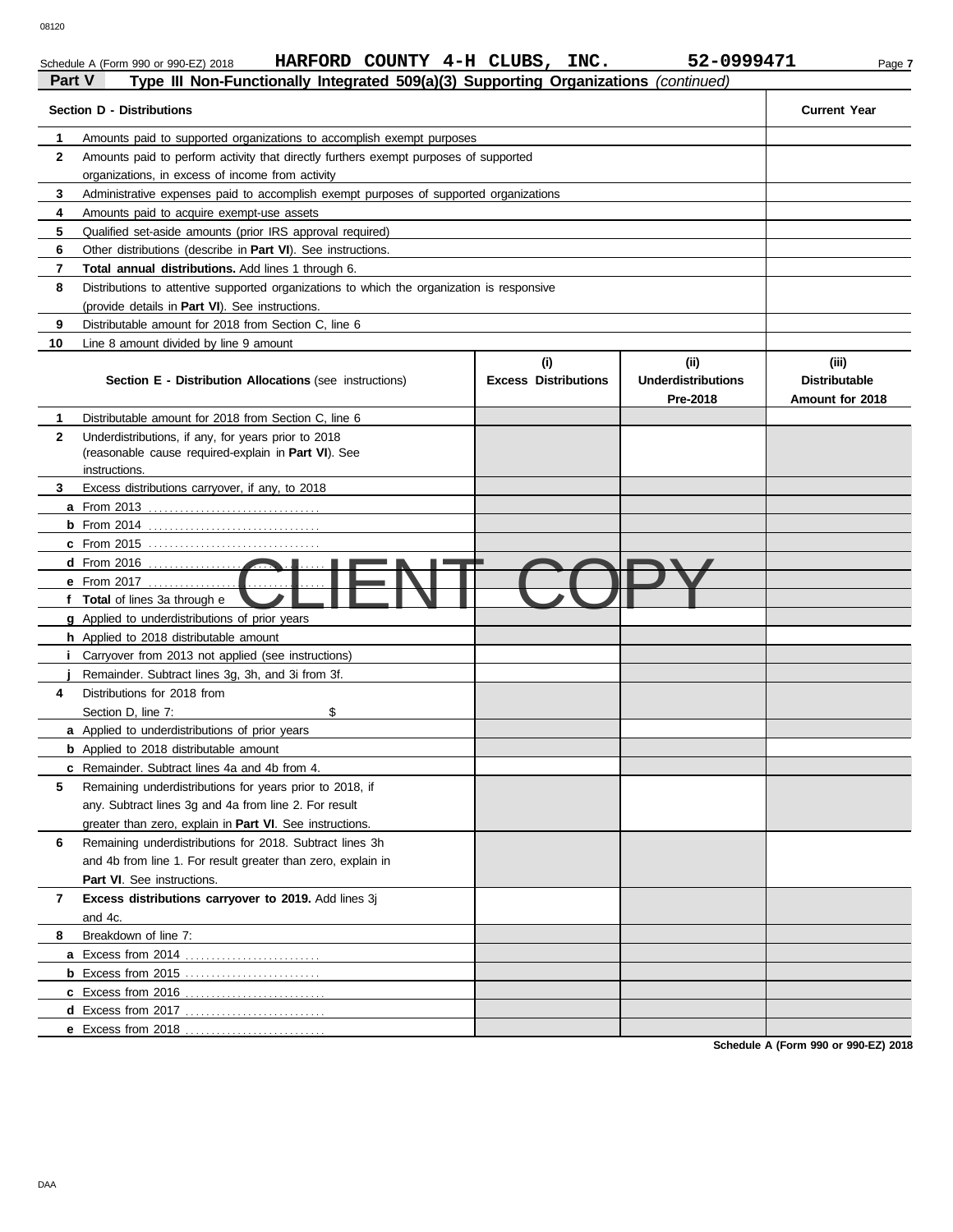|         | Schedule A (Form 990 or 990-EZ) 2018 | HARFORD COUNTY 4-H CLUBS, INC.                                                                 |  |  | 52-0999471                                                                                                                                                                                                                                                                                                                                                                                                                                                                                | Page 8 |
|---------|--------------------------------------|------------------------------------------------------------------------------------------------|--|--|-------------------------------------------------------------------------------------------------------------------------------------------------------------------------------------------------------------------------------------------------------------------------------------------------------------------------------------------------------------------------------------------------------------------------------------------------------------------------------------------|--------|
| Part VI |                                      | lines 2, 5, and 6. Also complete this part for any additional information. (See instructions.) |  |  | Supplemental Information. Provide the explanations required by Part II, line 10; Part II, line 17a or 17b; Part<br>III, line 12; Part IV, Section A, lines 1, 2, 3b, 3c, 4b, 4c, 5a, 6, 9a, 9b, 9c, 11a, 11b, and 11c; Part IV, Section<br>B, lines 1 and 2; Part IV, Section C, line 1; Part IV, Section D, lines 2 and 3; Part IV, Section E, lines 1c, 2a, 2b,<br>3a, and 3b; Part V, line 1; Part V, Section B, line 1e; Part V, Section D, lines 5, 6, and 8; and Part V, Section E, |        |
|         |                                      |                                                                                                |  |  |                                                                                                                                                                                                                                                                                                                                                                                                                                                                                           |        |
|         |                                      |                                                                                                |  |  |                                                                                                                                                                                                                                                                                                                                                                                                                                                                                           |        |
|         |                                      |                                                                                                |  |  |                                                                                                                                                                                                                                                                                                                                                                                                                                                                                           |        |
|         |                                      |                                                                                                |  |  |                                                                                                                                                                                                                                                                                                                                                                                                                                                                                           |        |
|         |                                      |                                                                                                |  |  |                                                                                                                                                                                                                                                                                                                                                                                                                                                                                           |        |
|         |                                      |                                                                                                |  |  |                                                                                                                                                                                                                                                                                                                                                                                                                                                                                           |        |
|         |                                      |                                                                                                |  |  |                                                                                                                                                                                                                                                                                                                                                                                                                                                                                           |        |
|         |                                      |                                                                                                |  |  |                                                                                                                                                                                                                                                                                                                                                                                                                                                                                           |        |
|         |                                      |                                                                                                |  |  |                                                                                                                                                                                                                                                                                                                                                                                                                                                                                           |        |
|         |                                      |                                                                                                |  |  |                                                                                                                                                                                                                                                                                                                                                                                                                                                                                           |        |
|         |                                      |                                                                                                |  |  |                                                                                                                                                                                                                                                                                                                                                                                                                                                                                           |        |
|         |                                      | CLIENT COPY                                                                                    |  |  |                                                                                                                                                                                                                                                                                                                                                                                                                                                                                           |        |
|         |                                      |                                                                                                |  |  |                                                                                                                                                                                                                                                                                                                                                                                                                                                                                           |        |
|         |                                      |                                                                                                |  |  |                                                                                                                                                                                                                                                                                                                                                                                                                                                                                           |        |
|         |                                      |                                                                                                |  |  |                                                                                                                                                                                                                                                                                                                                                                                                                                                                                           |        |
|         |                                      |                                                                                                |  |  |                                                                                                                                                                                                                                                                                                                                                                                                                                                                                           |        |
|         |                                      |                                                                                                |  |  |                                                                                                                                                                                                                                                                                                                                                                                                                                                                                           |        |
|         |                                      |                                                                                                |  |  |                                                                                                                                                                                                                                                                                                                                                                                                                                                                                           |        |
|         |                                      |                                                                                                |  |  |                                                                                                                                                                                                                                                                                                                                                                                                                                                                                           |        |
|         |                                      |                                                                                                |  |  |                                                                                                                                                                                                                                                                                                                                                                                                                                                                                           |        |
|         |                                      |                                                                                                |  |  |                                                                                                                                                                                                                                                                                                                                                                                                                                                                                           |        |
|         |                                      |                                                                                                |  |  |                                                                                                                                                                                                                                                                                                                                                                                                                                                                                           |        |
|         |                                      |                                                                                                |  |  |                                                                                                                                                                                                                                                                                                                                                                                                                                                                                           |        |
|         |                                      |                                                                                                |  |  |                                                                                                                                                                                                                                                                                                                                                                                                                                                                                           |        |
|         |                                      |                                                                                                |  |  |                                                                                                                                                                                                                                                                                                                                                                                                                                                                                           |        |
|         |                                      |                                                                                                |  |  |                                                                                                                                                                                                                                                                                                                                                                                                                                                                                           |        |
|         |                                      |                                                                                                |  |  |                                                                                                                                                                                                                                                                                                                                                                                                                                                                                           |        |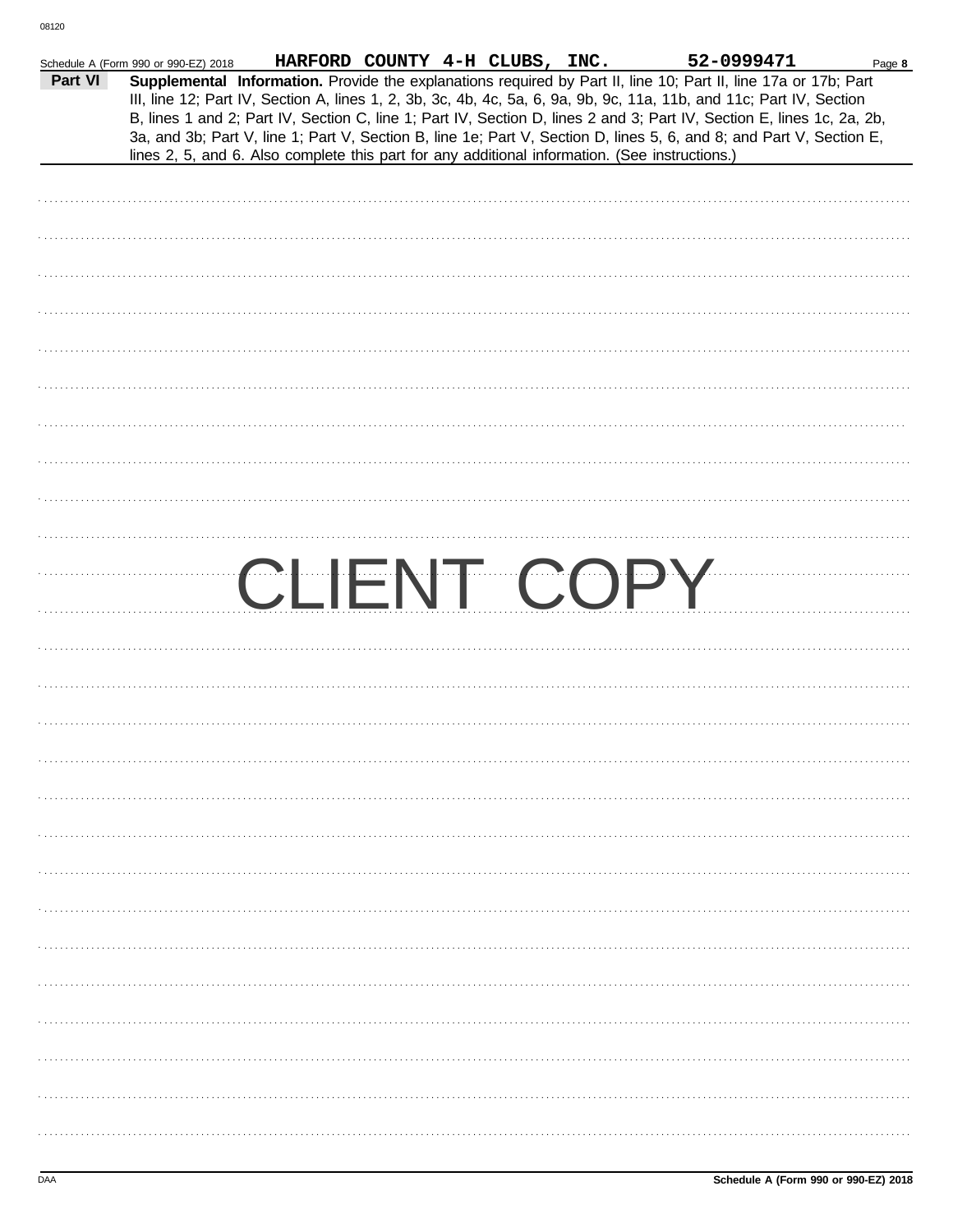|              | <b>SCHEDULE D</b>                                                                                                                                                 | <b>Supplemental Financial Statements</b>                                                                                                                                                                                                                              |    | OMB No. 1545-0047                 |  |  |  |  |  |
|--------------|-------------------------------------------------------------------------------------------------------------------------------------------------------------------|-----------------------------------------------------------------------------------------------------------------------------------------------------------------------------------------------------------------------------------------------------------------------|----|-----------------------------------|--|--|--|--|--|
|              | (Form 990)                                                                                                                                                        | u Complete if the organization answered "Yes" on Form 990,<br>Part IV, line 6, 7, 8, 9, 10, 11a, 11b, 11c, 11d, 11e, 11f, 12a, or 12b.                                                                                                                                |    |                                   |  |  |  |  |  |
|              | Department of the Treasury                                                                                                                                        | u Attach to Form 990.                                                                                                                                                                                                                                                 |    | Open to Public                    |  |  |  |  |  |
|              | Internal Revenue Service                                                                                                                                          | <b>u</b> Go to www.irs.gov/Form990 for instructions and the latest information.                                                                                                                                                                                       |    | Inspection                        |  |  |  |  |  |
|              | Name of the organization                                                                                                                                          |                                                                                                                                                                                                                                                                       |    | Employer identification number    |  |  |  |  |  |
|              |                                                                                                                                                                   | HARFORD COUNTY 4-H CLUBS, INC.                                                                                                                                                                                                                                        |    | 52-0999471                        |  |  |  |  |  |
|              | Part I                                                                                                                                                            | Organizations Maintaining Donor Advised Funds or Other Similar Funds or Accounts.                                                                                                                                                                                     |    |                                   |  |  |  |  |  |
|              |                                                                                                                                                                   | Complete if the organization answered "Yes" on Form 990, Part IV, line 6.                                                                                                                                                                                             |    |                                   |  |  |  |  |  |
|              |                                                                                                                                                                   | (a) Donor advised funds                                                                                                                                                                                                                                               |    | (b) Funds and other accounts      |  |  |  |  |  |
| 1.           |                                                                                                                                                                   |                                                                                                                                                                                                                                                                       |    |                                   |  |  |  |  |  |
| 2            |                                                                                                                                                                   |                                                                                                                                                                                                                                                                       |    |                                   |  |  |  |  |  |
| 3            |                                                                                                                                                                   |                                                                                                                                                                                                                                                                       |    |                                   |  |  |  |  |  |
| 4            |                                                                                                                                                                   |                                                                                                                                                                                                                                                                       |    |                                   |  |  |  |  |  |
| 5            |                                                                                                                                                                   | Did the organization inform all donors and donor advisors in writing that the assets held in donor advised                                                                                                                                                            |    | Yes<br>No                         |  |  |  |  |  |
| 6            |                                                                                                                                                                   | Did the organization inform all grantees, donors, and donor advisors in writing that grant funds can be used                                                                                                                                                          |    |                                   |  |  |  |  |  |
|              |                                                                                                                                                                   | only for charitable purposes and not for the benefit of the donor or donor advisor, or for any other purpose                                                                                                                                                          |    |                                   |  |  |  |  |  |
|              | conferring impermissible private benefit?                                                                                                                         |                                                                                                                                                                                                                                                                       |    | Yes<br>No.                        |  |  |  |  |  |
|              | Part II                                                                                                                                                           | <b>Conservation Easements.</b>                                                                                                                                                                                                                                        |    |                                   |  |  |  |  |  |
|              |                                                                                                                                                                   | Complete if the organization answered "Yes" on Form 990, Part IV, line 7.                                                                                                                                                                                             |    |                                   |  |  |  |  |  |
| 1            |                                                                                                                                                                   | Purpose(s) of conservation easements held by the organization (check all that apply).                                                                                                                                                                                 |    |                                   |  |  |  |  |  |
|              |                                                                                                                                                                   | Preservation of land for public use (e.g., recreation or education)<br>Preservation of a historically important land area                                                                                                                                             |    |                                   |  |  |  |  |  |
|              | Protection of natural habitat                                                                                                                                     | Preservation of a certified historic structure                                                                                                                                                                                                                        |    |                                   |  |  |  |  |  |
|              | Preservation of open space                                                                                                                                        |                                                                                                                                                                                                                                                                       |    |                                   |  |  |  |  |  |
| $\mathbf{2}$ | easement on the last day of the tax year.                                                                                                                         | Complete lines 2a through 2d if the organization held a qualified conservation contribution in the form of a conservation                                                                                                                                             |    | Held at the End of the Tax Year   |  |  |  |  |  |
| a            |                                                                                                                                                                   |                                                                                                                                                                                                                                                                       | 2a | 2                                 |  |  |  |  |  |
| b            | Total number of conservation exements<br>Total acreage restricted by conservation easements<br>Total acreage restricted by conservation easements<br>188.00<br>2b |                                                                                                                                                                                                                                                                       |    |                                   |  |  |  |  |  |
| c            |                                                                                                                                                                   | Number of conservation easements on a certified historic structure included in (a)                                                                                                                                                                                    | 2c |                                   |  |  |  |  |  |
| d            | Number of conservation easements included in (c) acquired after 7/25/06, and not on a                                                                             |                                                                                                                                                                                                                                                                       |    |                                   |  |  |  |  |  |
|              |                                                                                                                                                                   | historic structure listed in the National Register [11] contained a structure of the National Register [11] contained a structure of the National Register [11] contained a structure of the National Register [11] contained                                         | 2d |                                   |  |  |  |  |  |
| 3            |                                                                                                                                                                   | Number of conservation easements modified, transferred, released, extinguished, or terminated by the organization during the                                                                                                                                          |    |                                   |  |  |  |  |  |
|              | tax year $\mathbf{u}$                                                                                                                                             |                                                                                                                                                                                                                                                                       |    |                                   |  |  |  |  |  |
|              |                                                                                                                                                                   | Number of states where property subject to conservation easement is located <b>u</b>                                                                                                                                                                                  |    |                                   |  |  |  |  |  |
| 5            |                                                                                                                                                                   | Does the organization have a written policy regarding the periodic monitoring, inspection, handling of                                                                                                                                                                |    |                                   |  |  |  |  |  |
|              |                                                                                                                                                                   |                                                                                                                                                                                                                                                                       |    | Yes $ \overline{X} $<br><b>No</b> |  |  |  |  |  |
| 6            |                                                                                                                                                                   | Staff and volunteer hours devoted to monitoring, inspecting, handling of violations, and enforcing conservation easements during the year                                                                                                                             |    |                                   |  |  |  |  |  |
| 7            | $\mathbf{u}_{\ldots\ldots\ldots\ldots\ldots}$                                                                                                                     | Amount of expenses incurred in monitoring, inspecting, handling of violations, and enforcing conservation easements during the year                                                                                                                                   |    |                                   |  |  |  |  |  |
|              |                                                                                                                                                                   |                                                                                                                                                                                                                                                                       |    |                                   |  |  |  |  |  |
| 8            |                                                                                                                                                                   | Does each conservation easement reported on line 2(d) above satisfy the requirements of section 170(h)(4)(B)(i)                                                                                                                                                       |    |                                   |  |  |  |  |  |
|              |                                                                                                                                                                   |                                                                                                                                                                                                                                                                       |    | Yes<br>No                         |  |  |  |  |  |
| 9            |                                                                                                                                                                   | In Part XIII, describe how the organization reports conservation easements in its revenue and expense statement, and                                                                                                                                                  |    |                                   |  |  |  |  |  |
|              |                                                                                                                                                                   | balance sheet, and include, if applicable, the text of the footnote to the organization's financial statements that describes the                                                                                                                                     |    |                                   |  |  |  |  |  |
|              |                                                                                                                                                                   | organization's accounting for conservation easements.                                                                                                                                                                                                                 |    |                                   |  |  |  |  |  |
|              | Part III                                                                                                                                                          | Organizations Maintaining Collections of Art, Historical Treasures, or Other Similar Assets.<br>Complete if the organization answered "Yes" on Form 990, Part IV, line 8.                                                                                             |    |                                   |  |  |  |  |  |
|              |                                                                                                                                                                   | 1a If the organization elected, as permitted under SFAS 116 (ASC 958), not to report in its revenue statement and balance sheet                                                                                                                                       |    |                                   |  |  |  |  |  |
|              |                                                                                                                                                                   | works of art, historical treasures, or other similar assets held for public exhibition, education, or research in furtherance of                                                                                                                                      |    |                                   |  |  |  |  |  |
|              |                                                                                                                                                                   | public service, provide, in Part XIII, the text of the footnote to its financial statements that describes these items.                                                                                                                                               |    |                                   |  |  |  |  |  |
|              |                                                                                                                                                                   | <b>b</b> If the organization elected, as permitted under SFAS 116 (ASC 958), to report in its revenue statement and balance sheet<br>works of art, historical treasures, or other similar assets held for public exhibition, education, or research in furtherance of |    |                                   |  |  |  |  |  |
|              |                                                                                                                                                                   | public service, provide the following amounts relating to these items:                                                                                                                                                                                                |    |                                   |  |  |  |  |  |
|              | (i)                                                                                                                                                               |                                                                                                                                                                                                                                                                       |    |                                   |  |  |  |  |  |
|              |                                                                                                                                                                   |                                                                                                                                                                                                                                                                       |    | $\mathbf{u}$ \$                   |  |  |  |  |  |
| 2            |                                                                                                                                                                   | If the organization received or held works of art, historical treasures, or other similar assets for financial gain, provide the                                                                                                                                      |    |                                   |  |  |  |  |  |
|              |                                                                                                                                                                   | following amounts required to be reported under SFAS 116 (ASC 958) relating to these items:                                                                                                                                                                           |    |                                   |  |  |  |  |  |
| a            |                                                                                                                                                                   |                                                                                                                                                                                                                                                                       |    |                                   |  |  |  |  |  |
|              |                                                                                                                                                                   | $\mathbf{r}$ and $\mathbf{r}$ and $\mathbf{r}$ and $\mathbf{r}$ and $\mathbf{r}$                                                                                                                                                                                      |    | $\frac{11 \text{ } $}$            |  |  |  |  |  |

| <b>Supplemental Financial Statement</b> |  |
|-----------------------------------------|--|
|-----------------------------------------|--|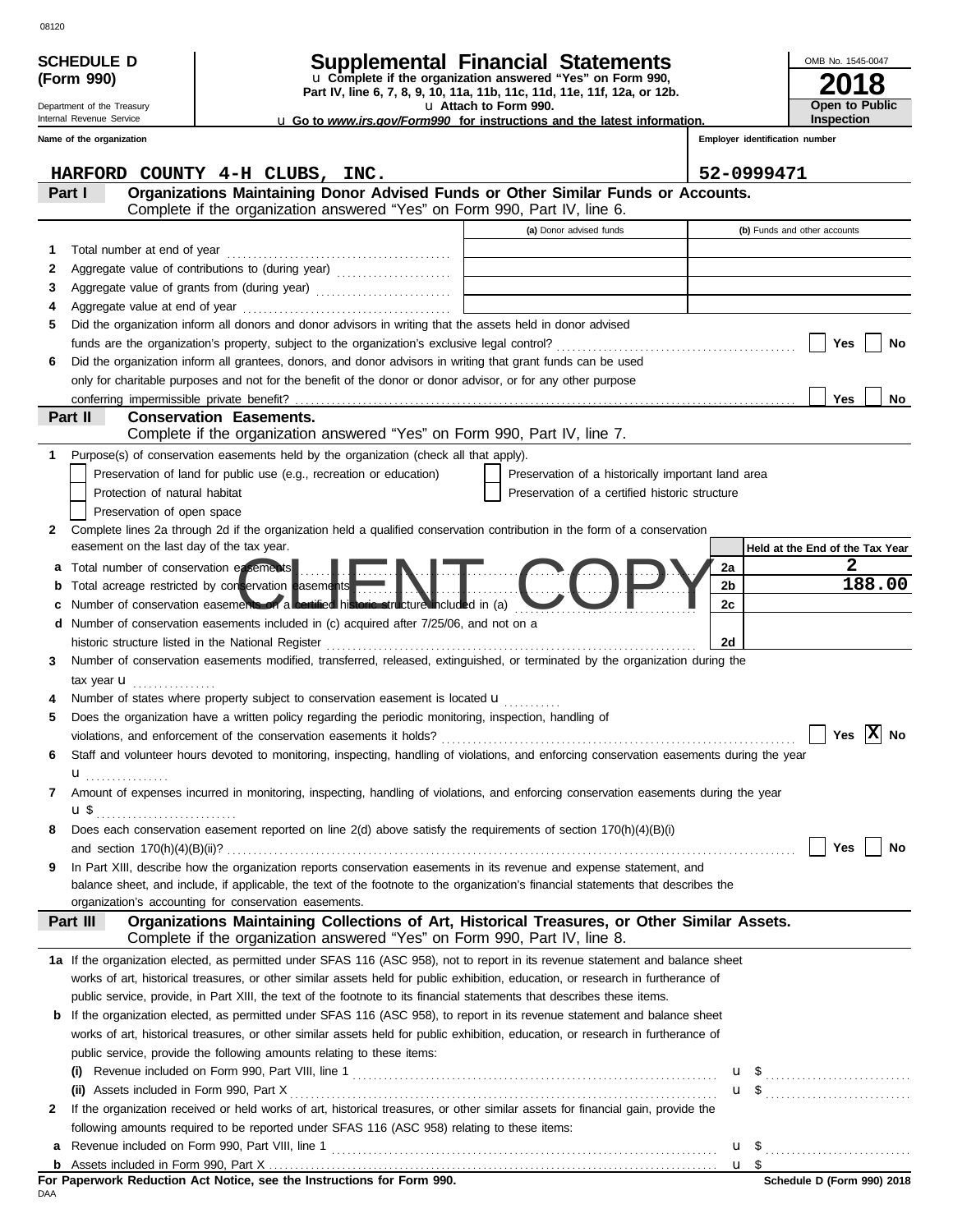|    | Schedule D (Form 990) 2018 HARFORD COUNTY 4-H CLUBS, INC.                                                                                                                                                                           |                         |                |                           | 52-0999471         |                      |                | Page 2              |
|----|-------------------------------------------------------------------------------------------------------------------------------------------------------------------------------------------------------------------------------------|-------------------------|----------------|---------------------------|--------------------|----------------------|----------------|---------------------|
|    | Organizations Maintaining Collections of Art, Historical Treasures, or Other Similar Assets (continued)<br>Part III                                                                                                                 |                         |                |                           |                    |                      |                |                     |
| 3. | Using the organization's acquisition, accession, and other records, check any of the following that are a significant use of its<br>collection items (check all that apply):                                                        |                         |                |                           |                    |                      |                |                     |
| a  | Public exhibition                                                                                                                                                                                                                   | d                       |                | Loan or exchange programs |                    |                      |                |                     |
| b  | Scholarly research                                                                                                                                                                                                                  | е                       |                |                           |                    |                      |                |                     |
| c  | Preservation for future generations                                                                                                                                                                                                 |                         |                |                           |                    |                      |                |                     |
|    | Provide a description of the organization's collections and explain how they further the organization's exempt purpose in Part                                                                                                      |                         |                |                           |                    |                      |                |                     |
|    | XIII.                                                                                                                                                                                                                               |                         |                |                           |                    |                      |                |                     |
| 5  | During the year, did the organization solicit or receive donations of art, historical treasures, or other similar                                                                                                                   |                         |                |                           |                    |                      |                |                     |
|    |                                                                                                                                                                                                                                     |                         |                |                           |                    |                      | Yes            | No                  |
|    | Part IV<br><b>Escrow and Custodial Arrangements.</b>                                                                                                                                                                                |                         |                |                           |                    |                      |                |                     |
|    | Complete if the organization answered "Yes" on Form 990, Part IV, line 9, or reported an amount on Form                                                                                                                             |                         |                |                           |                    |                      |                |                     |
|    | 990, Part X, line 21.                                                                                                                                                                                                               |                         |                |                           |                    |                      |                |                     |
|    |                                                                                                                                                                                                                                     |                         |                |                           |                    |                      |                |                     |
|    | 1a Is the organization an agent, trustee, custodian or other intermediary for contributions or other assets not                                                                                                                     |                         |                |                           |                    |                      |                |                     |
|    |                                                                                                                                                                                                                                     |                         |                |                           |                    |                      | Yes            | No.                 |
|    | <b>b</b> If "Yes," explain the arrangement in Part XIII and complete the following table:                                                                                                                                           |                         |                |                           |                    |                      |                |                     |
|    |                                                                                                                                                                                                                                     |                         |                |                           |                    |                      | Amount         |                     |
| C  | Beginning balance                                                                                                                                                                                                                   |                         |                |                           |                    | 1c                   |                |                     |
|    | Additions during the year contained and according to the year contained and year and year and year and year and year and year and year and year and year and year and year and year and year and year and year and year and ye      |                         |                |                           |                    | 1 <sub>d</sub>       |                |                     |
|    |                                                                                                                                                                                                                                     |                         |                |                           |                    | 1e                   |                |                     |
|    | Ending balance <b>constructs</b> and constructs and constructs and constructs and constructs and constructs and constructs and constructs and constructs and constructs and constructs and constructs and constructs and constructs |                         |                |                           |                    | 1f                   |                |                     |
|    |                                                                                                                                                                                                                                     |                         |                |                           |                    |                      | Yes            | No                  |
|    |                                                                                                                                                                                                                                     |                         |                |                           |                    |                      |                |                     |
|    | Part V<br><b>Endowment Funds.</b>                                                                                                                                                                                                   |                         |                |                           |                    |                      |                |                     |
|    | Complete if the organization answered "Yes" on Form 990, Part IV, line 10.                                                                                                                                                          |                         |                |                           |                    |                      |                |                     |
|    |                                                                                                                                                                                                                                     | (a) Current year        | (b) Prior year |                           | (c) Two years back | (d) Three years back |                | (e) Four years back |
|    |                                                                                                                                                                                                                                     |                         |                |                           |                    |                      |                |                     |
|    | 1a Beginning of year balance                                                                                                                                                                                                        |                         |                |                           |                    |                      |                |                     |
|    | Net investment earnings, gains, and                                                                                                                                                                                                 |                         |                |                           |                    |                      |                |                     |
|    | losses                                                                                                                                                                                                                              |                         |                |                           |                    |                      |                |                     |
|    | d Grants or scholarships<br>.                                                                                                                                                                                                       |                         |                |                           |                    |                      |                |                     |
| е  | Other expenditures for facilities and                                                                                                                                                                                               |                         |                |                           |                    |                      |                |                     |
|    |                                                                                                                                                                                                                                     |                         |                |                           |                    |                      |                |                     |
|    | f Administrative expenses                                                                                                                                                                                                           |                         |                |                           |                    |                      |                |                     |
|    | End of year balance                                                                                                                                                                                                                 |                         |                |                           |                    |                      |                |                     |
|    | Provide the estimated percentage of the current year end balance (line 1g, column (a)) held as:                                                                                                                                     |                         |                |                           |                    |                      |                |                     |
|    | Board designated or quasi-endowment <b>u</b> %                                                                                                                                                                                      |                         |                |                           |                    |                      |                |                     |
|    | <b>b</b> Permanent endowment $\mathbf{u}$ %                                                                                                                                                                                         |                         |                |                           |                    |                      |                |                     |
| c  | Temporarily restricted endowment <b>u</b> %                                                                                                                                                                                         |                         |                |                           |                    |                      |                |                     |
|    | The percentages on lines 2a, 2b, and 2c should equal 100%.                                                                                                                                                                          |                         |                |                           |                    |                      |                |                     |
|    |                                                                                                                                                                                                                                     |                         |                |                           |                    |                      |                |                     |
|    | 3a Are there endowment funds not in the possession of the organization that are held and administered for the                                                                                                                       |                         |                |                           |                    |                      |                |                     |
|    | organization by:                                                                                                                                                                                                                    |                         |                |                           |                    |                      |                | <b>Yes</b><br>No    |
|    | (i) unrelated organizations entertainment and an intervention of the contract of the contract or the contract or the contract of the contract of the contract of the contract of the contract of the contract of the contract       |                         |                |                           |                    |                      | 3a(i)          |                     |
|    | (ii) related organizations                                                                                                                                                                                                          |                         |                |                           |                    |                      | 3a(ii)         |                     |
|    |                                                                                                                                                                                                                                     |                         |                |                           |                    |                      | 3b             |                     |
|    | Describe in Part XIII the intended uses of the organization's endowment funds.                                                                                                                                                      |                         |                |                           |                    |                      |                |                     |
|    | Part VI<br>Land, Buildings, and Equipment.                                                                                                                                                                                          |                         |                |                           |                    |                      |                |                     |
|    | Complete if the organization answered "Yes" on Form 990, Part IV, line 11a. See Form 990, Part X, line 10.                                                                                                                          |                         |                |                           |                    |                      |                |                     |
|    | Description of property                                                                                                                                                                                                             | (a) Cost or other basis |                | (b) Cost or other basis   | (c) Accumulated    |                      | (d) Book value |                     |
|    |                                                                                                                                                                                                                                     | (investment)            |                | (other)                   | depreciation       |                      |                |                     |
|    | <b>1a</b> Land                                                                                                                                                                                                                      |                         |                | 1,800                     |                    |                      |                | 1,800               |
|    |                                                                                                                                                                                                                                     |                         |                | 11,621                    |                    | 1,937                |                | 9,684               |
|    | c Leasehold improvements                                                                                                                                                                                                            |                         |                |                           |                    |                      |                |                     |
|    |                                                                                                                                                                                                                                     |                         |                |                           |                    |                      |                |                     |
|    |                                                                                                                                                                                                                                     |                         |                | 1,538,404                 |                    | 615,199              |                | 923,205             |
|    |                                                                                                                                                                                                                                     |                         |                |                           |                    |                      |                | 934,689             |
|    |                                                                                                                                                                                                                                     |                         |                |                           |                    |                      |                |                     |

**Schedule D (Form 990) 2018**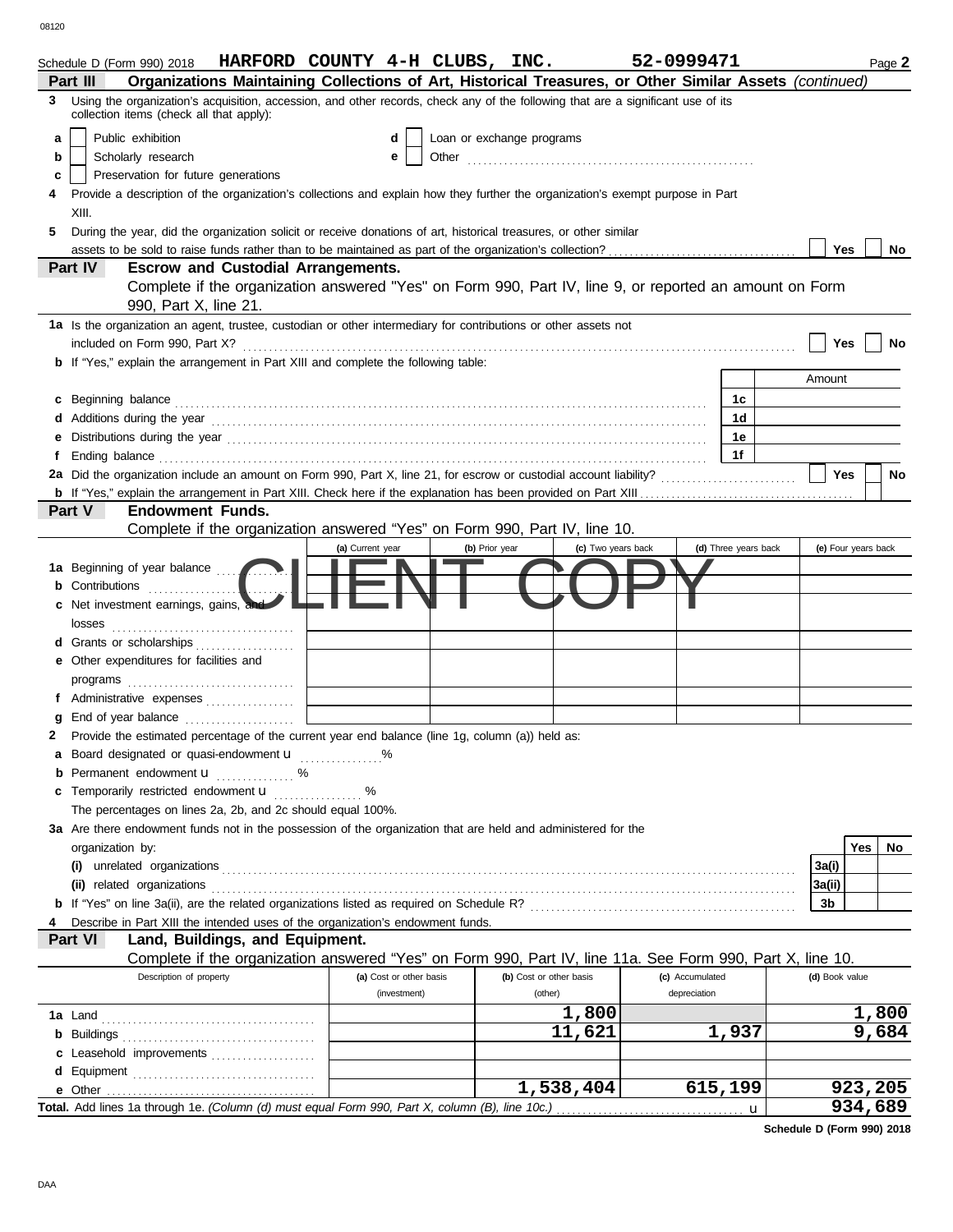| Schedule D (Form 990) 2018 |                                                                                | HARFORD COUNTY 4-H CLUBS, INC. |                 |                   |                |       | 52-0999471                                                                                                 |                | Page 3  |
|----------------------------|--------------------------------------------------------------------------------|--------------------------------|-----------------|-------------------|----------------|-------|------------------------------------------------------------------------------------------------------------|----------------|---------|
| Part VII                   | Investments-Other Securities.                                                  |                                |                 |                   |                |       |                                                                                                            |                |         |
|                            |                                                                                |                                |                 |                   |                |       | Complete if the organization answered "Yes" on Form 990, Part IV, line 11b. See Form 990, Part X, line 12. |                |         |
|                            | (a) Description of security or category<br>(including name of security)        |                                |                 |                   | (b) Book value |       | (c) Method of valuation:<br>Cost or end-of-year market value                                               |                |         |
|                            |                                                                                |                                |                 |                   |                |       |                                                                                                            |                |         |
| (1) Financial derivatives  |                                                                                |                                |                 |                   |                |       |                                                                                                            |                |         |
|                            |                                                                                |                                |                 |                   |                |       |                                                                                                            |                |         |
| $(3)$ Other                |                                                                                |                                |                 |                   |                |       |                                                                                                            |                |         |
| $(A)$ .                    |                                                                                |                                |                 |                   |                |       |                                                                                                            |                |         |
| (B)<br>(C)                 |                                                                                |                                |                 |                   |                |       |                                                                                                            |                |         |
| (D)                        |                                                                                |                                |                 |                   |                |       |                                                                                                            |                |         |
| (E)                        |                                                                                |                                |                 |                   |                |       |                                                                                                            |                |         |
| (F)                        |                                                                                |                                |                 |                   |                |       |                                                                                                            |                |         |
| (G)                        |                                                                                |                                |                 |                   |                |       |                                                                                                            |                |         |
| (H)                        |                                                                                |                                |                 |                   |                |       |                                                                                                            |                |         |
|                            | Total. (Column (b) must equal Form 990, Part X, col. (B) line 12.) u           |                                |                 |                   |                |       |                                                                                                            |                |         |
| Part VIII                  | Investments-Program Related.                                                   |                                |                 |                   |                |       |                                                                                                            |                |         |
|                            |                                                                                |                                |                 |                   |                |       | Complete if the organization answered "Yes" on Form 990, Part IV, line 11c. See Form 990, Part X, line 13. |                |         |
|                            | (a) Description of investment                                                  |                                |                 |                   | (b) Book value |       | (c) Method of valuation:                                                                                   |                |         |
|                            |                                                                                |                                |                 |                   |                |       | Cost or end-of-year market value                                                                           |                |         |
| (1)                        |                                                                                |                                |                 |                   |                |       |                                                                                                            |                |         |
| (2)                        |                                                                                |                                |                 |                   |                |       |                                                                                                            |                |         |
| (3)                        |                                                                                |                                |                 |                   |                |       |                                                                                                            |                |         |
| (4)                        |                                                                                |                                |                 |                   |                |       |                                                                                                            |                |         |
| (5)                        |                                                                                |                                |                 |                   |                |       |                                                                                                            |                |         |
| (6)                        |                                                                                |                                |                 |                   |                |       |                                                                                                            |                |         |
| (7)                        |                                                                                |                                |                 |                   |                |       |                                                                                                            |                |         |
| (8)                        |                                                                                |                                |                 |                   |                |       |                                                                                                            |                |         |
| (9)                        |                                                                                |                                |                 |                   |                |       |                                                                                                            |                |         |
|                            | Total. (Column (b) must equal Form 990, Part X, col. (B) line 13.) $\mathbf u$ |                                |                 |                   |                |       |                                                                                                            |                |         |
| Part IX                    | <b>Other Assets.</b>                                                           |                                |                 |                   |                |       |                                                                                                            |                |         |
|                            |                                                                                |                                |                 |                   |                |       | Complete if the organization answered "Yes" on Form 990, Part IV, line 11d. See Form 990, Part X, line 15. |                |         |
|                            |                                                                                |                                | (a) Description |                   |                |       |                                                                                                            | (b) Book value |         |
| (1)                        | <b>JUDGMENT</b>                                                                | <b>NOTE</b>                    |                 | <b>RECEIVABLE</b> |                |       |                                                                                                            |                | 172,406 |
| (2)                        | <b>JUDGMENT</b>                                                                | <b>INTEREST</b>                |                 | <b>RECEIVABLE</b> |                |       |                                                                                                            |                | 82,947  |
| (3)                        |                                                                                |                                |                 |                   |                |       |                                                                                                            |                |         |
| (4)                        |                                                                                |                                |                 |                   |                |       |                                                                                                            |                |         |
| (5)                        |                                                                                |                                |                 |                   |                |       |                                                                                                            |                |         |
| (6)                        |                                                                                |                                |                 |                   |                |       |                                                                                                            |                |         |
| (7)                        |                                                                                |                                |                 |                   |                |       |                                                                                                            |                |         |
| (8)                        |                                                                                |                                |                 |                   |                |       |                                                                                                            |                |         |
| (9)                        | Total. (Column (b) must equal Form 990, Part X, col. (B) line 15.)             |                                |                 |                   |                |       |                                                                                                            |                | 255,353 |
| Part X                     | Other Liabilities.                                                             |                                |                 |                   |                |       | u                                                                                                          |                |         |
|                            |                                                                                |                                |                 |                   |                |       | Complete if the organization answered "Yes" on Form 990, Part IV, line 11e or 11f. See Form 990, Part X,   |                |         |
|                            | line 25.                                                                       |                                |                 |                   |                |       |                                                                                                            |                |         |
| 1.                         | (a) Description of liability                                                   |                                |                 |                   | (b) Book value |       |                                                                                                            |                |         |
| (1)                        | Federal income taxes                                                           |                                |                 |                   |                |       |                                                                                                            |                |         |
| (2)                        | PAYROLL LIABILITIES                                                            |                                |                 |                   |                | 1,164 |                                                                                                            |                |         |
| (3)                        |                                                                                |                                |                 |                   |                |       |                                                                                                            |                |         |
| (4)                        |                                                                                |                                |                 |                   |                |       |                                                                                                            |                |         |
| (5)                        |                                                                                |                                |                 |                   |                |       |                                                                                                            |                |         |
| (6)                        |                                                                                |                                |                 |                   |                |       |                                                                                                            |                |         |
| (7)                        |                                                                                |                                |                 |                   |                |       |                                                                                                            |                |         |
| (8)                        |                                                                                |                                |                 |                   |                |       |                                                                                                            |                |         |
| (9)                        |                                                                                |                                |                 |                   |                |       |                                                                                                            |                |         |
|                            | Total. (Column (b) must equal Form 990, Part X, col. (B) line 25.) $\mathbf u$ |                                |                 |                   |                | 1,164 |                                                                                                            |                |         |

Liability for uncertain tax positions. In Part XIII, provide the text of the footnote to the organization's financial statements that reports the **2.** organization's liability for uncertain tax positions under FIN 48 (ASC 740). Check here if the text of the footnote has been provided in Part XIII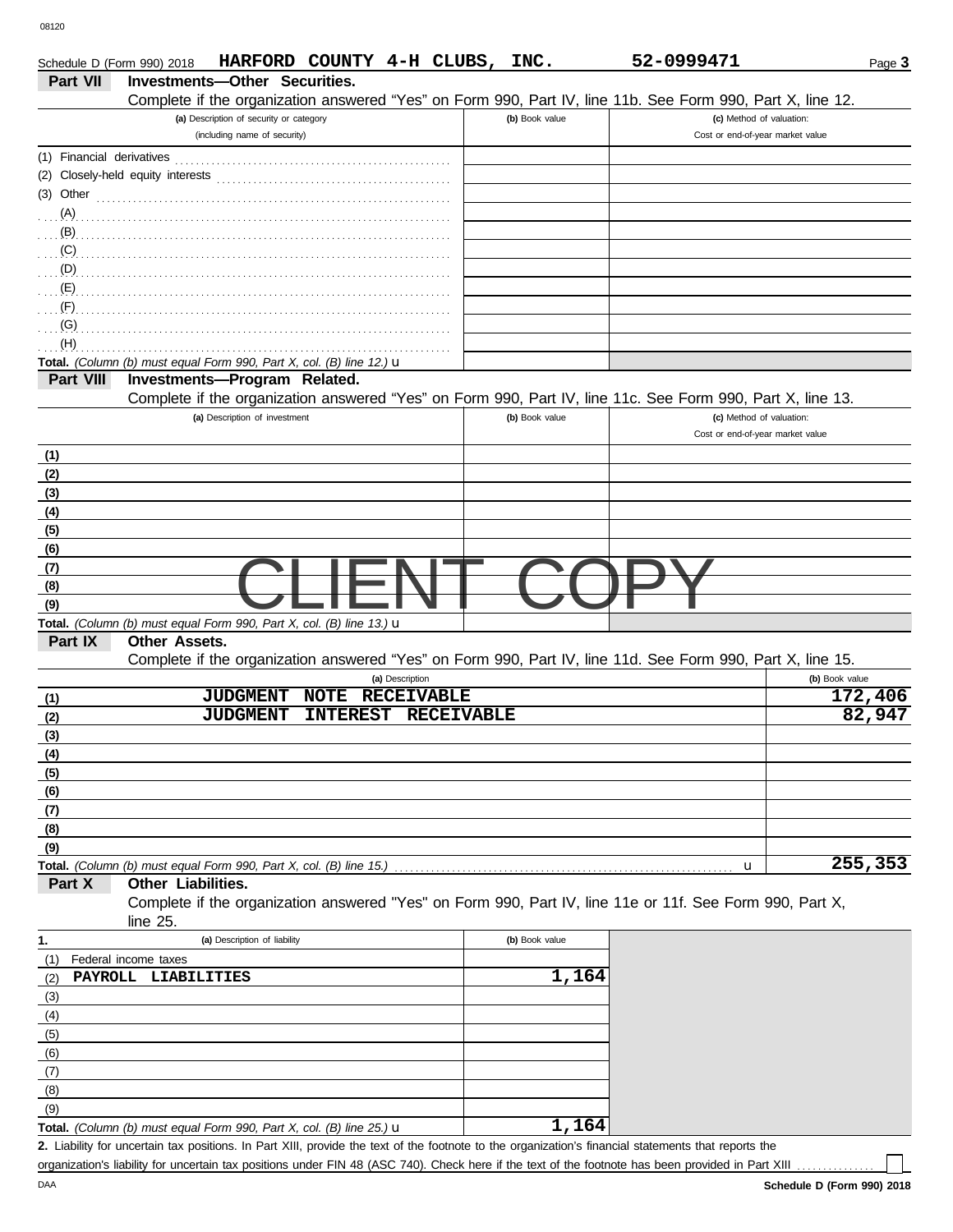|   | Schedule D (Form 990) 2018 HARFORD COUNTY 4-H CLUBS, INC.                                                                                                                                                                      | 52-0999471     |             | Page 4 |
|---|--------------------------------------------------------------------------------------------------------------------------------------------------------------------------------------------------------------------------------|----------------|-------------|--------|
|   | Reconciliation of Revenue per Audited Financial Statements With Revenue per Return.<br><b>Part XI</b>                                                                                                                          |                |             |        |
|   | Complete if the organization answered "Yes" on Form 990, Part IV, line 12a.                                                                                                                                                    |                |             |        |
| 1 |                                                                                                                                                                                                                                |                | 1           |        |
| 2 | Amounts included on line 1 but not on Form 990, Part VIII, line 12:                                                                                                                                                            |                |             |        |
| a |                                                                                                                                                                                                                                | 2a             |             |        |
| b |                                                                                                                                                                                                                                | 2 <sub>b</sub> |             |        |
| c |                                                                                                                                                                                                                                | 2c             |             |        |
| d |                                                                                                                                                                                                                                | 2d             |             |        |
| е | Add lines 2a through 2d [11] March 20 [11] March 20 [11] March 20 [11] March 20 [11] March 20 [11] March 20 [11] March 20 [11] March 20 [11] March 20 [11] March 20 [11] March 20 [11] March 20 [11] March 20 [11] March 20 [1 |                | 2e          |        |
| З |                                                                                                                                                                                                                                |                | 3           |        |
| 4 | Amounts included on Form 990, Part VIII, line 12, but not on line 1:                                                                                                                                                           |                |             |        |
| а |                                                                                                                                                                                                                                | 4а             |             |        |
| b |                                                                                                                                                                                                                                | 4b             |             |        |
|   | c Add lines 4a and 4b                                                                                                                                                                                                          |                | 4c          |        |
| 5 |                                                                                                                                                                                                                                |                | 5           |        |
|   | Reconciliation of Expenses per Audited Financial Statements With Expenses per Return.<br>Part XII                                                                                                                              |                |             |        |
|   | Complete if the organization answered "Yes" on Form 990, Part IV, line 12a.                                                                                                                                                    |                |             |        |
| 1 | Total expenses and losses per audited financial statements                                                                                                                                                                     |                | $\mathbf 1$ |        |
| 2 | Amounts included on line 1 but not on Form 990, Part IX, line 25:                                                                                                                                                              |                |             |        |
| а |                                                                                                                                                                                                                                | 2a             |             |        |
| b |                                                                                                                                                                                                                                | 2 <sub>b</sub> |             |        |
| c |                                                                                                                                                                                                                                | 2c             |             |        |
| d |                                                                                                                                                                                                                                | 2d             |             |        |
| е | Add lines 2a through 2d [11] Martin Martin Martin Martin Martin Martin Martin Martin Martin Martin Martin Martin Martin Martin Martin Martin Martin Martin Martin Martin Martin Martin Martin Martin Martin Martin Martin Mart |                | 2e          |        |
| З |                                                                                                                                                                                                                                |                | 3           |        |
| 4 | Amounts included on Form 990, Part IX, line 25, but not on line 1:                                                                                                                                                             |                |             |        |
| а | Investment expenses not included on Form 990, Part VIII, line Xb                                                                                                                                                               |                |             |        |
| b | Other (Describe in Part XIII.)                                                                                                                                                                                                 |                |             |        |
|   | c Add lines 4a and 4b                                                                                                                                                                                                          |                | 4c          |        |
|   |                                                                                                                                                                                                                                |                | 5           |        |
|   | Part XIII Supplemental Information.                                                                                                                                                                                            |                |             |        |
|   | Provide the descriptions required for Part II, lines 3, 5, and 9; Part III, lines 1a and 4; Part IV, lines 1b and 2b; Part V, line 4; Part X, line                                                                             |                |             |        |
|   | 2; Part XI, lines 2d and 4b; and Part XII, lines 2d and 4b. Also complete this part to provide any additional information.                                                                                                     |                |             |        |
|   |                                                                                                                                                                                                                                |                |             |        |
|   |                                                                                                                                                                                                                                |                |             |        |
|   |                                                                                                                                                                                                                                |                |             |        |
|   |                                                                                                                                                                                                                                |                |             |        |
|   |                                                                                                                                                                                                                                |                |             |        |
|   |                                                                                                                                                                                                                                |                |             |        |
|   |                                                                                                                                                                                                                                |                |             |        |
|   |                                                                                                                                                                                                                                |                |             |        |
|   |                                                                                                                                                                                                                                |                |             |        |
|   |                                                                                                                                                                                                                                |                |             |        |
|   |                                                                                                                                                                                                                                |                |             |        |
|   |                                                                                                                                                                                                                                |                |             |        |
|   |                                                                                                                                                                                                                                |                |             |        |
|   |                                                                                                                                                                                                                                |                |             |        |
|   |                                                                                                                                                                                                                                |                |             |        |
|   |                                                                                                                                                                                                                                |                |             |        |
|   |                                                                                                                                                                                                                                |                |             |        |
|   |                                                                                                                                                                                                                                |                |             |        |
|   |                                                                                                                                                                                                                                |                |             |        |
|   |                                                                                                                                                                                                                                |                |             |        |
|   |                                                                                                                                                                                                                                |                |             |        |
|   |                                                                                                                                                                                                                                |                |             |        |
|   |                                                                                                                                                                                                                                |                |             |        |
|   |                                                                                                                                                                                                                                |                |             |        |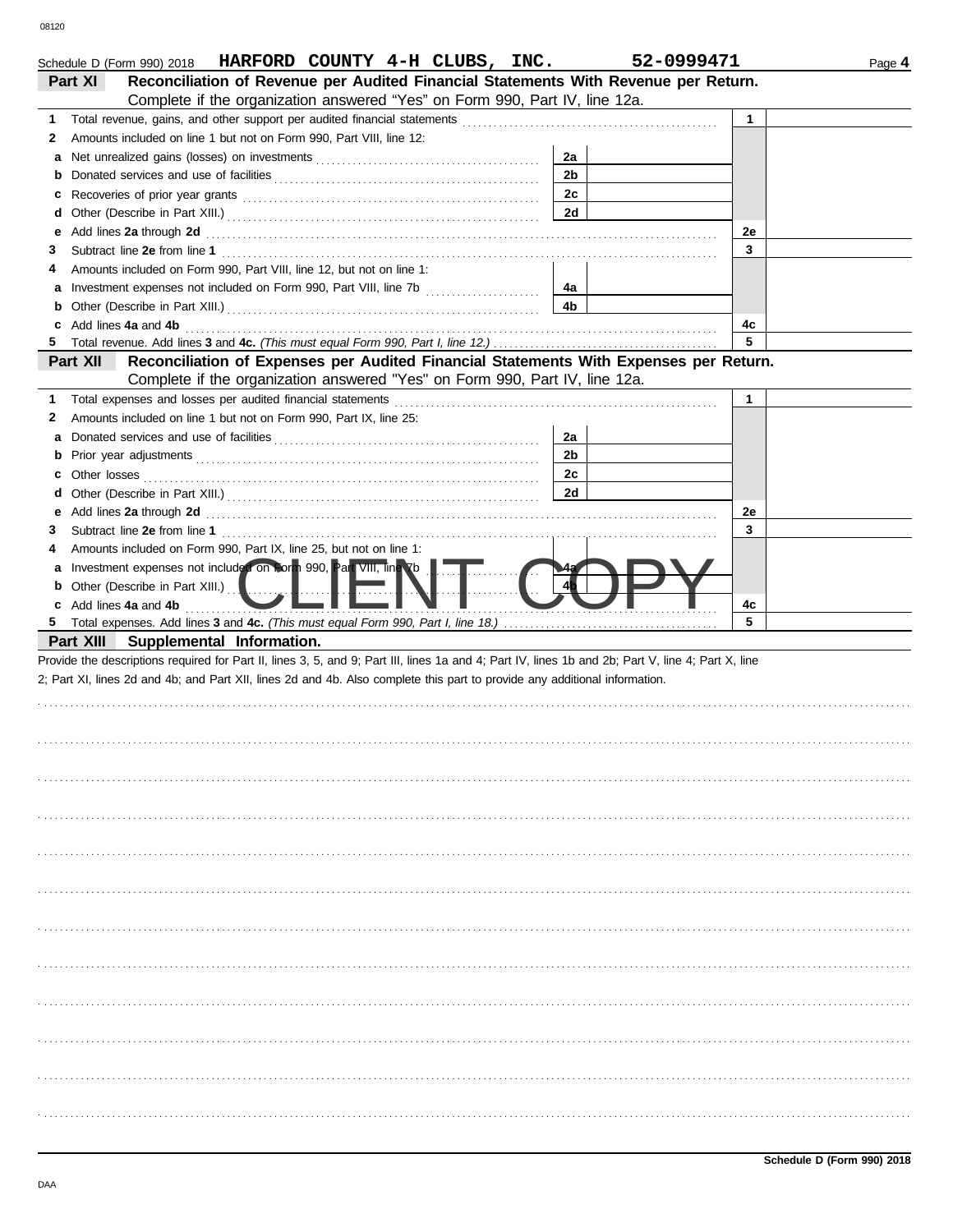|  | Schedule D (Form 990) 2018 HARFORD COUNTY 4-H CLUBS, INC. |  | 52-0999471  | Page 5 |
|--|-----------------------------------------------------------|--|-------------|--------|
|  | Part XIII Supplemental Information (continued)            |  |             |        |
|  |                                                           |  |             |        |
|  |                                                           |  |             |        |
|  |                                                           |  |             |        |
|  |                                                           |  |             |        |
|  |                                                           |  |             |        |
|  |                                                           |  |             |        |
|  |                                                           |  |             |        |
|  |                                                           |  |             |        |
|  |                                                           |  |             |        |
|  |                                                           |  |             |        |
|  |                                                           |  |             |        |
|  |                                                           |  |             |        |
|  |                                                           |  |             |        |
|  |                                                           |  |             |        |
|  |                                                           |  |             |        |
|  |                                                           |  |             |        |
|  |                                                           |  |             |        |
|  |                                                           |  |             |        |
|  |                                                           |  | CLIENT COPY |        |
|  |                                                           |  |             |        |
|  |                                                           |  |             |        |
|  |                                                           |  |             |        |
|  |                                                           |  |             |        |
|  |                                                           |  |             |        |
|  |                                                           |  |             |        |
|  |                                                           |  |             |        |
|  |                                                           |  |             |        |
|  |                                                           |  |             |        |
|  |                                                           |  |             |        |
|  |                                                           |  |             |        |
|  |                                                           |  |             |        |
|  |                                                           |  |             |        |
|  |                                                           |  |             |        |
|  |                                                           |  |             |        |
|  |                                                           |  |             |        |
|  |                                                           |  |             |        |
|  |                                                           |  |             |        |
|  |                                                           |  |             |        |
|  |                                                           |  |             |        |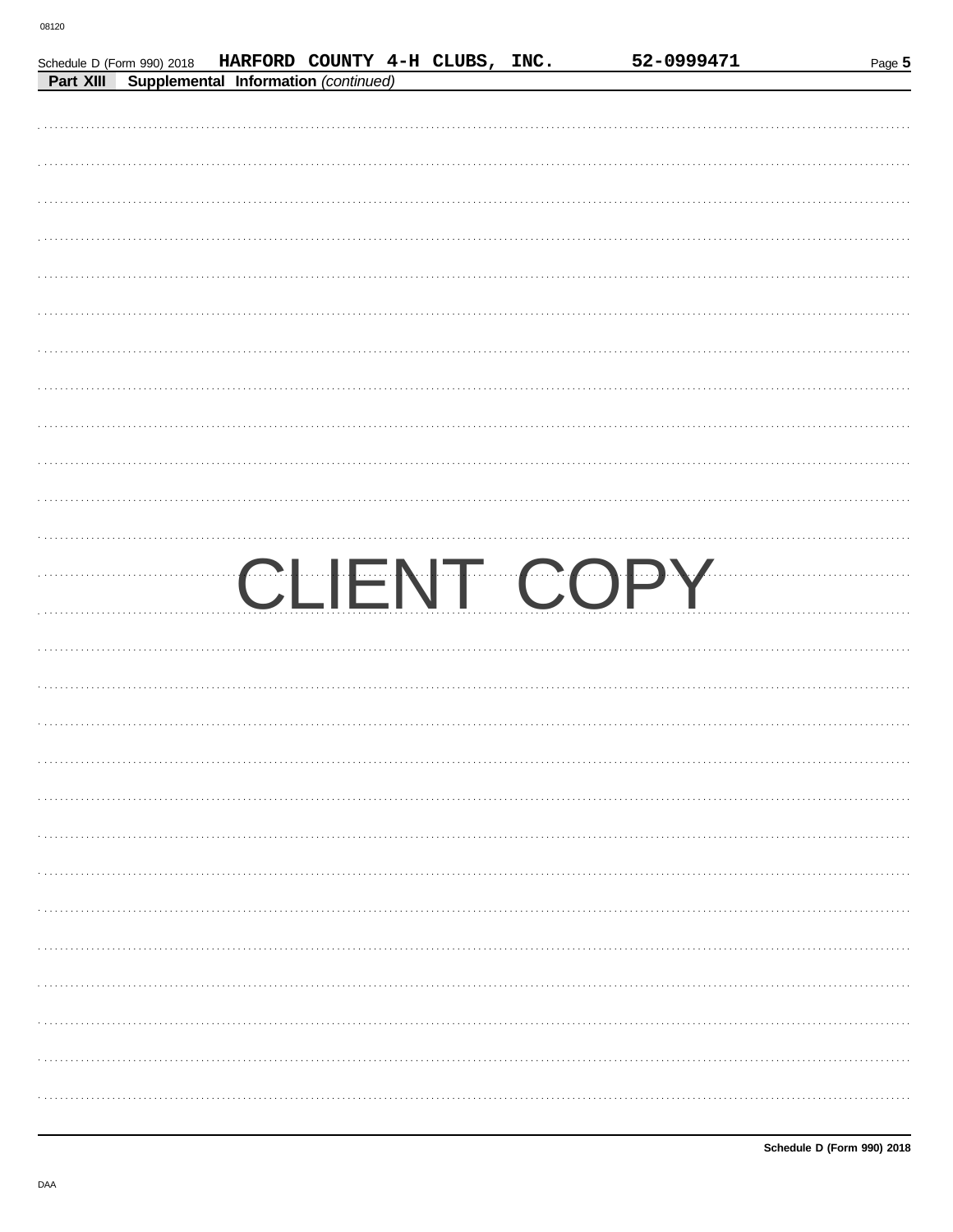| <b>SCHEDULE G</b><br>(Form 990 or 990-EZ)                                                                              |                                                                                                                                                                                                   | Supplemental Information Regarding Fundraising or Gaming Activities<br>Complete if the organization answered "Yes" on Form 990, Part IV, line 17, 18, or 19, or if the |                                       |                     |                                              | OMB No. 1545-0047            |
|------------------------------------------------------------------------------------------------------------------------|---------------------------------------------------------------------------------------------------------------------------------------------------------------------------------------------------|------------------------------------------------------------------------------------------------------------------------------------------------------------------------|---------------------------------------|---------------------|----------------------------------------------|------------------------------|
|                                                                                                                        |                                                                                                                                                                                                   | organization entered more than \$15,000 on Form 990-EZ, line 6a.                                                                                                       |                                       |                     |                                              |                              |
| Department of the Treasury<br>Internal Revenue Service                                                                 |                                                                                                                                                                                                   | U Go to www.irs.gov/Form990 for instructions and the latest information.                                                                                               | LI Attach to Form 990 or Form 990-EZ. |                     |                                              | Open to Public<br>Inspection |
| Name of the organization                                                                                               | HARFORD COUNTY 4-H CLUBS, INC.                                                                                                                                                                    |                                                                                                                                                                        |                                       |                     | Employer identification number<br>52-0999471 |                              |
| Part I                                                                                                                 | Fundraising Activities. Complete if the organization answered "Yes" on Form 990, Part IV, line 17.<br>Form 990-EZ filers are not required to complete this part.                                  |                                                                                                                                                                        |                                       |                     |                                              |                              |
| 1                                                                                                                      | Indicate whether the organization raised funds through any of the following activities. Check all that apply.                                                                                     |                                                                                                                                                                        |                                       |                     |                                              |                              |
| Mail solicitations<br>a                                                                                                |                                                                                                                                                                                                   | е                                                                                                                                                                      | Solicitation of non-government grants |                     |                                              |                              |
|                                                                                                                        |                                                                                                                                                                                                   |                                                                                                                                                                        |                                       |                     |                                              |                              |
| Internet and email solicitations<br>b                                                                                  |                                                                                                                                                                                                   | f                                                                                                                                                                      | Solicitation of government grants     |                     |                                              |                              |
| Phone solicitations<br>c                                                                                               |                                                                                                                                                                                                   | g                                                                                                                                                                      | Special fundraising events            |                     |                                              |                              |
| In-person solicitations<br>d                                                                                           |                                                                                                                                                                                                   |                                                                                                                                                                        |                                       |                     |                                              |                              |
| 2a Did the organization have a written or oral agreement with any individual (including officers, directors, trustees, | or key employees listed in Form 990, Part VII) or entity in connection with professional fundraising services?                                                                                    |                                                                                                                                                                        |                                       |                     |                                              | Yes<br>No                    |
|                                                                                                                        | <b>b</b> If "Yes," list the 10 highest paid individuals or entities (fundraisers) pursuant to agreements under which the fundraiser is to be<br>compensated at least \$5,000 by the organization. |                                                                                                                                                                        |                                       |                     |                                              |                              |
|                                                                                                                        |                                                                                                                                                                                                   |                                                                                                                                                                        | (iii) Did fund-                       |                     | (v) Amount paid to                           | (vi) Amount paid to          |
|                                                                                                                        | (i) Name and address of individual                                                                                                                                                                | (ii) Activity                                                                                                                                                          | raiser have<br>custody or             | (iv) Gross receipts | (or retained by)                             | (or retained by)             |
|                                                                                                                        | or entity (fundraiser)                                                                                                                                                                            |                                                                                                                                                                        | control of<br>contributions?          | from activity       | fundraiser listed in<br>col. (i)             | organization                 |
|                                                                                                                        |                                                                                                                                                                                                   |                                                                                                                                                                        | Yes   No                              |                     |                                              |                              |
| 1                                                                                                                      |                                                                                                                                                                                                   |                                                                                                                                                                        |                                       |                     |                                              |                              |
| $\mathbf{2}$                                                                                                           |                                                                                                                                                                                                   |                                                                                                                                                                        |                                       |                     |                                              |                              |
|                                                                                                                        |                                                                                                                                                                                                   |                                                                                                                                                                        |                                       |                     |                                              |                              |
| 3                                                                                                                      |                                                                                                                                                                                                   |                                                                                                                                                                        |                                       |                     |                                              |                              |
|                                                                                                                        |                                                                                                                                                                                                   |                                                                                                                                                                        |                                       |                     |                                              |                              |
| 4                                                                                                                      |                                                                                                                                                                                                   |                                                                                                                                                                        |                                       |                     |                                              |                              |
|                                                                                                                        |                                                                                                                                                                                                   |                                                                                                                                                                        |                                       |                     |                                              |                              |
| 5                                                                                                                      |                                                                                                                                                                                                   |                                                                                                                                                                        |                                       |                     |                                              |                              |
|                                                                                                                        |                                                                                                                                                                                                   |                                                                                                                                                                        |                                       |                     |                                              |                              |
|                                                                                                                        |                                                                                                                                                                                                   |                                                                                                                                                                        |                                       |                     |                                              |                              |
|                                                                                                                        |                                                                                                                                                                                                   |                                                                                                                                                                        |                                       |                     |                                              |                              |
| 7                                                                                                                      |                                                                                                                                                                                                   |                                                                                                                                                                        |                                       |                     |                                              |                              |
|                                                                                                                        |                                                                                                                                                                                                   |                                                                                                                                                                        |                                       |                     |                                              |                              |
| 8                                                                                                                      |                                                                                                                                                                                                   |                                                                                                                                                                        |                                       |                     |                                              |                              |
|                                                                                                                        |                                                                                                                                                                                                   |                                                                                                                                                                        |                                       |                     |                                              |                              |
| 9                                                                                                                      |                                                                                                                                                                                                   |                                                                                                                                                                        |                                       |                     |                                              |                              |
|                                                                                                                        |                                                                                                                                                                                                   |                                                                                                                                                                        |                                       |                     |                                              |                              |
| 10                                                                                                                     |                                                                                                                                                                                                   |                                                                                                                                                                        |                                       |                     |                                              |                              |
|                                                                                                                        |                                                                                                                                                                                                   |                                                                                                                                                                        |                                       |                     |                                              |                              |
| Total                                                                                                                  |                                                                                                                                                                                                   |                                                                                                                                                                        | ▶                                     |                     |                                              |                              |
| 3<br>registration or licensing.                                                                                        | List all states in which the organization is registered or licensed to solicit contributions or has been notified it is exempt from                                                               |                                                                                                                                                                        |                                       |                     |                                              |                              |
|                                                                                                                        |                                                                                                                                                                                                   |                                                                                                                                                                        |                                       |                     |                                              |                              |
|                                                                                                                        |                                                                                                                                                                                                   |                                                                                                                                                                        |                                       |                     |                                              |                              |
|                                                                                                                        |                                                                                                                                                                                                   |                                                                                                                                                                        |                                       |                     |                                              |                              |
|                                                                                                                        |                                                                                                                                                                                                   |                                                                                                                                                                        |                                       |                     |                                              |                              |
|                                                                                                                        |                                                                                                                                                                                                   |                                                                                                                                                                        |                                       |                     |                                              |                              |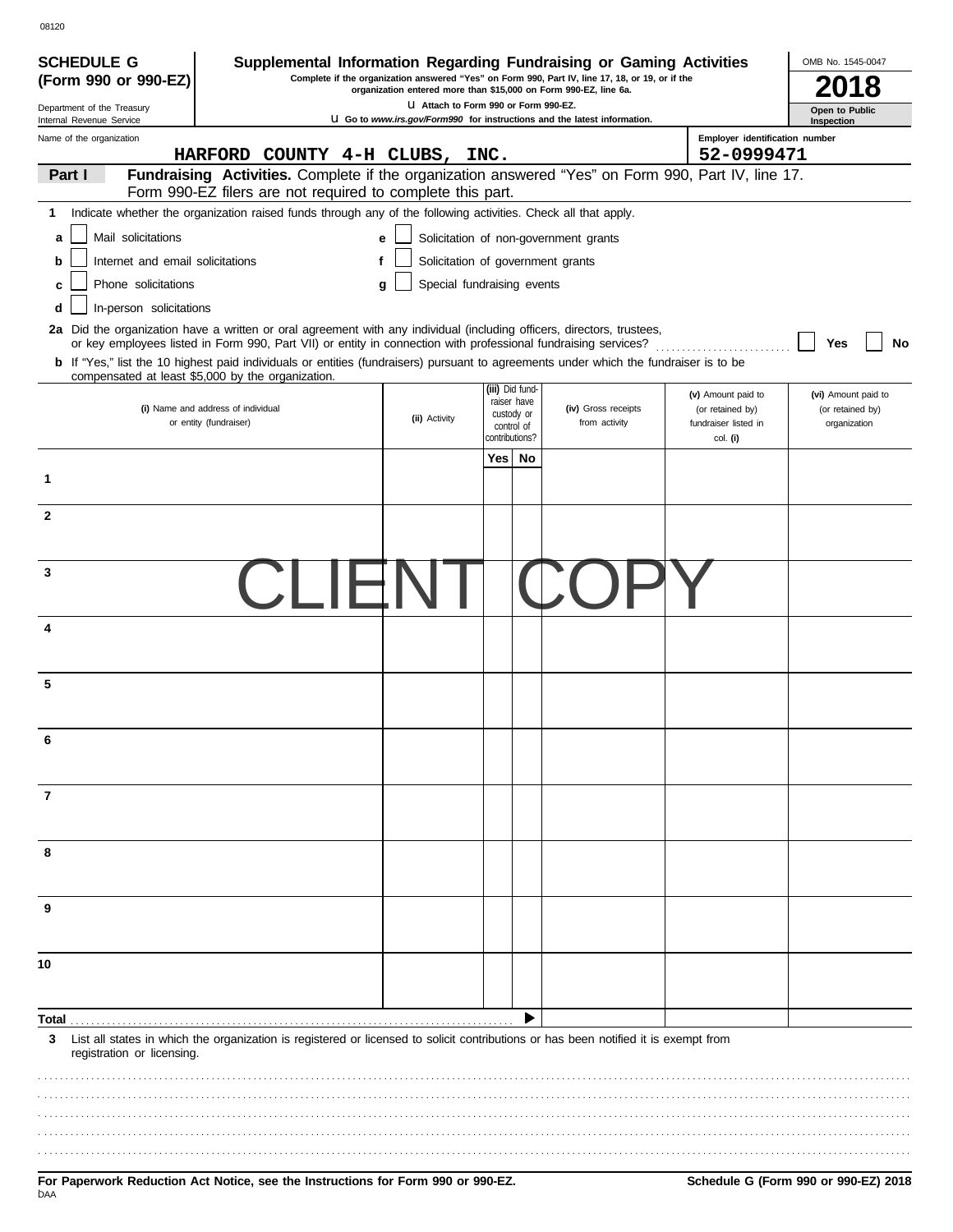|  | Schedule G (Form 990 or 990-EZ) 2018 | <b>HARFORD</b> | <b>COUNTY</b> | 4-н | CLUBS. | INC. | 52-0999471 | $P$ age $\blacktriangle$ |
|--|--------------------------------------|----------------|---------------|-----|--------|------|------------|--------------------------|
|--|--------------------------------------|----------------|---------------|-----|--------|------|------------|--------------------------|

**Part II Fundraising Events.** Complete if the organization answered "Yes" on Form 990, Part IV, line 18, or reported more gross receipts greater than \$5,000. than \$15,000 of fundraising event contributions and gross income on Form 990-EZ, lines 1 and 6b. List events with

| Revenue         |          | 1 Gross receipts                                      | (a) Event #1<br><b>FUNDRAISERS</b><br>(event type)<br>18,553                                                                                  | (b) Event $#2$<br>(event type)                   | (c) Other events<br><b>NONE</b><br>(total number) | (d) Total events<br>(add col. (a) through<br>$col.$ (c))<br>18,553 |
|-----------------|----------|-------------------------------------------------------|-----------------------------------------------------------------------------------------------------------------------------------------------|--------------------------------------------------|---------------------------------------------------|--------------------------------------------------------------------|
|                 |          | 2 Less: Contributions<br>3 Gross income (line 1 minus | 18,553                                                                                                                                        |                                                  |                                                   | 18,553                                                             |
|                 |          | 4 Cash prizes<br>5 Noncash prizes                     |                                                                                                                                               |                                                  |                                                   |                                                                    |
|                 |          | 6 Rent/facility costs                                 |                                                                                                                                               |                                                  |                                                   |                                                                    |
| Direct Expenses |          | 7 Food and beverages                                  |                                                                                                                                               |                                                  |                                                   |                                                                    |
|                 |          | 8 Entertainment<br>9 Other direct expenses            | 8,049                                                                                                                                         |                                                  |                                                   | 8,049                                                              |
|                 |          |                                                       |                                                                                                                                               |                                                  |                                                   | $\frac{8,049}{10,504}$                                             |
|                 | Part III |                                                       | Gaming. Complete if the organization answered "Yes" on Form 990, Part IV, line 19, or reported more<br>than \$15,000 on Form 990-EZ, line 6a. |                                                  |                                                   |                                                                    |
| Revenue         |          |                                                       | (a) Bingo                                                                                                                                     | (b) Pull tabs/instant<br>bingo/progressive bingo | (c) Other gaming                                  | (d) Total gaming (add<br>col. (a) through col. (c))                |
|                 |          | 1 Gross revenue                                       |                                                                                                                                               |                                                  |                                                   |                                                                    |
|                 |          | 2 Cash prizes                                         |                                                                                                                                               |                                                  |                                                   |                                                                    |
| Direct Expenses |          | 3 Noncash prizes                                      |                                                                                                                                               |                                                  |                                                   |                                                                    |
|                 |          | 4 Rent/facility costs                                 |                                                                                                                                               |                                                  |                                                   |                                                                    |
|                 |          | 5 Other direct expenses                               |                                                                                                                                               | Yes $%$                                          |                                                   |                                                                    |
|                 |          | 6 Volunteer labor                                     | Yes $\ldots$ %<br>No                                                                                                                          | No.                                              | No.                                               |                                                                    |
|                 |          |                                                       |                                                                                                                                               |                                                  |                                                   |                                                                    |
|                 |          |                                                       |                                                                                                                                               |                                                  |                                                   |                                                                    |
| 9               |          | <b>b</b> If "No," explain:                            |                                                                                                                                               |                                                  |                                                   | Yes<br>No                                                          |
|                 |          | <b>b</b> If "Yes," explain:                           |                                                                                                                                               |                                                  |                                                   | Yes<br>No                                                          |
|                 |          |                                                       |                                                                                                                                               |                                                  |                                                   |                                                                    |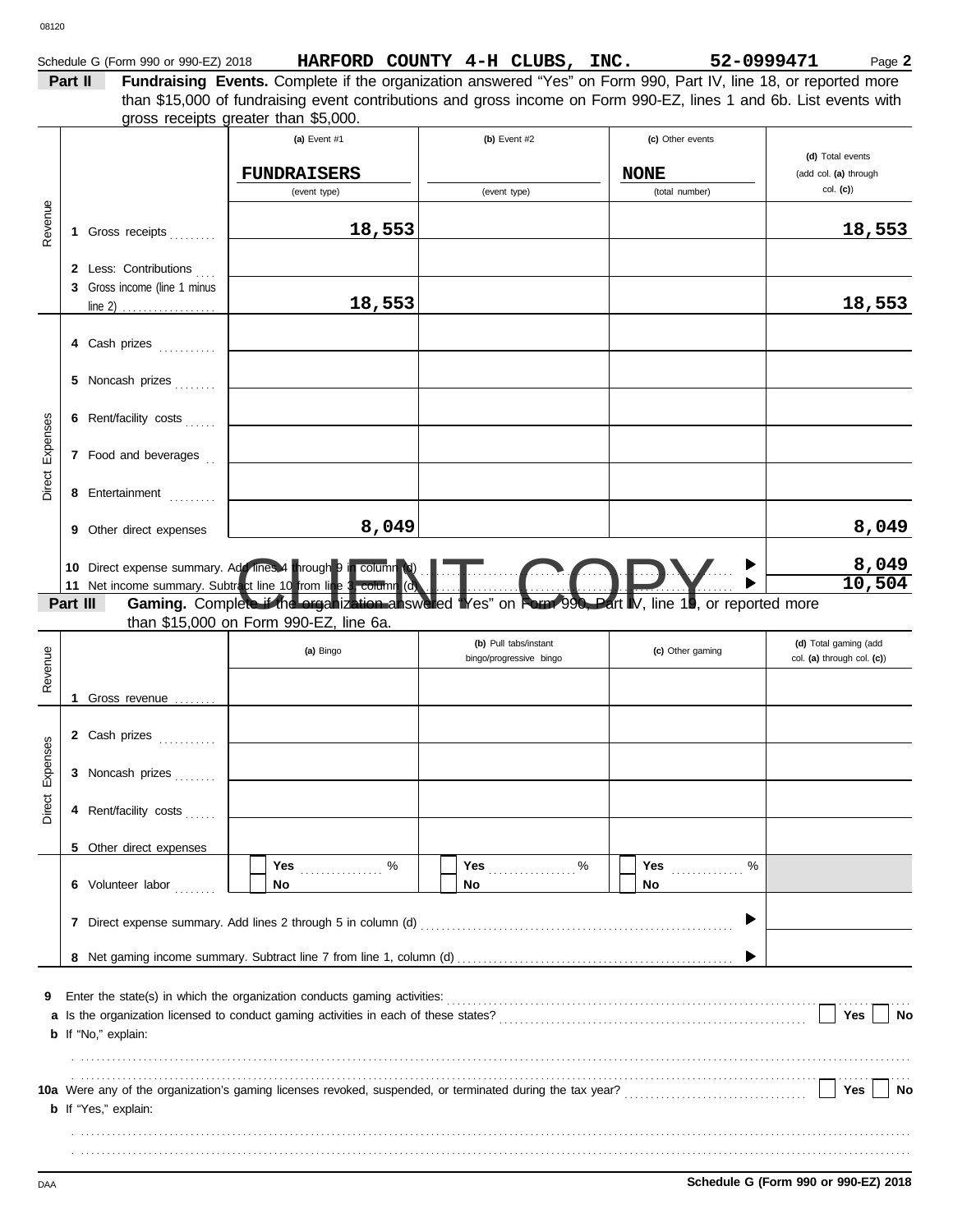| ۰.<br><br>۰.<br>× |  |
|-------------------|--|

|     | Schedule G (Form 990 or 990-EZ) 2018                                                                                                                                                                                                                     | HARFORD COUNTY 4-H CLUBS, INC. |                        |  | 52-0999471 |                 |     | Page 3    |
|-----|----------------------------------------------------------------------------------------------------------------------------------------------------------------------------------------------------------------------------------------------------------|--------------------------------|------------------------|--|------------|-----------------|-----|-----------|
| 11  |                                                                                                                                                                                                                                                          |                                |                        |  |            |                 | Yes | No        |
| 12  | Is the organization a grantor, beneficiary or trustee of a trust, or a member of a partnership or other entity                                                                                                                                           |                                |                        |  |            |                 |     |           |
|     |                                                                                                                                                                                                                                                          |                                |                        |  |            |                 | Yes | No        |
| 13  | Indicate the percentage of gaming activity conducted in:                                                                                                                                                                                                 |                                |                        |  |            |                 |     |           |
| a   |                                                                                                                                                                                                                                                          |                                |                        |  |            | 13a             |     | %         |
| b   | An outside facility <b>contained an activity of the facility contained an activity of the contained and activity of the contained and activity of the contained and contained activity of the contained activity of the contai</b>                       |                                |                        |  |            | 13 <sub>b</sub> |     | $\%$      |
| 14  | Enter the name and address of the person who prepares the organization's gaming/special events books and<br>records:                                                                                                                                     |                                |                        |  |            |                 |     |           |
|     |                                                                                                                                                                                                                                                          |                                |                        |  |            |                 |     |           |
|     | Address <b>u</b>                                                                                                                                                                                                                                         |                                |                        |  |            |                 |     |           |
| 15a | Does the organization have a contract with a third party from whom the organization receives gaming                                                                                                                                                      |                                |                        |  |            |                 | Yes | <b>No</b> |
| b   |                                                                                                                                                                                                                                                          |                                |                        |  |            |                 |     |           |
|     |                                                                                                                                                                                                                                                          |                                |                        |  |            |                 |     |           |
|     | If "Yes," enter name and address of the third party:                                                                                                                                                                                                     |                                |                        |  |            |                 |     |           |
|     |                                                                                                                                                                                                                                                          |                                |                        |  |            |                 |     |           |
|     | Address <b>u</b>                                                                                                                                                                                                                                         |                                |                        |  |            |                 |     |           |
| 16  | Gaming manager information:                                                                                                                                                                                                                              |                                |                        |  |            |                 |     |           |
|     |                                                                                                                                                                                                                                                          |                                |                        |  |            |                 |     |           |
|     | Gaming manager compensation u s LIENT COPY                                                                                                                                                                                                               |                                |                        |  |            |                 |     |           |
|     |                                                                                                                                                                                                                                                          |                                |                        |  |            |                 |     |           |
|     | Director/officer                                                                                                                                                                                                                                         | Employee                       | Independent contractor |  |            |                 |     |           |
| 17  |                                                                                                                                                                                                                                                          |                                |                        |  |            |                 |     |           |
| a   | Mandatory distributions:<br>Is the organization required under state law to make charitable distributions from the gaming proceeds to                                                                                                                    |                                |                        |  |            |                 |     |           |
|     |                                                                                                                                                                                                                                                          |                                |                        |  |            |                 | Yes | No        |
| b   | Enter the amount of distributions required under state law to be distributed to other exempt organizations or                                                                                                                                            |                                |                        |  |            |                 |     |           |
|     | spent in the organization's own exempt activities during the tax year $\mathbf u$                                                                                                                                                                        |                                |                        |  |            |                 |     |           |
|     | Supplemental Information. Provide the explanations required by Part I, line 2b, columns (iii) and (v); and<br>Part IV<br>Part III, lines 9, 9b, 10b, 15b, 15c, 16, and 17b, as applicable. Also provide any additional information.<br>See instructions. |                                |                        |  |            |                 |     |           |
|     |                                                                                                                                                                                                                                                          |                                |                        |  |            |                 |     |           |
|     |                                                                                                                                                                                                                                                          |                                |                        |  |            |                 |     |           |
|     |                                                                                                                                                                                                                                                          |                                |                        |  |            |                 |     |           |
|     |                                                                                                                                                                                                                                                          |                                |                        |  |            |                 |     |           |
|     |                                                                                                                                                                                                                                                          |                                |                        |  |            |                 |     |           |
|     |                                                                                                                                                                                                                                                          |                                |                        |  |            |                 |     |           |
|     |                                                                                                                                                                                                                                                          |                                |                        |  |            |                 |     |           |
|     |                                                                                                                                                                                                                                                          |                                |                        |  |            |                 |     |           |
|     |                                                                                                                                                                                                                                                          |                                |                        |  |            |                 |     |           |
|     |                                                                                                                                                                                                                                                          |                                |                        |  |            |                 |     |           |
|     |                                                                                                                                                                                                                                                          |                                |                        |  |            |                 |     |           |
|     |                                                                                                                                                                                                                                                          |                                |                        |  |            |                 |     |           |

Schedule G (Form 990 or 990-EZ) 2018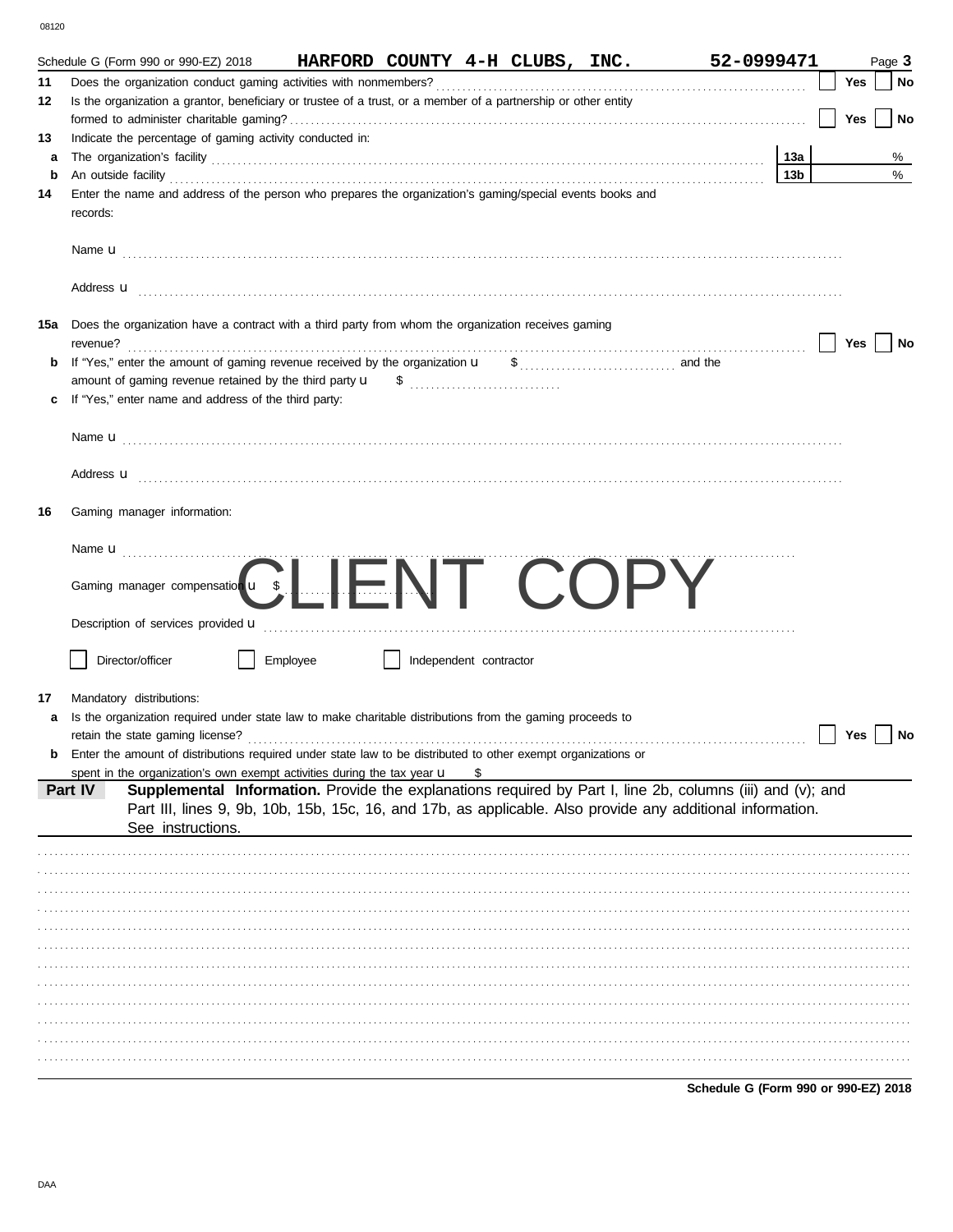OMB No 1545-0047 Supplemental Information to Form 990 or 990-EZ **SCHEDULE O** (Form 990 or 990-EZ) Complete to provide information for responses to specific questions on 2018 Form 990 or 990-EZ or to provide any additional information. u Attach to Form 990 or 990-EZ. Open to Public Department of the Treasury<br>Internal Revenue Service Inspection u Go to www.irs.gov/Form990 for the latest information. Name of the organization Employer identification number HARFORD COUNTY 4-H CLUBS, 52-0999471 INC. FORM 990, PART VI, LINE 3 - MANAGEMENT DELEGATED PAYROLL PROCESSING IS DELEGATED TO AN OUTSIDE PAYROLL COMPANY. FORM 990, PART VI, LINE 11B - ORGANIZATION'S PROCESS TO REVIEW FORM 990 FORM 990 IS REVIEWED BY THE TREASURER PRIOR TO FILING. FORM 990, PART VI, LINE 12C - ENFORCEMENT OF CONFLICTS POLICY THE BOARD REVIEWS ANNUALLY THE COMPLIANCE TO THE CONFLICT OF INTEREST POLICY. **TRE EXPLANATION** FORM 990, PART GOVERNING DOCUMENTS ARE MADE AVAILABLE UPON REQUEST. FORM 990, PART XI, LINE 9 - OTHER CHANGES IN NET ASSETS EXPLANATION SPECIAL EVENT DIRECT EXPENSES \$  $\Omega$ \$  $\mathbf 0$ SPECIAL EVENT DIRECT EXPENSES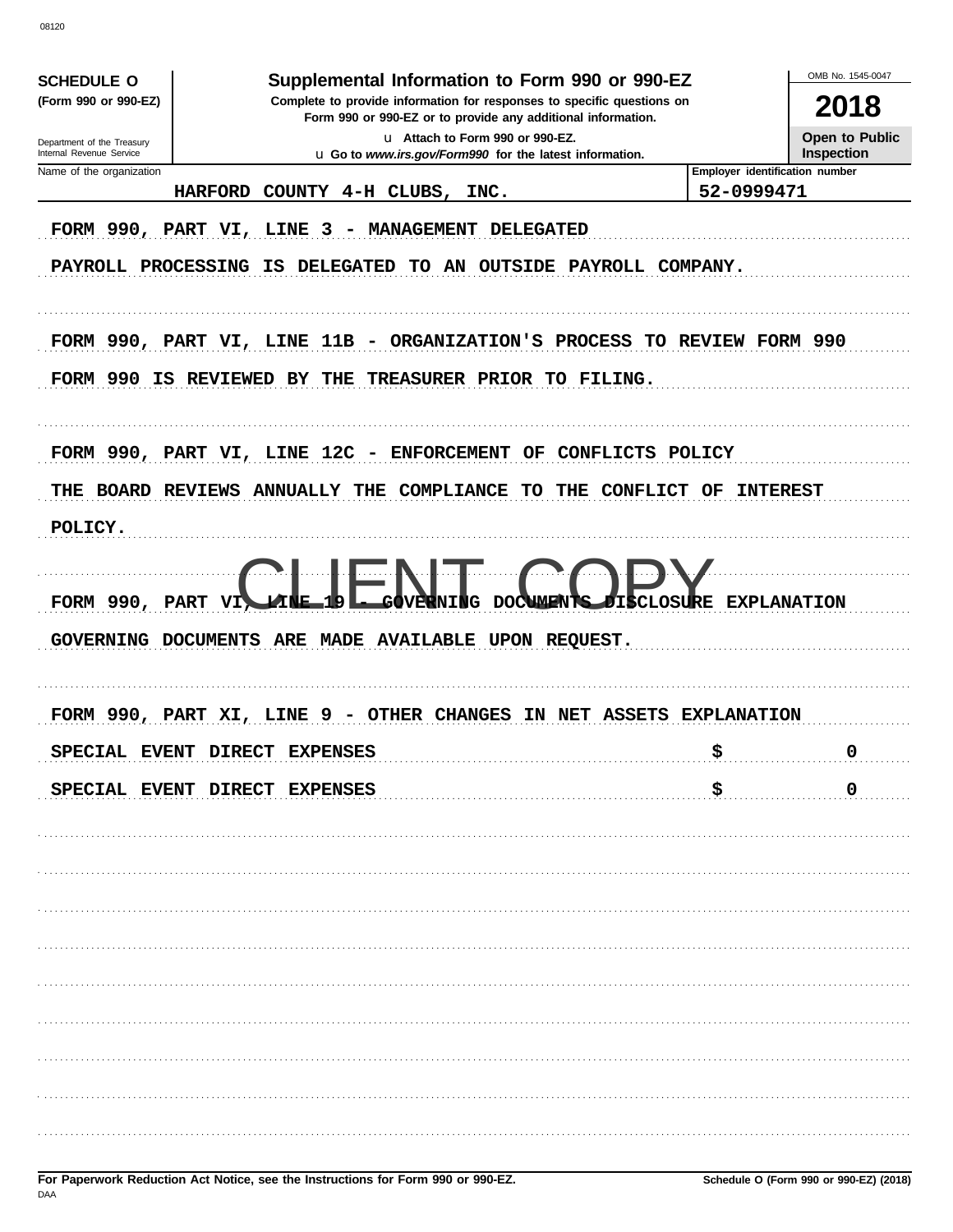|                | Depreciation and Amortization<br>Form 4562                                                                                              |                             |                                                                                                                                              |                              |                |                    |                         | OMB No. 1545-0172                 |
|----------------|-----------------------------------------------------------------------------------------------------------------------------------------|-----------------------------|----------------------------------------------------------------------------------------------------------------------------------------------|------------------------------|----------------|--------------------|-------------------------|-----------------------------------|
|                | (Including Information on Listed Property)<br>u Attach to your tax return.                                                              |                             |                                                                                                                                              |                              |                |                    |                         | 2018                              |
|                | Department of the Treasury<br>(99)<br>Internal Revenue Service                                                                          |                             | u Go to www.irs.gov/Form4562 for instructions and the latest information.                                                                    |                              |                |                    |                         | Attachment<br>179<br>Sequence No. |
|                | Name(s) shown on return                                                                                                                 |                             |                                                                                                                                              |                              |                | Identifying number |                         |                                   |
|                |                                                                                                                                         |                             | HARFORD COUNTY 4-H CLUBS, INC.                                                                                                               |                              |                | 52-0999471         |                         |                                   |
|                | Business or activity to which this form relates                                                                                         |                             |                                                                                                                                              |                              |                |                    |                         |                                   |
|                | INDIRECT DEPRECIATION                                                                                                                   |                             |                                                                                                                                              |                              |                |                    |                         |                                   |
|                | Part I                                                                                                                                  |                             | Election To Expense Certain Property Under Section 179<br>Note: If you have any listed property, complete Part V before you complete Part I. |                              |                |                    |                         |                                   |
| 1              | Maximum amount (see instructions)                                                                                                       |                             |                                                                                                                                              |                              |                |                    | 1                       | 1,000,000                         |
| 2              |                                                                                                                                         |                             |                                                                                                                                              |                              |                |                    | $\mathbf{2}$            |                                   |
| 3              |                                                                                                                                         |                             |                                                                                                                                              |                              |                |                    | $\overline{\mathbf{3}}$ | 2,500,000                         |
| 4              | Reduction in limitation. Subtract line 3 from line 2. If zero or less, enter -0-                                                        |                             |                                                                                                                                              |                              |                |                    | $\overline{\mathbf{4}}$ |                                   |
| 5              | Dollar limitation for tax year. Subtract line 4 from line 1. If zero or less, enter -0-. If married filing separately, see instructions |                             |                                                                                                                                              |                              |                |                    | 5                       |                                   |
| 6              |                                                                                                                                         | (a) Description of property |                                                                                                                                              | (b) Cost (business use only) |                | (c) Elected cost   |                         |                                   |
|                |                                                                                                                                         |                             |                                                                                                                                              |                              |                |                    |                         |                                   |
|                |                                                                                                                                         |                             |                                                                                                                                              |                              |                |                    |                         |                                   |
| 7              |                                                                                                                                         |                             |                                                                                                                                              |                              | $\overline{7}$ |                    | 8                       |                                   |
| 8<br>9         | Tentative deduction. Enter the smaller of line 5 or line 8                                                                              |                             |                                                                                                                                              |                              |                |                    | 9                       |                                   |
| 10             |                                                                                                                                         |                             |                                                                                                                                              |                              |                |                    | 10                      |                                   |
| 11             | Business income limitation. Enter the smaller of business income (not less than zero) or line 5. See instructions                       |                             |                                                                                                                                              |                              |                |                    | 11                      |                                   |
| 12             | Section 179 expense deduction. Add lines 9 and 10, but don't enter more than line 11                                                    |                             |                                                                                                                                              |                              |                |                    | 12                      |                                   |
| 13             | Carryover of disallowed deduction to 2019. Add lines 9 and 10, less line 12                                                             |                             |                                                                                                                                              |                              | 13             |                    |                         |                                   |
|                | Note: Don't use Part II or Part III below for listed property. Instead, use Part V.                                                     |                             |                                                                                                                                              |                              |                |                    |                         |                                   |
|                | Part II                                                                                                                                 |                             | Special Depreciation Allowance and Other Depreciation (Don't include listed property. See instructions.)                                     |                              |                |                    |                         |                                   |
| 14             | Special depreciation allowance for qualified property other than listed property) placed in service                                     |                             |                                                                                                                                              |                              |                |                    |                         |                                   |
|                | during the tax year. See instructions                                                                                                   |                             |                                                                                                                                              |                              |                |                    | 14<br>15                |                                   |
| 15             | Property subject to section 168(1)(1) election                                                                                          |                             |                                                                                                                                              |                              |                |                    | 16                      | 41,578                            |
| 16             | Part III                                                                                                                                |                             | <b>MACRS Depreciation (Don't include listed property. See instructions.)</b>                                                                 |                              |                |                    |                         |                                   |
|                |                                                                                                                                         |                             | Section A                                                                                                                                    |                              |                |                    |                         |                                   |
| 17             |                                                                                                                                         |                             |                                                                                                                                              |                              |                |                    |                         |                                   |
| 18             |                                                                                                                                         |                             |                                                                                                                                              |                              |                |                    | 17                      | 514                               |
|                |                                                                                                                                         |                             | If you are electing to group any assets placed in service during the tax year into one or more general asset accounts, check here            |                              |                | <b>u</b>           |                         |                                   |
|                |                                                                                                                                         |                             | Section B-Assets Placed in Service During 2018 Tax Year Using the General Depreciation System                                                |                              |                |                    |                         |                                   |
|                | (a) Classification of property                                                                                                          | placed in<br>service        | (b) Month and year (c) Basis for depreciation (d) Recovery (c) Connection<br>(business/investment use<br>only-see instructions)              | period                       | (e) Convention | (f) Method         |                         | (g) Depreciation deduction        |
|                | 3-year property                                                                                                                         |                             |                                                                                                                                              |                              |                |                    |                         |                                   |
| b              | 5-year property                                                                                                                         |                             |                                                                                                                                              |                              |                |                    |                         |                                   |
| 19a<br>c       | 7-year property                                                                                                                         |                             |                                                                                                                                              |                              |                |                    |                         |                                   |
| d              | 10-year property                                                                                                                        |                             |                                                                                                                                              |                              |                |                    |                         |                                   |
| е              | 15-year property                                                                                                                        |                             |                                                                                                                                              |                              |                |                    |                         |                                   |
| f              | 20-year property                                                                                                                        |                             |                                                                                                                                              |                              |                |                    |                         |                                   |
| g              | 25-year property                                                                                                                        |                             |                                                                                                                                              | 25 yrs.                      | MМ             | S/L<br>S/L         |                         |                                   |
| h.             | Residential rental<br>property                                                                                                          |                             |                                                                                                                                              | 27.5 yrs.<br>27.5 yrs.       | <b>MM</b>      | S/L                |                         |                                   |
| i.             | Nonresidential real                                                                                                                     |                             |                                                                                                                                              | 39 yrs.                      | <b>MM</b>      | S/L                |                         |                                   |
|                | property                                                                                                                                |                             |                                                                                                                                              |                              | MM             | S/L                |                         |                                   |
|                |                                                                                                                                         |                             | Section C-Assets Placed in Service During 2018 Tax Year Using the Alternative Depreciation System                                            |                              |                |                    |                         |                                   |
| 20a            | Class life                                                                                                                              |                             |                                                                                                                                              |                              |                | S/L                |                         |                                   |
| b              | 12-year                                                                                                                                 |                             |                                                                                                                                              | 12 yrs.                      |                | S/L                |                         |                                   |
| c              | 30-year                                                                                                                                 |                             |                                                                                                                                              | 30 yrs.                      | МM             | S/L                |                         |                                   |
|                | $d$ 40-year                                                                                                                             |                             |                                                                                                                                              | 40 yrs.                      | МM             | S/L                |                         |                                   |
|                | Part IV<br><b>Summary</b> (See instructions.)                                                                                           |                             |                                                                                                                                              |                              |                |                    |                         |                                   |
|                | Listed property. Enter amount from line 28                                                                                              |                             |                                                                                                                                              |                              |                |                    | 21                      |                                   |
|                | Total. Add amounts from line 12, lines 14 through 17, lines 19 and 20 in column (g), and line 21. Enter                                 |                             |                                                                                                                                              |                              |                |                    | 22                      | 42,092                            |
| 21<br>22<br>23 | For assets shown above and placed in service during the current year, enter the                                                         |                             |                                                                                                                                              |                              | 23             |                    |                         |                                   |

**THERE ARE NO AMOUNTS FOR PAGE 2**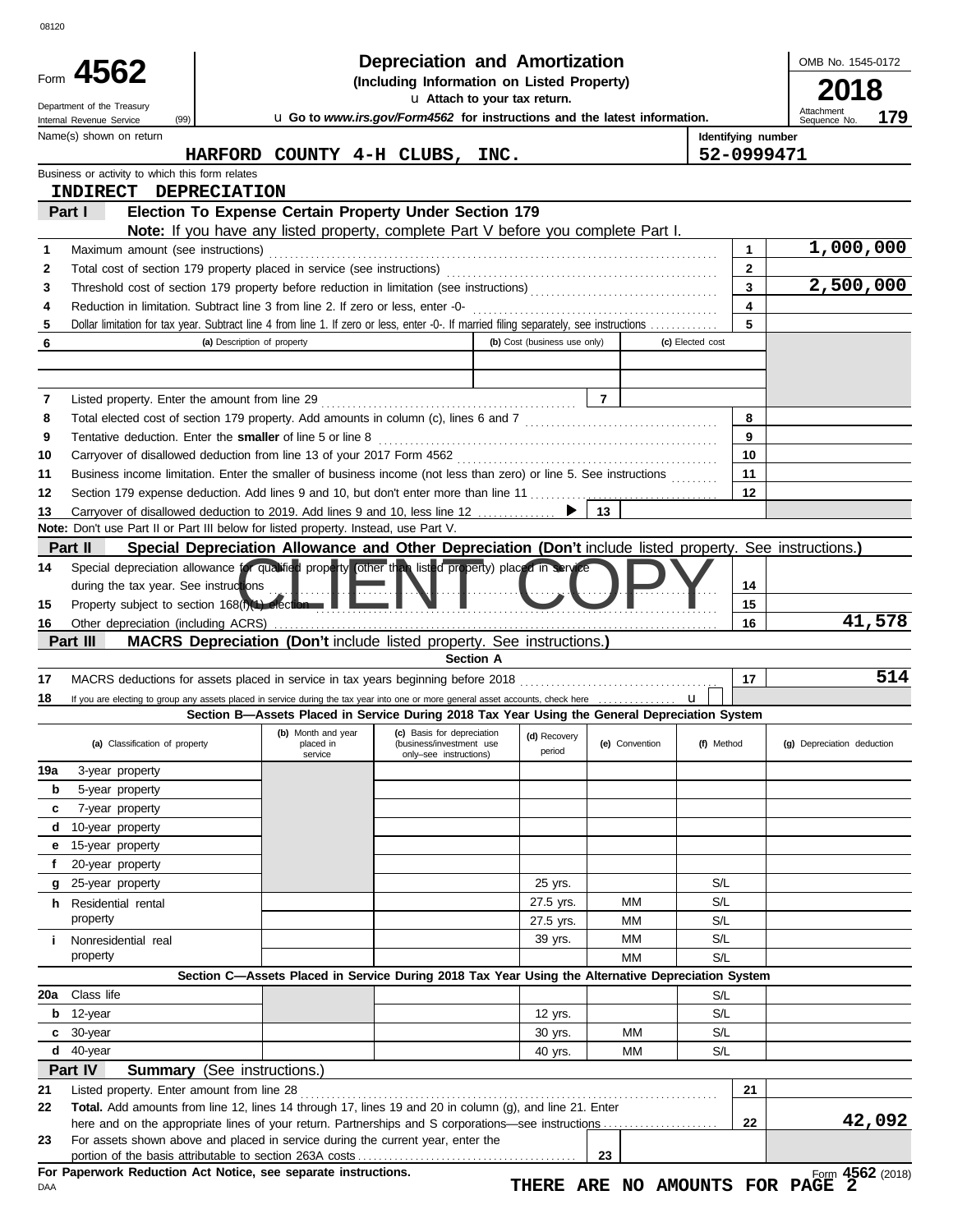| For calendar year 2018, or tax year beginning<br>, ending<br>Name<br>HARFORD COUNTY 4-H CLUBS, INC.<br>2017<br>2018<br>1,685<br>13,473<br>1.<br>2.<br>2. Membership dues and assessments<br>3.                                              | Taxpayer Identification Number<br>52-0999471<br><b>Differences</b><br>11,788<br>40,581<br>5,167 |
|---------------------------------------------------------------------------------------------------------------------------------------------------------------------------------------------------------------------------------------------|-------------------------------------------------------------------------------------------------|
|                                                                                                                                                                                                                                             |                                                                                                 |
|                                                                                                                                                                                                                                             |                                                                                                 |
|                                                                                                                                                                                                                                             |                                                                                                 |
|                                                                                                                                                                                                                                             |                                                                                                 |
|                                                                                                                                                                                                                                             |                                                                                                 |
|                                                                                                                                                                                                                                             |                                                                                                 |
|                                                                                                                                                                                                                                             |                                                                                                 |
| 106,180<br>146,761<br>Φ<br>$\overline{\mathbf{4}}$ .<br>$\Rightarrow$                                                                                                                                                                       |                                                                                                 |
| 32,366<br>37,533<br>$\blacksquare$<br>5.                                                                                                                                                                                                    |                                                                                                 |
| $\mathbf{Q}$<br>6.<br>>                                                                                                                                                                                                                     |                                                                                                 |
| $\mathbf{Q}$<br>8,722<br>7.<br>7. Net gain or (loss) from sale of assets other than inventory<br>$\sim$                                                                                                                                     | $-8,722$                                                                                        |
| 10,504<br>8.<br>9,414<br>8. Net income or (loss) from fundraising events                                                                                                                                                                    | 1,090                                                                                           |
| $\overline{9}$ .                                                                                                                                                                                                                            |                                                                                                 |
| 10.                                                                                                                                                                                                                                         |                                                                                                 |
| 11.<br>11. Other revenue <b>constant of the constant of the constant of the constant of the constant of the constant of the constant of the constant of the constant of the constant of the constant of the constant of the constant of</b> |                                                                                                 |
| 158,367<br>208,271<br>12.<br>12. Total revenue. Add lines 1 through 11                                                                                                                                                                      | 49,904                                                                                          |
| 13.<br>13. Grants and similar amounts paid                                                                                                                                                                                                  |                                                                                                 |
| 14. Benefits paid to or for members<br>14.<br><u> 1986 - Johann Stoff, martin a</u>                                                                                                                                                         |                                                                                                 |
| 15.<br>s<br>15. Compensation of officers, directors, trustees, etc.<br>Φ                                                                                                                                                                    |                                                                                                 |
| 46,988<br>65,699<br>16.<br>16. Salaries, other compensation, and employee benefits<br>s,<br>⊆                                                                                                                                               | 18,711                                                                                          |
| 17.<br>17. Professional fundraising fees<br>$\mathbf{\omega}$                                                                                                                                                                               |                                                                                                 |
| $\Omega$<br>7,662<br>8,315<br>18.<br>18. Other professional fees<br>$\times$                                                                                                                                                                | 653                                                                                             |
| 19,476<br>17,630<br>ш<br>19.<br>19. Occupancy, rent, utilities, and maintenance                                                                                                                                                             | $-1,846$                                                                                        |
| 43,500<br>42,092<br>20.<br>20. Depreciation and Depletion                                                                                                                                                                                   | $-1,408$                                                                                        |
| 76,395<br>81,828<br><b>21.</b> Other expenses $\ldots$<br><u>21</u>                                                                                                                                                                         | $-5,433$                                                                                        |
| 199,454<br>210,131<br>2 <sup>1</sup><br>22. Total expenses. Add lines 13 through 21                                                                                                                                                         | 10,677                                                                                          |
| 2 <sub>3</sub><br>41,087<br>$I - 1,860$<br>23. Excess or (Deficit). Subtract line 22 from line 12                                                                                                                                           | 39,227                                                                                          |
| 158,367<br>208,271<br>24.<br>24. Total exempt revenue                                                                                                                                                                                       | 49,904                                                                                          |
| 25.<br>25. Total unrelated revenue<br>147,268<br>184,294<br>26.                                                                                                                                                                             | 37,026                                                                                          |
| 1,423,559<br>1,400,158                                                                                                                                                                                                                      | $-23,401$                                                                                       |
| 27.<br>12,292<br>9,193                                                                                                                                                                                                                      | 3,099                                                                                           |
| Information<br>28.<br>28. Total liabilities<br>1,414,366<br>1,387,866<br>29.                                                                                                                                                                | $-26,500$                                                                                       |
| 13<br>11<br>30.<br>30. Number of voting members of governing body <i>minimizon</i> .                                                                                                                                                        |                                                                                                 |
| 13<br>11<br>31. Number of independent voting members of governing body<br>31.                                                                                                                                                               |                                                                                                 |
| 18<br>23<br>32.<br>32. Number of employees                                                                                                                                                                                                  |                                                                                                 |
| 20<br>20<br>33.<br>33. Number of volunteers                                                                                                                                                                                                 |                                                                                                 |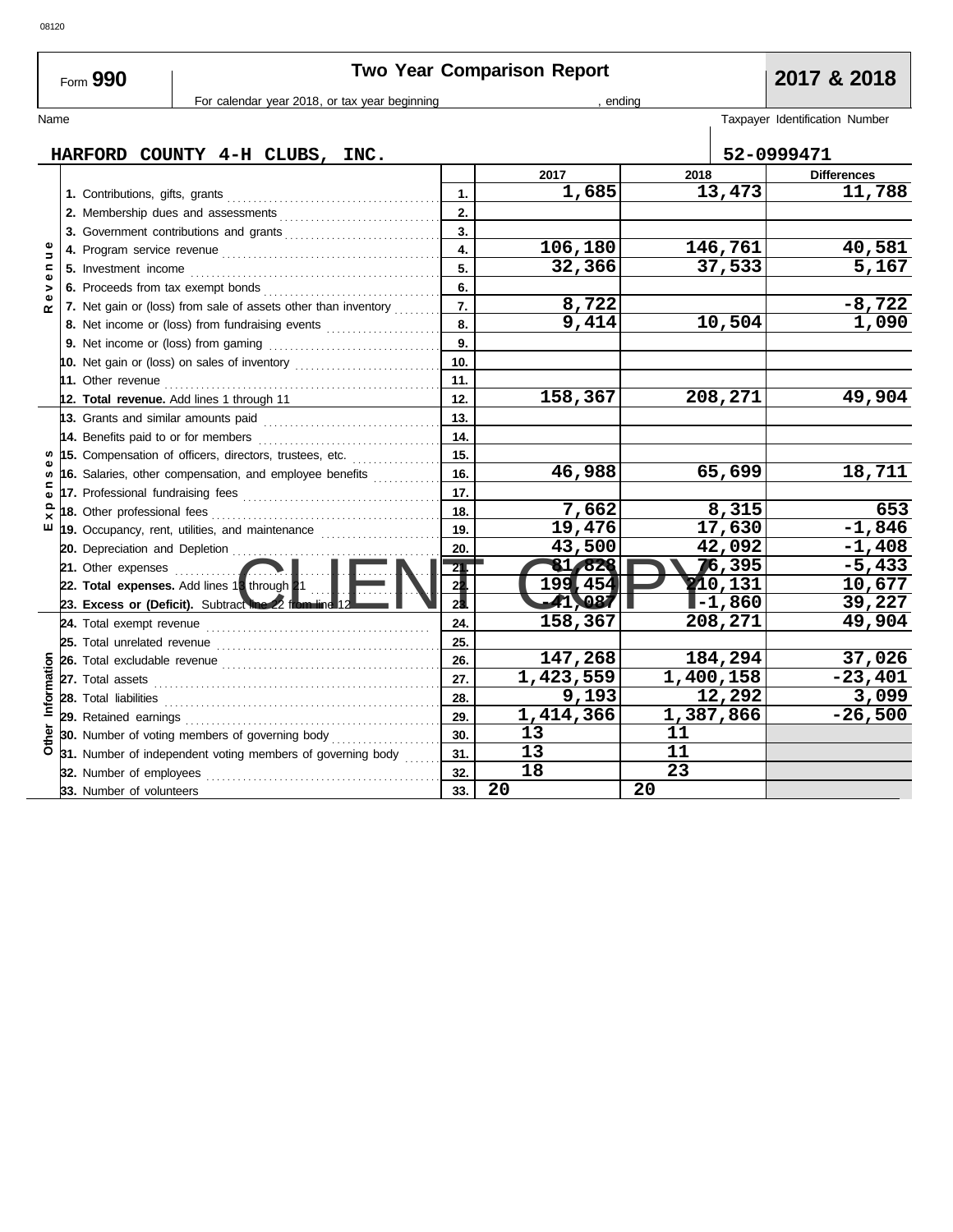# Form **990 Tax Return History 2018**

## Name HARFORD COUNTY 4-H CLUBS, INC. **HARFORD COUNTY 4-H CLUBS, INC. 52-0999471**

|                                                                                                                                                                                                                                     | 2014                | 2015      | 2016      | 2017        | 2018      | 2019 |
|-------------------------------------------------------------------------------------------------------------------------------------------------------------------------------------------------------------------------------------|---------------------|-----------|-----------|-------------|-----------|------|
| Contributions, gifts, grants                                                                                                                                                                                                        | 1,261               | 4,522     | 14,435    | 1,685       | 13,473    |      |
| Membership dues                                                                                                                                                                                                                     |                     |           |           |             |           |      |
| Program service revenue                                                                                                                                                                                                             | 134,255             | 128,304   | 131,662   | 106,180     | 146,761   |      |
| Capital gain or loss                                                                                                                                                                                                                | 15,613              | 4,662     | 7,102     | 8,722       |           |      |
| Investment income $\ldots$                                                                                                                                                                                                          | 33,150              | 34,262    | 25,254    | 32,366      | 37,533    |      |
| Fundraising revenue (income/loss)                                                                                                                                                                                                   | 13, 145             | 8,052     | 626       | 9,414       | 10,504    |      |
| Gaming revenue (income/loss)                                                                                                                                                                                                        |                     |           |           |             |           |      |
|                                                                                                                                                                                                                                     | 2,400               |           |           |             |           |      |
| Total revenue <i>manual</i> contract to the contract of the contract of the contract of the contract of the contract of the contract of the contract of the contract of the contract of the contract of the contract of the contrac | 199,824             | 179,802   | 179,079   | 158,367     | 208,271   |      |
|                                                                                                                                                                                                                                     |                     |           |           |             |           |      |
|                                                                                                                                                                                                                                     |                     |           |           |             |           |      |
| Compensation of officers, etc.                                                                                                                                                                                                      |                     |           |           |             |           |      |
|                                                                                                                                                                                                                                     | 45,348              | 52,956    | 47,803    | 46,988      | 65,699    |      |
|                                                                                                                                                                                                                                     | 5,185               | 12,744    | ,046      | 7,662       | 8,315     |      |
| Occupancy costs                                                                                                                                                                                                                     | 31,723              | 27769     | 19,565    | 19,476      | 17,630    |      |
| Depreciation and depletion                                                                                                                                                                                                          | $\overline{42,919}$ | 41,179    | 38,774    | 43,500      | 42,092    |      |
|                                                                                                                                                                                                                                     | 89,695              | 85,932    | 67,517    | 81,828      | 76,395    |      |
|                                                                                                                                                                                                                                     | 214,870             | 220,580   | 182,705   | 199,454     | 210,131   |      |
| Excess or (Deficit)                                                                                                                                                                                                                 | $-15,046$           | $-40,778$ | $-3,626$  | $-41,087$   | $-1,860$  |      |
|                                                                                                                                                                                                                                     |                     |           |           |             |           |      |
| Total exempt revenue                                                                                                                                                                                                                | 199,824             | 179,802   | 179,079   | 158,367     | 208,271   |      |
| Total unrelated revenue                                                                                                                                                                                                             |                     |           |           |             |           |      |
| Total excludable revenue                                                                                                                                                                                                            | 185,418             | 167,228   | 164,018   | 147,268     | 184,294   |      |
|                                                                                                                                                                                                                                     | 1,511,136           | 1,447,105 | 1,449,448 | 1,423,559   | 1,400,158 |      |
|                                                                                                                                                                                                                                     | 2,192               | 5,050     | 1,428     | 9,193       | 12,292    |      |
| Net Fund Balances                                                                                                                                                                                                                   | 1,508,944           | 1,442,055 | 1,448,020 | 1, 414, 366 | 1,387,866 |      |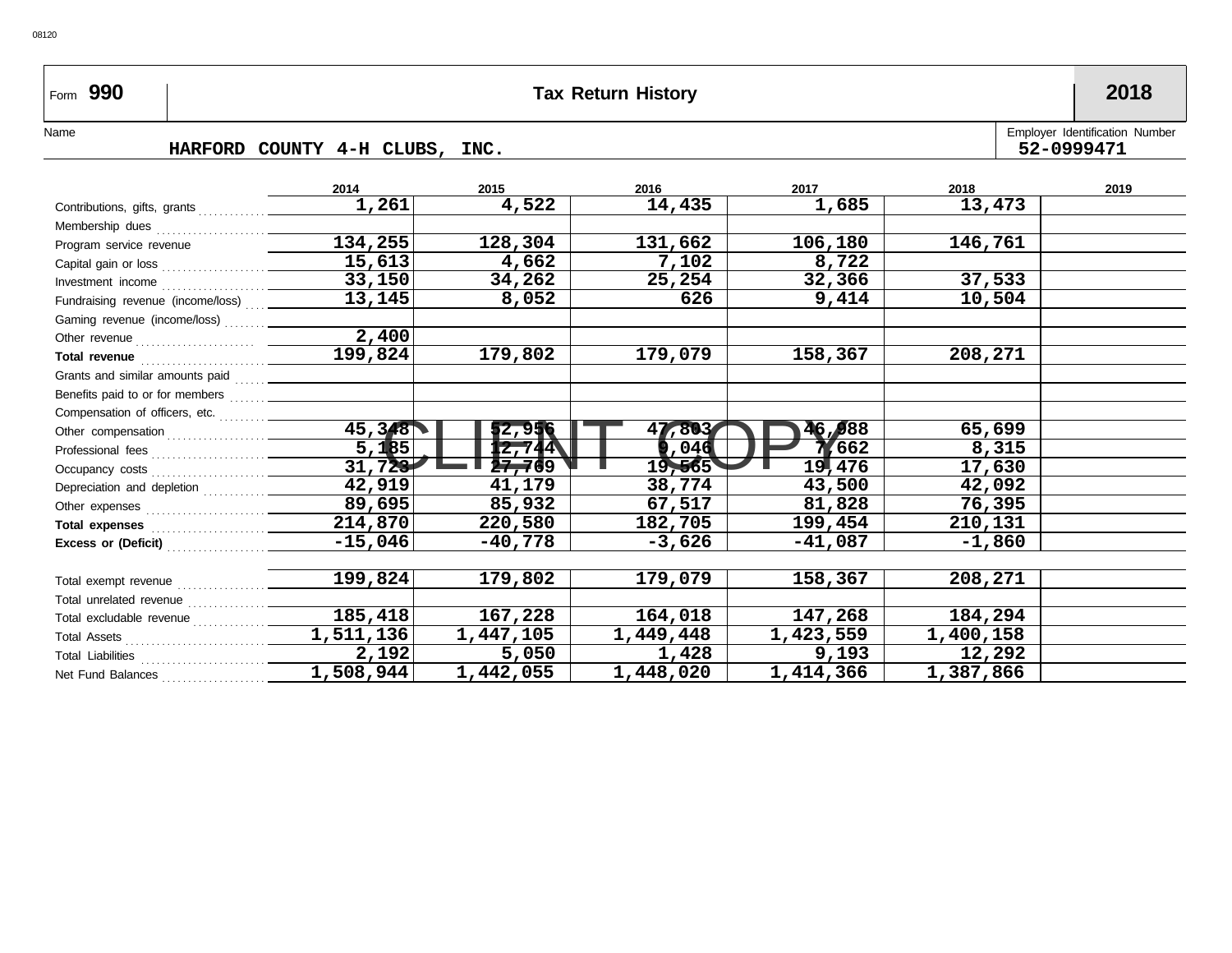# 08120 HARFORD COUNTY 4-H CLUBS, INC. 52-0999471 **Federal Statements**

FYE: 12/31/2018

| <b>Taxable Interest on Investments</b> |   |        |                 |      |      |                                                      |                        |
|----------------------------------------|---|--------|-----------------|------|------|------------------------------------------------------|------------------------|
| <b>Description</b>                     |   |        |                 |      |      |                                                      |                        |
|                                        |   | Amount | <b>Business</b> | Code | Code | Unrelated Exclusion Postal Acquired after<br>6/30/75 | US<br>Obs $(\$$ or $%$ |
| INVESTMENT<br>INCOME                   | S | 13,075 |                 |      |      |                                                      |                        |
| INTEREST<br>INCOME                     |   | 24,458 |                 |      |      |                                                      |                        |
| TOTAL                                  | ċ | 37,533 |                 |      |      |                                                      |                        |

# CLIENT COPY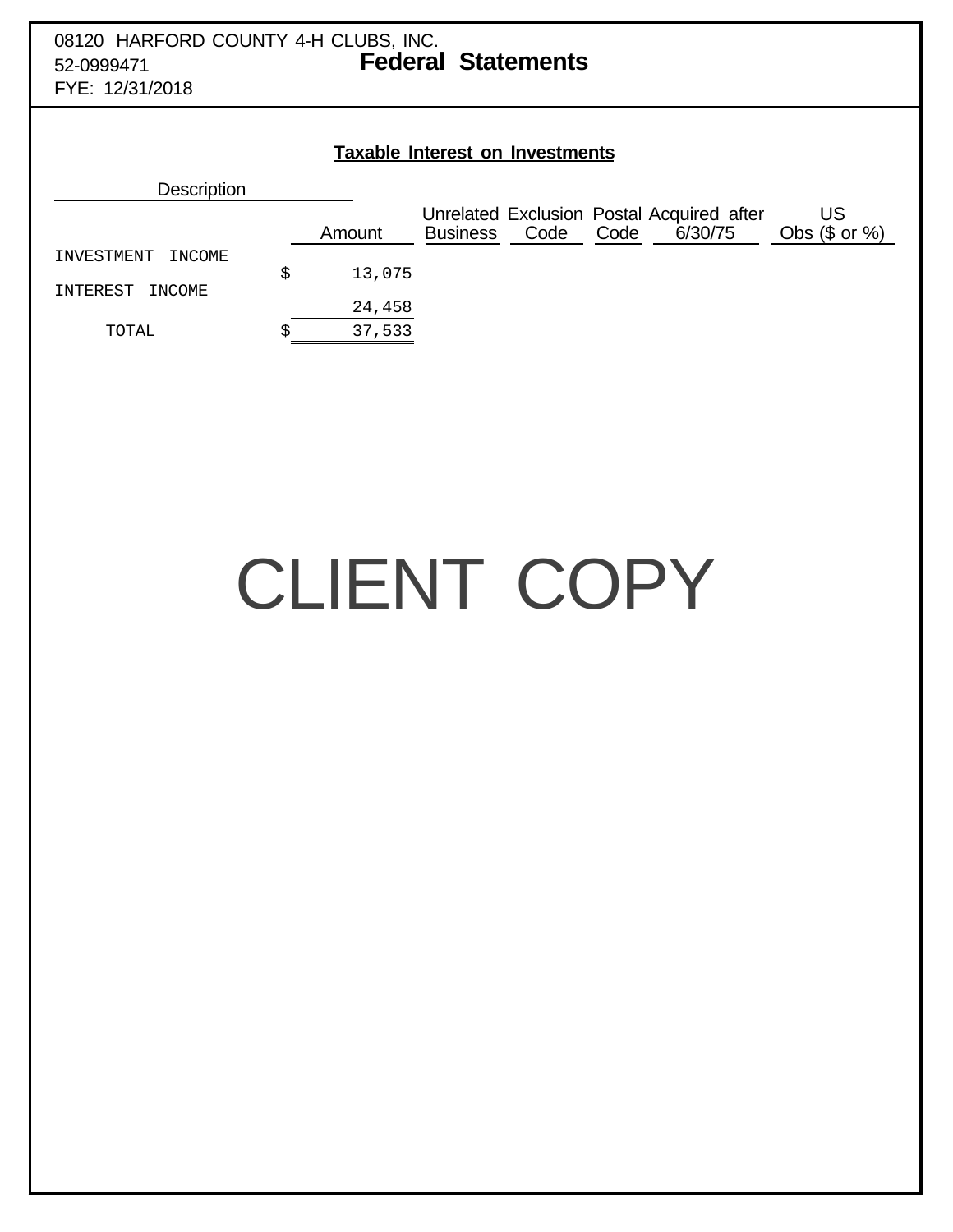## **Form 990, Part IX, Line 24e - All Other Expenses**

| Description   | Total<br>Expenses |     | Program<br>Service |  | Management &<br>'General |     | Fund<br>Raising |  |
|---------------|-------------------|-----|--------------------|--|--------------------------|-----|-----------------|--|
| MISCELLANEOUS |                   | 658 |                    |  |                          | 658 |                 |  |
| TOTAL         |                   | 658 |                    |  |                          | 658 |                 |  |

# CLIENT COPY